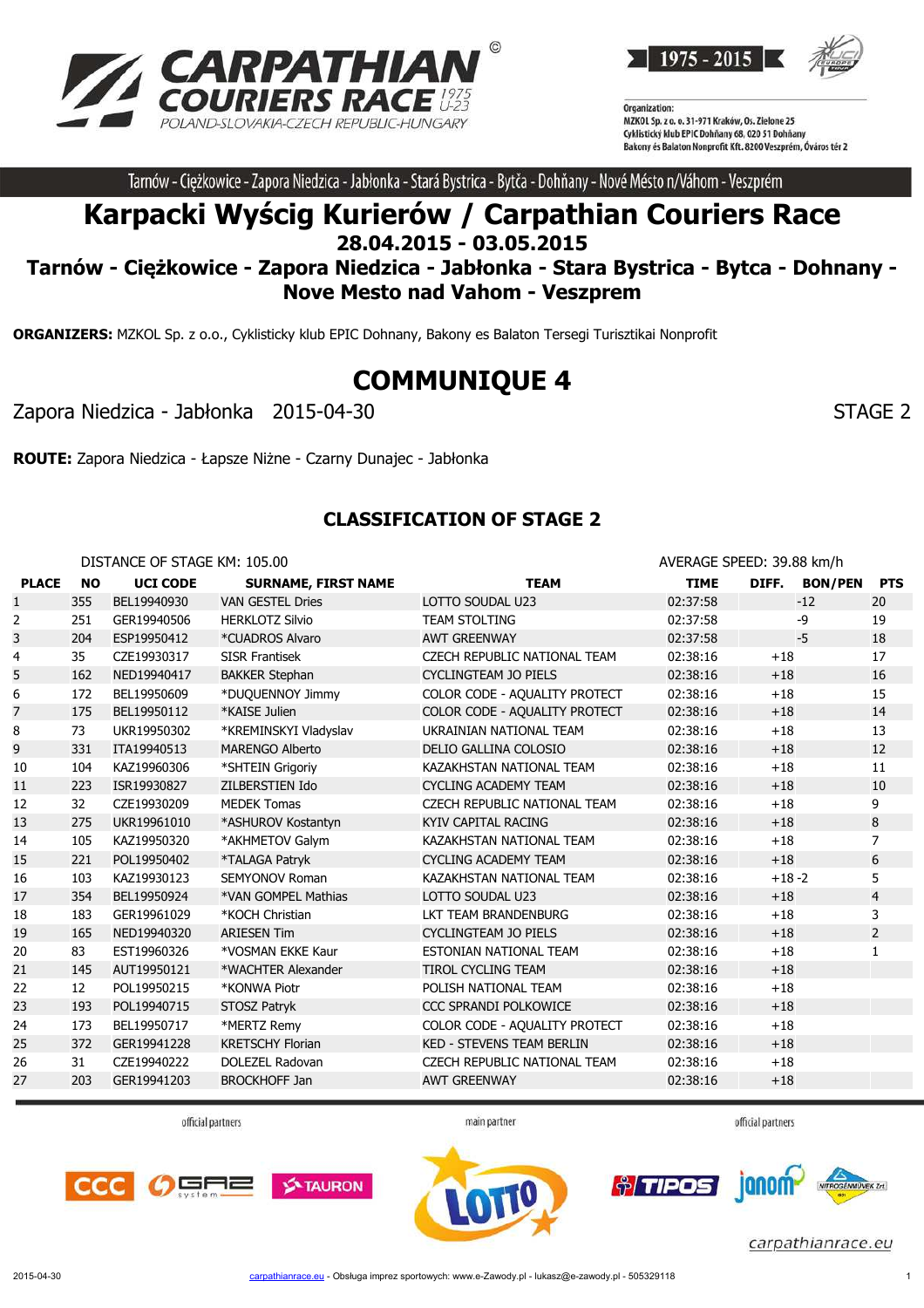

 $1975 - 2015$ 

Organization:<br>MZKOL Sp. z o. o. 31-971 Kraków, Os. Zielone 25<br>Cyklistický klub EPIC Dohňany 68, 020 51 Dohňany<br>Bakony és Balaton Nonprofit Kft. 8200 Veszprém, Óváros tér 2

| FAVORIT BRNO<br>CZE19930209<br><b>HAMPL Petr</b><br>02:38:16<br>28<br>$+18$<br>311<br>29<br>381<br>POL19930108<br>FRANCZAK Wojciech<br><b>TKK PACIFIC TORUN</b><br>02:38:16<br>$+18$<br>02:38:16<br>30<br>101<br>KAZ19930610<br>MAIDOS Tilegen<br>KAZAKHSTAN NATIONAL TEAM<br>$+18$<br>353<br>31<br>BEL19950121<br>*VANDERAERDEN Massimo<br>LOTTO SOUDAL U23<br>02:38:16<br>$+18$<br>32<br>374<br>02:38:16<br>GER19950513<br>KED - STEVENS TEAM BERLIN<br>$+18$<br>*NIEDERLAG Luca<br>33<br>192<br>CCC SPRANDI POLKOWICE<br>02:38:16<br>$+18$<br>POL19930927<br><b>KACZMAREK Jakub</b><br>34<br>142<br>02:38:16<br>$+18$<br>AUT19961002<br>*BRKIC Benjamin<br>TIROL CYCLING TEAM<br>255<br>35<br>GER19950321<br>*BACKOFEN Moritz<br>TEAM STOLTING<br>02:38:16<br>$+18$<br>36<br>313<br>02:38:16<br>$+18$<br>CZE19950713<br>*SEKANINA Adam<br><b>FAVORIT BRNO</b><br>*BROŻYNA Piotr<br>37<br>195<br>POL19950217<br>CCC SPRANDI POLKOWICE<br>02:38:16<br>$+18$<br>38<br>14<br>POL19930910<br><b>OWSIAN Arkadiusz</b><br>POLISH NATIONAL TEAM<br>02:38:16<br>$+18$<br>39<br>231<br>NOR19940415<br><b>AUSTEVOLL Ole Andre</b><br>TEAM FIXIT.NO<br>02:38:16<br>$+18 - 1$<br>40<br>314<br>CZE19930823<br><b>FAVORIT BRNO</b><br>02:38:16<br>$+18$<br><b>CHLUPAC Dominik</b><br>41<br>225<br>SVK19940210<br><b>MALOVEC Lubos</b><br><b>CYCLING ACADEMY TEAM</b><br>02:38:16<br>$+18$<br>*ZŁOTOWICZ Patryk<br>TKK PACIFIC TORUŃ<br>42<br>383<br>POL19961008<br>02:38:16<br>$+18$<br>43<br>274<br>02:38:16<br>$+18$<br>UKR19931230<br><b>GREGUL Igor</b><br>KYIV CAPITAL RACING<br>44<br>312<br><b>KUKRLE Michael</b><br><b>FAVORIT BRNO</b><br>02:38:16<br>$+18 - 3$<br>CZE19941117<br>45<br>141<br>AUT19950304<br>*SCHIPFLINGER Florian<br>TIROL CYCLING TEAM<br>02:38:16<br>$+18$<br>46<br>234<br>NOR19940424<br><b>REGE Even</b><br>TEAM FIXIT.NO<br>02:38:16<br>$+18$<br>47<br>143<br>AUT19950917<br>*STOCK Mario<br>TIROL CYCLING TEAM<br>02:38:16<br>$+18$<br>48<br>02:38:16<br>$+18$<br>21<br>SVK19960130<br>*BELLAN Juraj<br>SLOVAKIAN NATIONAL TEAM<br>*BIJAK Marcin<br>TC CHROBRY SARONI GŁOGÓW<br>49<br>344<br>POL19950103<br>02:38:16<br>$+18$<br>$+18$<br>50<br>15<br>POL19950406<br>*SZELĄG Gracjan<br>POLISH NATIONAL TEAM<br>02:38:16<br>51<br>164<br>NED19951212<br>*JANSSEN Adriaan<br><b>CYCLINGTEAM JO PIELS</b><br>02:38:16<br>$+18$<br>134<br>02:38:16<br>$+18$<br>52<br>SVK19950911<br>*MARTAG Tomas<br><b>REGION POVAZIE</b><br>53<br>155<br>02:41:11<br>$+3:13$<br>HUN19950419<br>*PELIKAN Janos<br><b>UTENSILNORD</b><br>272<br>KYIV CAPITAL RACING<br>$+4:06$<br>54<br>UKR19950926<br>*SHUMILOV Yurii<br>02:42:04<br>POGOŃ MOSTOSTAL PUŁAWY<br>55<br>361<br>02:42:04<br>$+4:06$<br>POL19950715<br>*KAZIMIERCZAK Mateusz<br>322<br>TARNOVIA TARNOWO PODGÓRNE<br>$+4:17$<br>56<br>POL19940327<br>SYKAŁA Wojciech<br>02:42:15<br>57<br>334<br>02:42:37<br>$+4:39$<br>ITA19950814<br>*TAGLIANI Filippo<br>DELIO GALLINA COLOSIO<br>152<br>*ROZSA Balazs<br>02:42:37<br>$+4:39$<br>58<br>HUN19951126<br><b>UTENSILNORD</b><br>59<br>$+4:39$<br>154<br>HUN19960326<br>*MORICZ Daniel<br><b>UTENSILNORD</b><br>02:42:37<br>COLOR CODE - AQUALITY PROTECT<br>02:42:37<br>$+4:39$<br>60<br>171<br>BEL19960603<br>*ARIMONT Charlie<br>POGOŃ MOSTOSTAL PUŁAWY<br>364<br>KIETLIŃSKI Wojciech<br>02:42:37<br>$+4:39$<br>61<br>POL19940421<br>62<br>385<br>POL19960212<br>*WYPYCH Karol<br>TKK PACIFIC TORUŃ<br>02:42:37<br>$+4:39$<br>63<br>232<br>TEAM FIXIT.NO<br>02:42:37<br>$+4:39$<br>NOR19930918<br><b>STOKKENES Torstein</b><br>375<br>GER19960212<br>KED - STEVENS TEAM BERLIN<br>02:42:37<br>$+4:39$<br>64<br>*SCHUBERTH Erik<br>$+4:39$<br>65<br>253<br>GER19960225<br>*PORZNER Manuel<br>TEAM STOLTING<br>02:42:37<br>271<br>UKR19950412<br>02:42:37<br>$+4:39$<br>66<br>*MORUHA Anton<br>KYIV CAPITAL RACING<br>351<br>$+4:39$<br>67<br>BEL19940905<br><b>GEUENS Alexander</b><br>LOTTO SOUDAL U23<br>02:42:37<br>68<br>SRB19940506<br>SERBIAN NATIONAL TEAM<br>02:42:37<br>$+4:39$<br>111<br>STEFANOVIC Stefan |  | Tarnów - Ciężkowice - Zapora Niedzica - Jabłonka - Stará Bystrica - Bytča - Dohňany - Nové Mésto n/Váhom - Veszprém |  |  |
|-----------------------------------------------------------------------------------------------------------------------------------------------------------------------------------------------------------------------------------------------------------------------------------------------------------------------------------------------------------------------------------------------------------------------------------------------------------------------------------------------------------------------------------------------------------------------------------------------------------------------------------------------------------------------------------------------------------------------------------------------------------------------------------------------------------------------------------------------------------------------------------------------------------------------------------------------------------------------------------------------------------------------------------------------------------------------------------------------------------------------------------------------------------------------------------------------------------------------------------------------------------------------------------------------------------------------------------------------------------------------------------------------------------------------------------------------------------------------------------------------------------------------------------------------------------------------------------------------------------------------------------------------------------------------------------------------------------------------------------------------------------------------------------------------------------------------------------------------------------------------------------------------------------------------------------------------------------------------------------------------------------------------------------------------------------------------------------------------------------------------------------------------------------------------------------------------------------------------------------------------------------------------------------------------------------------------------------------------------------------------------------------------------------------------------------------------------------------------------------------------------------------------------------------------------------------------------------------------------------------------------------------------------------------------------------------------------------------------------------------------------------------------------------------------------------------------------------------------------------------------------------------------------------------------------------------------------------------------------------------------------------------------------------------------------------------------------------------------------------------------------------------------------------------------------------------------------------------------------------------------------------------------------------------------------------------------------------------------------------------------------------------------------------------------------------------------------------------------------------------------------------------------------------------------------------------------------------------------------------------------------------------------------------------------------------------------------------------------------------------------------------------------------------------------------------------------------------------------------------------------------------------------------------------------------------------------------------------------------------------------------------------------------------|--|---------------------------------------------------------------------------------------------------------------------|--|--|
|                                                                                                                                                                                                                                                                                                                                                                                                                                                                                                                                                                                                                                                                                                                                                                                                                                                                                                                                                                                                                                                                                                                                                                                                                                                                                                                                                                                                                                                                                                                                                                                                                                                                                                                                                                                                                                                                                                                                                                                                                                                                                                                                                                                                                                                                                                                                                                                                                                                                                                                                                                                                                                                                                                                                                                                                                                                                                                                                                                                                                                                                                                                                                                                                                                                                                                                                                                                                                                                                                                                                                                                                                                                                                                                                                                                                                                                                                                                                                                                                                                   |  |                                                                                                                     |  |  |
|                                                                                                                                                                                                                                                                                                                                                                                                                                                                                                                                                                                                                                                                                                                                                                                                                                                                                                                                                                                                                                                                                                                                                                                                                                                                                                                                                                                                                                                                                                                                                                                                                                                                                                                                                                                                                                                                                                                                                                                                                                                                                                                                                                                                                                                                                                                                                                                                                                                                                                                                                                                                                                                                                                                                                                                                                                                                                                                                                                                                                                                                                                                                                                                                                                                                                                                                                                                                                                                                                                                                                                                                                                                                                                                                                                                                                                                                                                                                                                                                                                   |  |                                                                                                                     |  |  |
|                                                                                                                                                                                                                                                                                                                                                                                                                                                                                                                                                                                                                                                                                                                                                                                                                                                                                                                                                                                                                                                                                                                                                                                                                                                                                                                                                                                                                                                                                                                                                                                                                                                                                                                                                                                                                                                                                                                                                                                                                                                                                                                                                                                                                                                                                                                                                                                                                                                                                                                                                                                                                                                                                                                                                                                                                                                                                                                                                                                                                                                                                                                                                                                                                                                                                                                                                                                                                                                                                                                                                                                                                                                                                                                                                                                                                                                                                                                                                                                                                                   |  |                                                                                                                     |  |  |
|                                                                                                                                                                                                                                                                                                                                                                                                                                                                                                                                                                                                                                                                                                                                                                                                                                                                                                                                                                                                                                                                                                                                                                                                                                                                                                                                                                                                                                                                                                                                                                                                                                                                                                                                                                                                                                                                                                                                                                                                                                                                                                                                                                                                                                                                                                                                                                                                                                                                                                                                                                                                                                                                                                                                                                                                                                                                                                                                                                                                                                                                                                                                                                                                                                                                                                                                                                                                                                                                                                                                                                                                                                                                                                                                                                                                                                                                                                                                                                                                                                   |  |                                                                                                                     |  |  |
|                                                                                                                                                                                                                                                                                                                                                                                                                                                                                                                                                                                                                                                                                                                                                                                                                                                                                                                                                                                                                                                                                                                                                                                                                                                                                                                                                                                                                                                                                                                                                                                                                                                                                                                                                                                                                                                                                                                                                                                                                                                                                                                                                                                                                                                                                                                                                                                                                                                                                                                                                                                                                                                                                                                                                                                                                                                                                                                                                                                                                                                                                                                                                                                                                                                                                                                                                                                                                                                                                                                                                                                                                                                                                                                                                                                                                                                                                                                                                                                                                                   |  |                                                                                                                     |  |  |
|                                                                                                                                                                                                                                                                                                                                                                                                                                                                                                                                                                                                                                                                                                                                                                                                                                                                                                                                                                                                                                                                                                                                                                                                                                                                                                                                                                                                                                                                                                                                                                                                                                                                                                                                                                                                                                                                                                                                                                                                                                                                                                                                                                                                                                                                                                                                                                                                                                                                                                                                                                                                                                                                                                                                                                                                                                                                                                                                                                                                                                                                                                                                                                                                                                                                                                                                                                                                                                                                                                                                                                                                                                                                                                                                                                                                                                                                                                                                                                                                                                   |  |                                                                                                                     |  |  |
|                                                                                                                                                                                                                                                                                                                                                                                                                                                                                                                                                                                                                                                                                                                                                                                                                                                                                                                                                                                                                                                                                                                                                                                                                                                                                                                                                                                                                                                                                                                                                                                                                                                                                                                                                                                                                                                                                                                                                                                                                                                                                                                                                                                                                                                                                                                                                                                                                                                                                                                                                                                                                                                                                                                                                                                                                                                                                                                                                                                                                                                                                                                                                                                                                                                                                                                                                                                                                                                                                                                                                                                                                                                                                                                                                                                                                                                                                                                                                                                                                                   |  |                                                                                                                     |  |  |
|                                                                                                                                                                                                                                                                                                                                                                                                                                                                                                                                                                                                                                                                                                                                                                                                                                                                                                                                                                                                                                                                                                                                                                                                                                                                                                                                                                                                                                                                                                                                                                                                                                                                                                                                                                                                                                                                                                                                                                                                                                                                                                                                                                                                                                                                                                                                                                                                                                                                                                                                                                                                                                                                                                                                                                                                                                                                                                                                                                                                                                                                                                                                                                                                                                                                                                                                                                                                                                                                                                                                                                                                                                                                                                                                                                                                                                                                                                                                                                                                                                   |  |                                                                                                                     |  |  |
|                                                                                                                                                                                                                                                                                                                                                                                                                                                                                                                                                                                                                                                                                                                                                                                                                                                                                                                                                                                                                                                                                                                                                                                                                                                                                                                                                                                                                                                                                                                                                                                                                                                                                                                                                                                                                                                                                                                                                                                                                                                                                                                                                                                                                                                                                                                                                                                                                                                                                                                                                                                                                                                                                                                                                                                                                                                                                                                                                                                                                                                                                                                                                                                                                                                                                                                                                                                                                                                                                                                                                                                                                                                                                                                                                                                                                                                                                                                                                                                                                                   |  |                                                                                                                     |  |  |
|                                                                                                                                                                                                                                                                                                                                                                                                                                                                                                                                                                                                                                                                                                                                                                                                                                                                                                                                                                                                                                                                                                                                                                                                                                                                                                                                                                                                                                                                                                                                                                                                                                                                                                                                                                                                                                                                                                                                                                                                                                                                                                                                                                                                                                                                                                                                                                                                                                                                                                                                                                                                                                                                                                                                                                                                                                                                                                                                                                                                                                                                                                                                                                                                                                                                                                                                                                                                                                                                                                                                                                                                                                                                                                                                                                                                                                                                                                                                                                                                                                   |  |                                                                                                                     |  |  |
|                                                                                                                                                                                                                                                                                                                                                                                                                                                                                                                                                                                                                                                                                                                                                                                                                                                                                                                                                                                                                                                                                                                                                                                                                                                                                                                                                                                                                                                                                                                                                                                                                                                                                                                                                                                                                                                                                                                                                                                                                                                                                                                                                                                                                                                                                                                                                                                                                                                                                                                                                                                                                                                                                                                                                                                                                                                                                                                                                                                                                                                                                                                                                                                                                                                                                                                                                                                                                                                                                                                                                                                                                                                                                                                                                                                                                                                                                                                                                                                                                                   |  |                                                                                                                     |  |  |
|                                                                                                                                                                                                                                                                                                                                                                                                                                                                                                                                                                                                                                                                                                                                                                                                                                                                                                                                                                                                                                                                                                                                                                                                                                                                                                                                                                                                                                                                                                                                                                                                                                                                                                                                                                                                                                                                                                                                                                                                                                                                                                                                                                                                                                                                                                                                                                                                                                                                                                                                                                                                                                                                                                                                                                                                                                                                                                                                                                                                                                                                                                                                                                                                                                                                                                                                                                                                                                                                                                                                                                                                                                                                                                                                                                                                                                                                                                                                                                                                                                   |  |                                                                                                                     |  |  |
|                                                                                                                                                                                                                                                                                                                                                                                                                                                                                                                                                                                                                                                                                                                                                                                                                                                                                                                                                                                                                                                                                                                                                                                                                                                                                                                                                                                                                                                                                                                                                                                                                                                                                                                                                                                                                                                                                                                                                                                                                                                                                                                                                                                                                                                                                                                                                                                                                                                                                                                                                                                                                                                                                                                                                                                                                                                                                                                                                                                                                                                                                                                                                                                                                                                                                                                                                                                                                                                                                                                                                                                                                                                                                                                                                                                                                                                                                                                                                                                                                                   |  |                                                                                                                     |  |  |
|                                                                                                                                                                                                                                                                                                                                                                                                                                                                                                                                                                                                                                                                                                                                                                                                                                                                                                                                                                                                                                                                                                                                                                                                                                                                                                                                                                                                                                                                                                                                                                                                                                                                                                                                                                                                                                                                                                                                                                                                                                                                                                                                                                                                                                                                                                                                                                                                                                                                                                                                                                                                                                                                                                                                                                                                                                                                                                                                                                                                                                                                                                                                                                                                                                                                                                                                                                                                                                                                                                                                                                                                                                                                                                                                                                                                                                                                                                                                                                                                                                   |  |                                                                                                                     |  |  |
|                                                                                                                                                                                                                                                                                                                                                                                                                                                                                                                                                                                                                                                                                                                                                                                                                                                                                                                                                                                                                                                                                                                                                                                                                                                                                                                                                                                                                                                                                                                                                                                                                                                                                                                                                                                                                                                                                                                                                                                                                                                                                                                                                                                                                                                                                                                                                                                                                                                                                                                                                                                                                                                                                                                                                                                                                                                                                                                                                                                                                                                                                                                                                                                                                                                                                                                                                                                                                                                                                                                                                                                                                                                                                                                                                                                                                                                                                                                                                                                                                                   |  |                                                                                                                     |  |  |
|                                                                                                                                                                                                                                                                                                                                                                                                                                                                                                                                                                                                                                                                                                                                                                                                                                                                                                                                                                                                                                                                                                                                                                                                                                                                                                                                                                                                                                                                                                                                                                                                                                                                                                                                                                                                                                                                                                                                                                                                                                                                                                                                                                                                                                                                                                                                                                                                                                                                                                                                                                                                                                                                                                                                                                                                                                                                                                                                                                                                                                                                                                                                                                                                                                                                                                                                                                                                                                                                                                                                                                                                                                                                                                                                                                                                                                                                                                                                                                                                                                   |  |                                                                                                                     |  |  |
|                                                                                                                                                                                                                                                                                                                                                                                                                                                                                                                                                                                                                                                                                                                                                                                                                                                                                                                                                                                                                                                                                                                                                                                                                                                                                                                                                                                                                                                                                                                                                                                                                                                                                                                                                                                                                                                                                                                                                                                                                                                                                                                                                                                                                                                                                                                                                                                                                                                                                                                                                                                                                                                                                                                                                                                                                                                                                                                                                                                                                                                                                                                                                                                                                                                                                                                                                                                                                                                                                                                                                                                                                                                                                                                                                                                                                                                                                                                                                                                                                                   |  |                                                                                                                     |  |  |
|                                                                                                                                                                                                                                                                                                                                                                                                                                                                                                                                                                                                                                                                                                                                                                                                                                                                                                                                                                                                                                                                                                                                                                                                                                                                                                                                                                                                                                                                                                                                                                                                                                                                                                                                                                                                                                                                                                                                                                                                                                                                                                                                                                                                                                                                                                                                                                                                                                                                                                                                                                                                                                                                                                                                                                                                                                                                                                                                                                                                                                                                                                                                                                                                                                                                                                                                                                                                                                                                                                                                                                                                                                                                                                                                                                                                                                                                                                                                                                                                                                   |  |                                                                                                                     |  |  |
|                                                                                                                                                                                                                                                                                                                                                                                                                                                                                                                                                                                                                                                                                                                                                                                                                                                                                                                                                                                                                                                                                                                                                                                                                                                                                                                                                                                                                                                                                                                                                                                                                                                                                                                                                                                                                                                                                                                                                                                                                                                                                                                                                                                                                                                                                                                                                                                                                                                                                                                                                                                                                                                                                                                                                                                                                                                                                                                                                                                                                                                                                                                                                                                                                                                                                                                                                                                                                                                                                                                                                                                                                                                                                                                                                                                                                                                                                                                                                                                                                                   |  |                                                                                                                     |  |  |
|                                                                                                                                                                                                                                                                                                                                                                                                                                                                                                                                                                                                                                                                                                                                                                                                                                                                                                                                                                                                                                                                                                                                                                                                                                                                                                                                                                                                                                                                                                                                                                                                                                                                                                                                                                                                                                                                                                                                                                                                                                                                                                                                                                                                                                                                                                                                                                                                                                                                                                                                                                                                                                                                                                                                                                                                                                                                                                                                                                                                                                                                                                                                                                                                                                                                                                                                                                                                                                                                                                                                                                                                                                                                                                                                                                                                                                                                                                                                                                                                                                   |  |                                                                                                                     |  |  |
|                                                                                                                                                                                                                                                                                                                                                                                                                                                                                                                                                                                                                                                                                                                                                                                                                                                                                                                                                                                                                                                                                                                                                                                                                                                                                                                                                                                                                                                                                                                                                                                                                                                                                                                                                                                                                                                                                                                                                                                                                                                                                                                                                                                                                                                                                                                                                                                                                                                                                                                                                                                                                                                                                                                                                                                                                                                                                                                                                                                                                                                                                                                                                                                                                                                                                                                                                                                                                                                                                                                                                                                                                                                                                                                                                                                                                                                                                                                                                                                                                                   |  |                                                                                                                     |  |  |
|                                                                                                                                                                                                                                                                                                                                                                                                                                                                                                                                                                                                                                                                                                                                                                                                                                                                                                                                                                                                                                                                                                                                                                                                                                                                                                                                                                                                                                                                                                                                                                                                                                                                                                                                                                                                                                                                                                                                                                                                                                                                                                                                                                                                                                                                                                                                                                                                                                                                                                                                                                                                                                                                                                                                                                                                                                                                                                                                                                                                                                                                                                                                                                                                                                                                                                                                                                                                                                                                                                                                                                                                                                                                                                                                                                                                                                                                                                                                                                                                                                   |  |                                                                                                                     |  |  |
|                                                                                                                                                                                                                                                                                                                                                                                                                                                                                                                                                                                                                                                                                                                                                                                                                                                                                                                                                                                                                                                                                                                                                                                                                                                                                                                                                                                                                                                                                                                                                                                                                                                                                                                                                                                                                                                                                                                                                                                                                                                                                                                                                                                                                                                                                                                                                                                                                                                                                                                                                                                                                                                                                                                                                                                                                                                                                                                                                                                                                                                                                                                                                                                                                                                                                                                                                                                                                                                                                                                                                                                                                                                                                                                                                                                                                                                                                                                                                                                                                                   |  |                                                                                                                     |  |  |
|                                                                                                                                                                                                                                                                                                                                                                                                                                                                                                                                                                                                                                                                                                                                                                                                                                                                                                                                                                                                                                                                                                                                                                                                                                                                                                                                                                                                                                                                                                                                                                                                                                                                                                                                                                                                                                                                                                                                                                                                                                                                                                                                                                                                                                                                                                                                                                                                                                                                                                                                                                                                                                                                                                                                                                                                                                                                                                                                                                                                                                                                                                                                                                                                                                                                                                                                                                                                                                                                                                                                                                                                                                                                                                                                                                                                                                                                                                                                                                                                                                   |  |                                                                                                                     |  |  |
|                                                                                                                                                                                                                                                                                                                                                                                                                                                                                                                                                                                                                                                                                                                                                                                                                                                                                                                                                                                                                                                                                                                                                                                                                                                                                                                                                                                                                                                                                                                                                                                                                                                                                                                                                                                                                                                                                                                                                                                                                                                                                                                                                                                                                                                                                                                                                                                                                                                                                                                                                                                                                                                                                                                                                                                                                                                                                                                                                                                                                                                                                                                                                                                                                                                                                                                                                                                                                                                                                                                                                                                                                                                                                                                                                                                                                                                                                                                                                                                                                                   |  |                                                                                                                     |  |  |
|                                                                                                                                                                                                                                                                                                                                                                                                                                                                                                                                                                                                                                                                                                                                                                                                                                                                                                                                                                                                                                                                                                                                                                                                                                                                                                                                                                                                                                                                                                                                                                                                                                                                                                                                                                                                                                                                                                                                                                                                                                                                                                                                                                                                                                                                                                                                                                                                                                                                                                                                                                                                                                                                                                                                                                                                                                                                                                                                                                                                                                                                                                                                                                                                                                                                                                                                                                                                                                                                                                                                                                                                                                                                                                                                                                                                                                                                                                                                                                                                                                   |  |                                                                                                                     |  |  |
|                                                                                                                                                                                                                                                                                                                                                                                                                                                                                                                                                                                                                                                                                                                                                                                                                                                                                                                                                                                                                                                                                                                                                                                                                                                                                                                                                                                                                                                                                                                                                                                                                                                                                                                                                                                                                                                                                                                                                                                                                                                                                                                                                                                                                                                                                                                                                                                                                                                                                                                                                                                                                                                                                                                                                                                                                                                                                                                                                                                                                                                                                                                                                                                                                                                                                                                                                                                                                                                                                                                                                                                                                                                                                                                                                                                                                                                                                                                                                                                                                                   |  |                                                                                                                     |  |  |
|                                                                                                                                                                                                                                                                                                                                                                                                                                                                                                                                                                                                                                                                                                                                                                                                                                                                                                                                                                                                                                                                                                                                                                                                                                                                                                                                                                                                                                                                                                                                                                                                                                                                                                                                                                                                                                                                                                                                                                                                                                                                                                                                                                                                                                                                                                                                                                                                                                                                                                                                                                                                                                                                                                                                                                                                                                                                                                                                                                                                                                                                                                                                                                                                                                                                                                                                                                                                                                                                                                                                                                                                                                                                                                                                                                                                                                                                                                                                                                                                                                   |  |                                                                                                                     |  |  |
|                                                                                                                                                                                                                                                                                                                                                                                                                                                                                                                                                                                                                                                                                                                                                                                                                                                                                                                                                                                                                                                                                                                                                                                                                                                                                                                                                                                                                                                                                                                                                                                                                                                                                                                                                                                                                                                                                                                                                                                                                                                                                                                                                                                                                                                                                                                                                                                                                                                                                                                                                                                                                                                                                                                                                                                                                                                                                                                                                                                                                                                                                                                                                                                                                                                                                                                                                                                                                                                                                                                                                                                                                                                                                                                                                                                                                                                                                                                                                                                                                                   |  |                                                                                                                     |  |  |
|                                                                                                                                                                                                                                                                                                                                                                                                                                                                                                                                                                                                                                                                                                                                                                                                                                                                                                                                                                                                                                                                                                                                                                                                                                                                                                                                                                                                                                                                                                                                                                                                                                                                                                                                                                                                                                                                                                                                                                                                                                                                                                                                                                                                                                                                                                                                                                                                                                                                                                                                                                                                                                                                                                                                                                                                                                                                                                                                                                                                                                                                                                                                                                                                                                                                                                                                                                                                                                                                                                                                                                                                                                                                                                                                                                                                                                                                                                                                                                                                                                   |  |                                                                                                                     |  |  |
|                                                                                                                                                                                                                                                                                                                                                                                                                                                                                                                                                                                                                                                                                                                                                                                                                                                                                                                                                                                                                                                                                                                                                                                                                                                                                                                                                                                                                                                                                                                                                                                                                                                                                                                                                                                                                                                                                                                                                                                                                                                                                                                                                                                                                                                                                                                                                                                                                                                                                                                                                                                                                                                                                                                                                                                                                                                                                                                                                                                                                                                                                                                                                                                                                                                                                                                                                                                                                                                                                                                                                                                                                                                                                                                                                                                                                                                                                                                                                                                                                                   |  |                                                                                                                     |  |  |
|                                                                                                                                                                                                                                                                                                                                                                                                                                                                                                                                                                                                                                                                                                                                                                                                                                                                                                                                                                                                                                                                                                                                                                                                                                                                                                                                                                                                                                                                                                                                                                                                                                                                                                                                                                                                                                                                                                                                                                                                                                                                                                                                                                                                                                                                                                                                                                                                                                                                                                                                                                                                                                                                                                                                                                                                                                                                                                                                                                                                                                                                                                                                                                                                                                                                                                                                                                                                                                                                                                                                                                                                                                                                                                                                                                                                                                                                                                                                                                                                                                   |  |                                                                                                                     |  |  |
|                                                                                                                                                                                                                                                                                                                                                                                                                                                                                                                                                                                                                                                                                                                                                                                                                                                                                                                                                                                                                                                                                                                                                                                                                                                                                                                                                                                                                                                                                                                                                                                                                                                                                                                                                                                                                                                                                                                                                                                                                                                                                                                                                                                                                                                                                                                                                                                                                                                                                                                                                                                                                                                                                                                                                                                                                                                                                                                                                                                                                                                                                                                                                                                                                                                                                                                                                                                                                                                                                                                                                                                                                                                                                                                                                                                                                                                                                                                                                                                                                                   |  |                                                                                                                     |  |  |
|                                                                                                                                                                                                                                                                                                                                                                                                                                                                                                                                                                                                                                                                                                                                                                                                                                                                                                                                                                                                                                                                                                                                                                                                                                                                                                                                                                                                                                                                                                                                                                                                                                                                                                                                                                                                                                                                                                                                                                                                                                                                                                                                                                                                                                                                                                                                                                                                                                                                                                                                                                                                                                                                                                                                                                                                                                                                                                                                                                                                                                                                                                                                                                                                                                                                                                                                                                                                                                                                                                                                                                                                                                                                                                                                                                                                                                                                                                                                                                                                                                   |  |                                                                                                                     |  |  |
|                                                                                                                                                                                                                                                                                                                                                                                                                                                                                                                                                                                                                                                                                                                                                                                                                                                                                                                                                                                                                                                                                                                                                                                                                                                                                                                                                                                                                                                                                                                                                                                                                                                                                                                                                                                                                                                                                                                                                                                                                                                                                                                                                                                                                                                                                                                                                                                                                                                                                                                                                                                                                                                                                                                                                                                                                                                                                                                                                                                                                                                                                                                                                                                                                                                                                                                                                                                                                                                                                                                                                                                                                                                                                                                                                                                                                                                                                                                                                                                                                                   |  |                                                                                                                     |  |  |
|                                                                                                                                                                                                                                                                                                                                                                                                                                                                                                                                                                                                                                                                                                                                                                                                                                                                                                                                                                                                                                                                                                                                                                                                                                                                                                                                                                                                                                                                                                                                                                                                                                                                                                                                                                                                                                                                                                                                                                                                                                                                                                                                                                                                                                                                                                                                                                                                                                                                                                                                                                                                                                                                                                                                                                                                                                                                                                                                                                                                                                                                                                                                                                                                                                                                                                                                                                                                                                                                                                                                                                                                                                                                                                                                                                                                                                                                                                                                                                                                                                   |  |                                                                                                                     |  |  |
|                                                                                                                                                                                                                                                                                                                                                                                                                                                                                                                                                                                                                                                                                                                                                                                                                                                                                                                                                                                                                                                                                                                                                                                                                                                                                                                                                                                                                                                                                                                                                                                                                                                                                                                                                                                                                                                                                                                                                                                                                                                                                                                                                                                                                                                                                                                                                                                                                                                                                                                                                                                                                                                                                                                                                                                                                                                                                                                                                                                                                                                                                                                                                                                                                                                                                                                                                                                                                                                                                                                                                                                                                                                                                                                                                                                                                                                                                                                                                                                                                                   |  |                                                                                                                     |  |  |
|                                                                                                                                                                                                                                                                                                                                                                                                                                                                                                                                                                                                                                                                                                                                                                                                                                                                                                                                                                                                                                                                                                                                                                                                                                                                                                                                                                                                                                                                                                                                                                                                                                                                                                                                                                                                                                                                                                                                                                                                                                                                                                                                                                                                                                                                                                                                                                                                                                                                                                                                                                                                                                                                                                                                                                                                                                                                                                                                                                                                                                                                                                                                                                                                                                                                                                                                                                                                                                                                                                                                                                                                                                                                                                                                                                                                                                                                                                                                                                                                                                   |  |                                                                                                                     |  |  |
|                                                                                                                                                                                                                                                                                                                                                                                                                                                                                                                                                                                                                                                                                                                                                                                                                                                                                                                                                                                                                                                                                                                                                                                                                                                                                                                                                                                                                                                                                                                                                                                                                                                                                                                                                                                                                                                                                                                                                                                                                                                                                                                                                                                                                                                                                                                                                                                                                                                                                                                                                                                                                                                                                                                                                                                                                                                                                                                                                                                                                                                                                                                                                                                                                                                                                                                                                                                                                                                                                                                                                                                                                                                                                                                                                                                                                                                                                                                                                                                                                                   |  |                                                                                                                     |  |  |
|                                                                                                                                                                                                                                                                                                                                                                                                                                                                                                                                                                                                                                                                                                                                                                                                                                                                                                                                                                                                                                                                                                                                                                                                                                                                                                                                                                                                                                                                                                                                                                                                                                                                                                                                                                                                                                                                                                                                                                                                                                                                                                                                                                                                                                                                                                                                                                                                                                                                                                                                                                                                                                                                                                                                                                                                                                                                                                                                                                                                                                                                                                                                                                                                                                                                                                                                                                                                                                                                                                                                                                                                                                                                                                                                                                                                                                                                                                                                                                                                                                   |  |                                                                                                                     |  |  |
|                                                                                                                                                                                                                                                                                                                                                                                                                                                                                                                                                                                                                                                                                                                                                                                                                                                                                                                                                                                                                                                                                                                                                                                                                                                                                                                                                                                                                                                                                                                                                                                                                                                                                                                                                                                                                                                                                                                                                                                                                                                                                                                                                                                                                                                                                                                                                                                                                                                                                                                                                                                                                                                                                                                                                                                                                                                                                                                                                                                                                                                                                                                                                                                                                                                                                                                                                                                                                                                                                                                                                                                                                                                                                                                                                                                                                                                                                                                                                                                                                                   |  |                                                                                                                     |  |  |
| 345<br>TC CHROBRY SARONI GŁOGÓW<br>02:42:37<br>$+4:39$<br>69<br>POL19940824<br><b>GRABIS Mateusz</b>                                                                                                                                                                                                                                                                                                                                                                                                                                                                                                                                                                                                                                                                                                                                                                                                                                                                                                                                                                                                                                                                                                                                                                                                                                                                                                                                                                                                                                                                                                                                                                                                                                                                                                                                                                                                                                                                                                                                                                                                                                                                                                                                                                                                                                                                                                                                                                                                                                                                                                                                                                                                                                                                                                                                                                                                                                                                                                                                                                                                                                                                                                                                                                                                                                                                                                                                                                                                                                                                                                                                                                                                                                                                                                                                                                                                                                                                                                                              |  |                                                                                                                     |  |  |
| *SIX Franklin<br>$+4:39$<br>70<br>174<br>BEL19961229<br>COLOR CODE - AQUALITY PROTECT<br>02:42:37                                                                                                                                                                                                                                                                                                                                                                                                                                                                                                                                                                                                                                                                                                                                                                                                                                                                                                                                                                                                                                                                                                                                                                                                                                                                                                                                                                                                                                                                                                                                                                                                                                                                                                                                                                                                                                                                                                                                                                                                                                                                                                                                                                                                                                                                                                                                                                                                                                                                                                                                                                                                                                                                                                                                                                                                                                                                                                                                                                                                                                                                                                                                                                                                                                                                                                                                                                                                                                                                                                                                                                                                                                                                                                                                                                                                                                                                                                                                 |  |                                                                                                                     |  |  |
| 352<br>*MENTEN Milan<br>LOTTO SOUDAL U23<br>02:42:37<br>$+4:39$<br>71<br>BEL19961031                                                                                                                                                                                                                                                                                                                                                                                                                                                                                                                                                                                                                                                                                                                                                                                                                                                                                                                                                                                                                                                                                                                                                                                                                                                                                                                                                                                                                                                                                                                                                                                                                                                                                                                                                                                                                                                                                                                                                                                                                                                                                                                                                                                                                                                                                                                                                                                                                                                                                                                                                                                                                                                                                                                                                                                                                                                                                                                                                                                                                                                                                                                                                                                                                                                                                                                                                                                                                                                                                                                                                                                                                                                                                                                                                                                                                                                                                                                                              |  |                                                                                                                     |  |  |
| 323<br>TARNOVIA TARNOWO PODGÓRNE<br>$+4:39$<br>72<br>POL19950218<br>*WILGUS Wojciech<br>02:42:37                                                                                                                                                                                                                                                                                                                                                                                                                                                                                                                                                                                                                                                                                                                                                                                                                                                                                                                                                                                                                                                                                                                                                                                                                                                                                                                                                                                                                                                                                                                                                                                                                                                                                                                                                                                                                                                                                                                                                                                                                                                                                                                                                                                                                                                                                                                                                                                                                                                                                                                                                                                                                                                                                                                                                                                                                                                                                                                                                                                                                                                                                                                                                                                                                                                                                                                                                                                                                                                                                                                                                                                                                                                                                                                                                                                                                                                                                                                                  |  |                                                                                                                     |  |  |
| *RUTTKAY Zoltan<br>MUGENRACE TEAM PROLOG<br>$+4:39$<br>73<br>301<br>HUN19950712<br>02:42:37                                                                                                                                                                                                                                                                                                                                                                                                                                                                                                                                                                                                                                                                                                                                                                                                                                                                                                                                                                                                                                                                                                                                                                                                                                                                                                                                                                                                                                                                                                                                                                                                                                                                                                                                                                                                                                                                                                                                                                                                                                                                                                                                                                                                                                                                                                                                                                                                                                                                                                                                                                                                                                                                                                                                                                                                                                                                                                                                                                                                                                                                                                                                                                                                                                                                                                                                                                                                                                                                                                                                                                                                                                                                                                                                                                                                                                                                                                                                       |  |                                                                                                                     |  |  |
| *SOLIŃSKI Jakub<br>POGOŃ MOSTOSTAL PUŁAWY<br>74<br>362<br>02:42:37<br>$+4:39$<br>POL19950110                                                                                                                                                                                                                                                                                                                                                                                                                                                                                                                                                                                                                                                                                                                                                                                                                                                                                                                                                                                                                                                                                                                                                                                                                                                                                                                                                                                                                                                                                                                                                                                                                                                                                                                                                                                                                                                                                                                                                                                                                                                                                                                                                                                                                                                                                                                                                                                                                                                                                                                                                                                                                                                                                                                                                                                                                                                                                                                                                                                                                                                                                                                                                                                                                                                                                                                                                                                                                                                                                                                                                                                                                                                                                                                                                                                                                                                                                                                                      |  |                                                                                                                     |  |  |
| 75<br>161<br>$+4:39$<br>NED19930815<br><b>BRUSSELMAN Twan</b><br><b>CYCLINGTEAM JO PIELS</b><br>02:42:37                                                                                                                                                                                                                                                                                                                                                                                                                                                                                                                                                                                                                                                                                                                                                                                                                                                                                                                                                                                                                                                                                                                                                                                                                                                                                                                                                                                                                                                                                                                                                                                                                                                                                                                                                                                                                                                                                                                                                                                                                                                                                                                                                                                                                                                                                                                                                                                                                                                                                                                                                                                                                                                                                                                                                                                                                                                                                                                                                                                                                                                                                                                                                                                                                                                                                                                                                                                                                                                                                                                                                                                                                                                                                                                                                                                                                                                                                                                          |  |                                                                                                                     |  |  |
| 76<br>82<br><b>NOMELLA Aksel</b><br>ESTONIAN NATIONAL TEAM<br>02:42:37<br>$+4:39$<br>EST19941022                                                                                                                                                                                                                                                                                                                                                                                                                                                                                                                                                                                                                                                                                                                                                                                                                                                                                                                                                                                                                                                                                                                                                                                                                                                                                                                                                                                                                                                                                                                                                                                                                                                                                                                                                                                                                                                                                                                                                                                                                                                                                                                                                                                                                                                                                                                                                                                                                                                                                                                                                                                                                                                                                                                                                                                                                                                                                                                                                                                                                                                                                                                                                                                                                                                                                                                                                                                                                                                                                                                                                                                                                                                                                                                                                                                                                                                                                                                                  |  |                                                                                                                     |  |  |

official partners

main partner

official partners





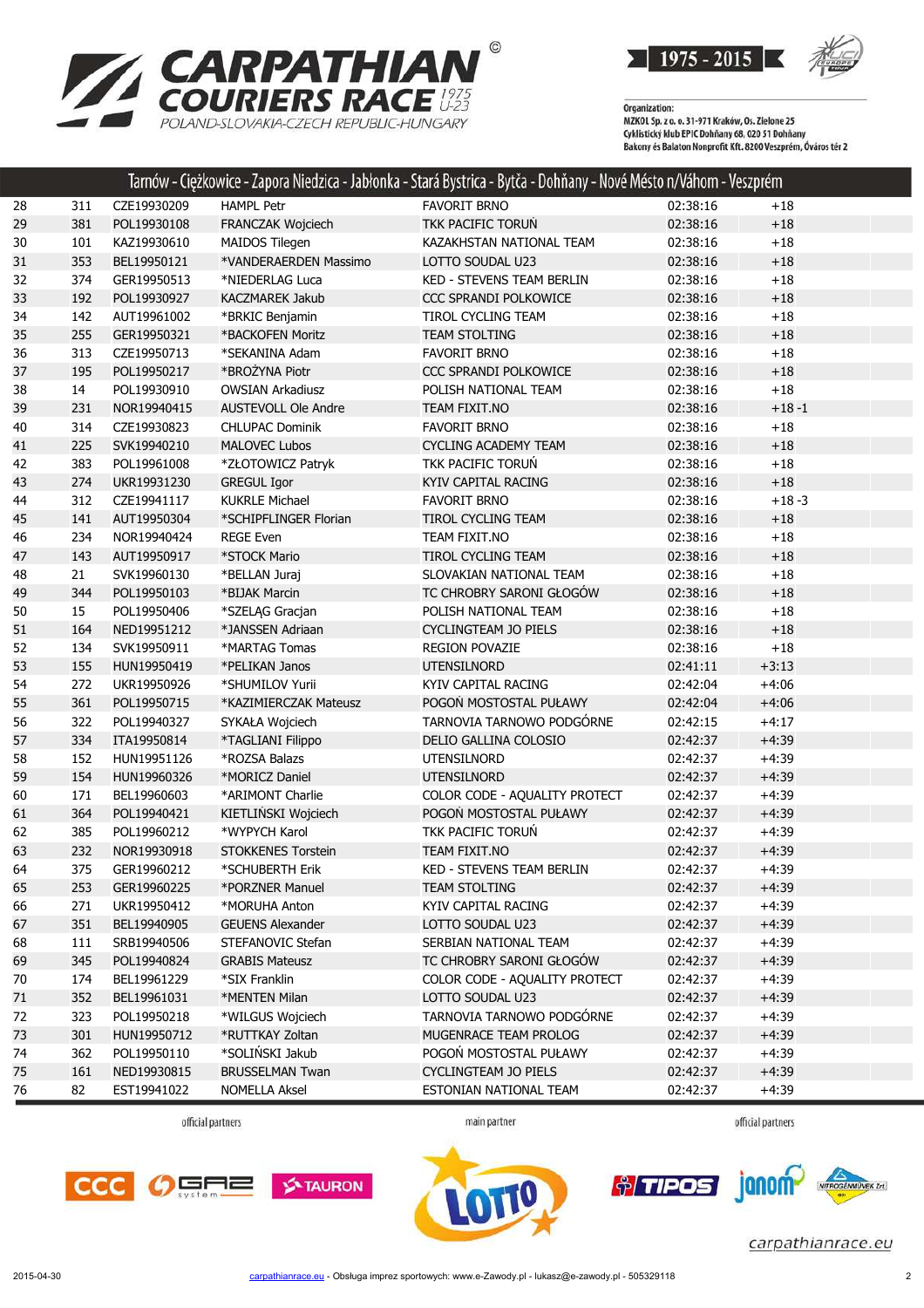



Organization:<br>MZKOL Sp. z o. o. 31-971 Kraków, Os. Zielone 25<br>MZKUL SLL: LL: FRIC D. bărev CO. 020 EL D. băr Cyklistický klub EPIC Dohňany 68, 020 51 Dohňany<br>Cyklistický klub EPIC Dohňany 68, 020 51 Dohňany<br>Bakony és Balaton Nonprofit Kft. 8200 Veszprém, Óváros tér 2

|     |     |             |                             | Tarnów - Ciężkowice - Zapora Niedzica - Jabłonka - Stará Bystrica - Bytča - Dohňany - Nové Mésto n/Váhom - Veszprém |            |         |
|-----|-----|-------------|-----------------------------|---------------------------------------------------------------------------------------------------------------------|------------|---------|
| 77  | 163 | NED19951004 | *VAN DER DUIN Patrick       | <b>CYCLINGTEAM JO PIELS</b>                                                                                         | 02:42:37   | $+4:39$ |
| 78  | 24  | SVK19941227 | <b>KRAJICEK Matej</b>       | SLOVAKIAN NATIONAL TEAM                                                                                             | 02:42:37   | $+4:39$ |
| 79  | 233 | NOR19940209 | <b>JENSEN Jan William</b>   | TEAM FIXIT.NO                                                                                                       | 02:42:37   | $+4:39$ |
| 80  | 363 | POL19930604 | <b>JEZIORSKI Rafał</b>      | POGOŃ MOSTOSTAL PUŁAWY                                                                                              | 02:42:37   | $+4:39$ |
| 81  | 335 | ITA19950529 | *PASTORINO MATTIA Giovanni  | DELIO GALLINA COLOSIO                                                                                               | 02:42:37   | $+4:39$ |
| 82  | 205 | CZE19960630 | *LEHKY Roman                | <b>AWT GREENWAY</b>                                                                                                 | 02:42:37   | $+4:39$ |
| 83  | 34  | CZE19960924 | *CAMRDA Pavel               | <b>CZECH REPUBLIC NATIONAL TEAM</b>                                                                                 | 02:42:37   | $+4:39$ |
| 84  | 315 | CZE19951023 | *NEUMAN Dominik             | <b>FAVORIT BRNO</b>                                                                                                 | 02:42:37   | $+4:39$ |
| 85  | 371 | GER19930107 | <b>DONATH Felix</b>         | <b>KED - STEVENS TEAM BERLIN</b>                                                                                    | 02:42:37   | $+4:39$ |
| 86  | 342 | POL19940608 | <b>JAROMIN Piotr</b>        | TC CHROBRY SARONI GŁOGÓW                                                                                            | 02:42:37   | $+4:39$ |
| 87  | 153 | HUN19950425 | *LENGYEL Zoltan             | <b>UTENSILNORD</b>                                                                                                  | 02:42:37   | $+4:39$ |
| 88  | 102 | KAZ19961228 | *NATAROV Yuriy              | KAZAKHSTAN NATIONAL TEAM                                                                                            | 02:42:37   | $+4:39$ |
| 89  | 191 | POL19930822 | LATOŃ Eryk                  | CCC SPRANDI POLKOWICE                                                                                               | 02:42:37   | $+4:39$ |
| 90  | 201 | SVK19940112 | <b>BASKA Erik</b>           | <b>AWT GREENWAY</b>                                                                                                 | 02:42:37   | $+4:39$ |
| 91  | 13  | POL19940310 | <b>MICKIEWICZ Tomasz</b>    | POLISH NATIONAL TEAM                                                                                                | 02:42:37   | $+4:39$ |
| 92  | 194 | POL19951004 | *PALUTA Michał              | CCC SPRANDI POLKOWICE                                                                                               | 02:42:37   | $+4:39$ |
| 93  | 151 | HUN19960928 | *FILUTAS Viktor             | <b>UTENSILNORD</b>                                                                                                  | 02:42:37   | $+4:39$ |
| 94  | 373 | GER19940616 | <b>CARSTENSEN Lucas</b>     | KED - STEVENS TEAM BERLIN                                                                                           | 02:42:37   | $+4:39$ |
| 95  | 343 | POL19930716 | LEDUCHOWSKI Aleksander      | TC CHROBRY SARONI GŁOGÓW                                                                                            | 02:42:37   | $+4:39$ |
| 96  | 11  | POL19931118 | KOTT Konrad                 | POLISH NATIONAL TEAM                                                                                                | 02:42:37   | $+4:39$ |
| 97  | 321 | POL19930816 | KISTOWSKI Kacper            | TARNOVIA TARNOWO PODGÓRNE                                                                                           | 02:42:37   | $+4:39$ |
| 98  | 184 | GER19950510 | *ROHDE Leon                 | LKT TEAM BRANDENBURG                                                                                                | 02:42:37   | $+4:39$ |
| 99  | 181 | GER19950523 | *BERGER Leon                | LKT TEAM BRANDENBURG                                                                                                | 02:42:37   | $+4:39$ |
| 100 | 182 | GER19940919 | SOBALLA Carl                | LKT TEAM BRANDENBURG                                                                                                | 02:42:37   | $+4:39$ |
| 101 | 341 | POL19931217 | <b>KASPEREK Michał</b>      | TC CHROBRY SARONI GŁOGÓW                                                                                            | 02:42:37   | $+4:39$ |
| 102 | 71  | UKR19951012 | *GLADYSH Roman              | UKRAINIAN NATIONAL TEAM                                                                                             | 02:46:17   | $+8:19$ |
| 103 | 273 | UKR19960910 | *BONDARENKO Pavlo           | <b>KYIV CAPITAL RACING</b>                                                                                          | 02:46:17   | $+8:19$ |
| 104 | 113 | SRB19940217 | <b>AMBRUS Nemanja</b>       | SERBIAN NATIONAL TEAM                                                                                               | 02:46:17   | $+8:19$ |
| 105 | 22  | SVK19950314 | *DUBEN Martin               | SLOVAKIAN NATIONAL TEAM                                                                                             | 02:46:17   | $+8:19$ |
| 106 | 112 | SRB19940824 | <b>ANTONIJEVIC Goran</b>    | SERBIAN NATIONAL TEAM                                                                                               | 02:46:17   | $+8:19$ |
| 107 | 75  | UKR19950417 | *POLYAKOV Yurii             | UKRAINIAN NATIONAL TEAM                                                                                             | 02:46:17   | $+8:19$ |
| 108 | 324 | POL19960127 | *WIEWIÓR Dominik            | TARNOVIA TARNOWO PODGÓRNE                                                                                           | 02:46:17   | $+8:19$ |
| 109 | 325 | POL19951216 | *KORCZYŃSKI Borys           | TARNOVIA TARNOWO PODGÓRNE                                                                                           | 02:46:17   | $+8:19$ |
| 110 | 33  | CZE19950830 | *FIALA Petr                 | CZECH REPUBLIC NATIONAL TEAM                                                                                        | 02:46:17   | $+8:19$ |
| 111 | 305 | HUN19941219 | <b>LOKI Bence</b>           | MUGENRACE TEAM PROLOG                                                                                               | 02:46:17   | $+8:19$ |
| 112 | 222 | ISR19930722 | <b>EINHORN Ben</b>          | <b>CYCLING ACADEMY TEAM</b>                                                                                         | 02:46:17   | $+8:19$ |
| 113 | 84  | EST00000000 | <b>VENDELIN Karl Arnold</b> | ESTONIAN NATIONAL TEAM                                                                                              | 02:46:17   | $+8:19$ |
| 114 | 132 | SVK19931129 | <b>MALIK Robert</b>         | <b>REGION POVAZIE</b>                                                                                               | 02:46:17   | $+8:19$ |
| 115 | 72  | UKR19950405 | *HRYNIV Vitaliy             | UKRAINIAN NATIONAL TEAM                                                                                             | 02:46:17   | $+8:19$ |
| 116 | 135 | SVK19941210 | KOVACIK Juraj               | <b>REGION POVAZIE</b>                                                                                               | 02:46:17   | $+8:19$ |
| 117 | 81  | EST19950516 | *MAOMA Silver               | ESTONIAN NATIONAL TEAM                                                                                              | 02:46:17   | $+8:19$ |
| 118 | 85  | EST19961215 | *PUNG Peter                 | ESTONIAN NATIONAL TEAM                                                                                              | 02:46:17   | $+8:19$ |
| 119 | 23  | SVK19940206 | LAJCHA Juraj                | SLOVAKIAN NATIONAL TEAM                                                                                             | 02:46:17   | $+8:19$ |
| 120 | 252 | GER19940314 | <b>EGNER Arne</b>           | <b>TEAM STOLTING</b>                                                                                                | 02:46:17   | $+8:19$ |
| 121 | 333 | ITA19950104 | *DELLAGLIO Alberto          | DELIO GALLINA COLOSIO                                                                                               | 02:46:17   | $+8:19$ |
| 122 | 332 | ITA19930603 | <b>DELLEDONNE Francesco</b> | DELIO GALLINA COLOSIO                                                                                               | 02:46:17   | $+8:19$ |
| 123 | 384 | POL19930220 | <b>KRAKOWIAK Norbert</b>    | TKK PACIFIC TORUN                                                                                                   | 02:46:17   | $+8:19$ |
|     | 25  | SVK19950911 | *HOLOMEK Milan              | SLOVAKIAN NATIONAL TEAM                                                                                             | <b>DNF</b> |         |
|     | 131 | SVK19960612 | *BASKA Denis                | <b>REGION POVAZIE</b>                                                                                               | <b>DNF</b> |         |

official partners

main partner

official partners





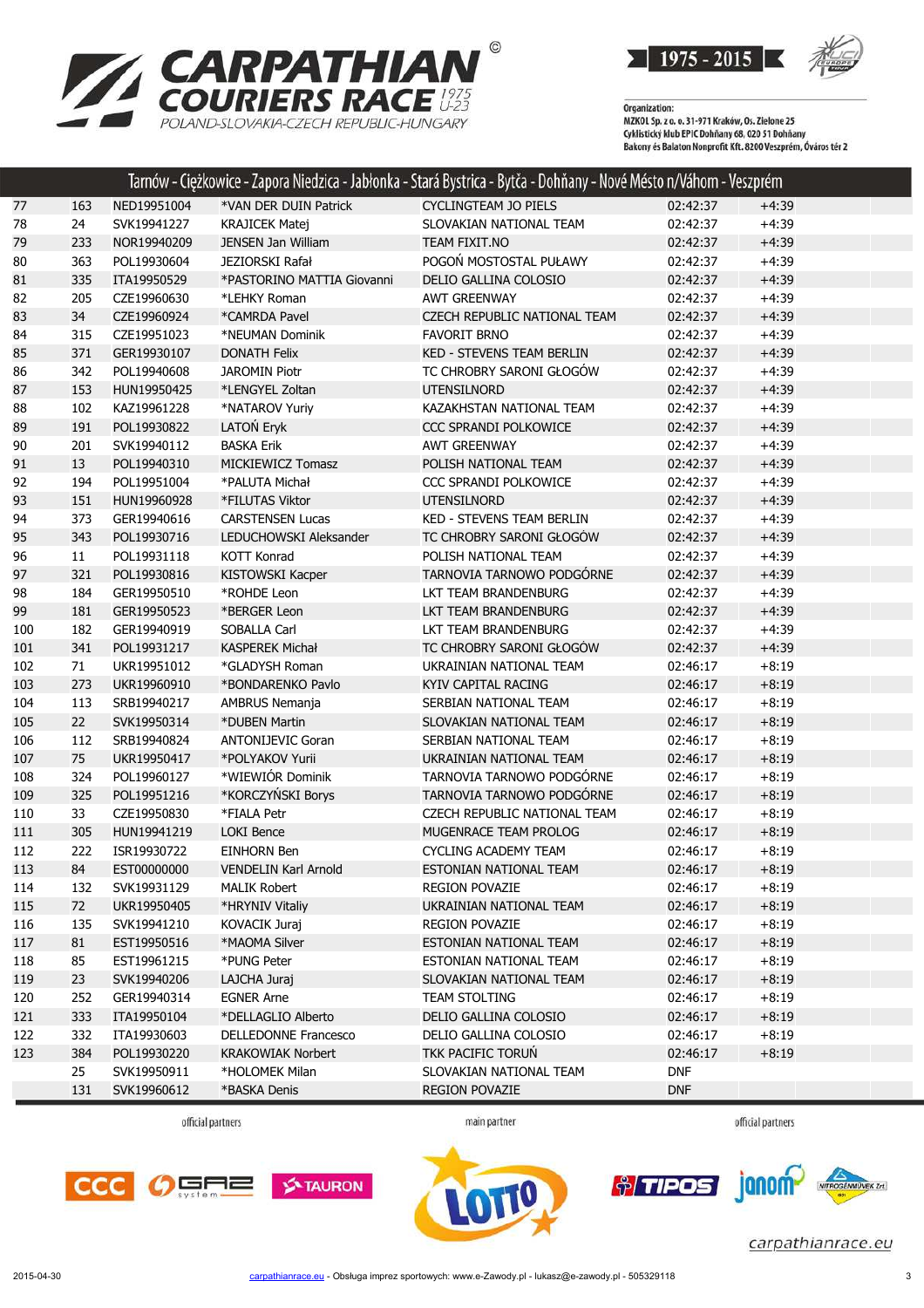



Organization:<br>MZKOL Sp. z o. o. 31-971 Kraków, Os. Zielone 25 Cyklistický klub EPIC Dohňany 68, 020 51 Dohňany<br>Cyklistický klub EPIC Dohňany 68, 020 51 Dohňany<br>Bakony és Balaton Nonprofit Kft. 8200 Veszprém, Óváros tér 2

|                           |  |             |                              |     |                      | Tarnów - Ciężkowice - Zapora Niedzica - Jabłonka - Stará Bystrica - Bytča - Dohňany - Nové Mésto n/Váhom - Veszprém |            |  |
|---------------------------|--|-------------|------------------------------|-----|----------------------|---------------------------------------------------------------------------------------------------------------------|------------|--|
| 202                       |  | GER19940109 | <b>SCHACMMANN Maximilian</b> |     | <b>AWT GREENWAY</b>  |                                                                                                                     | <b>DNF</b> |  |
| 254                       |  | GER19960813 | *REUTTER Sven                |     | <b>TEAM STOLTING</b> |                                                                                                                     | <b>DNF</b> |  |
|                           |  |             |                              |     |                      |                                                                                                                     |            |  |
| <b>RIDERS:</b>            |  |             |                              |     |                      |                                                                                                                     |            |  |
| <b>STARTING</b>           |  |             |                              | 127 |                      |                                                                                                                     |            |  |
| <b>FINISHING</b>          |  | 123         |                              |     |                      |                                                                                                                     |            |  |
| <b>OUT OF TIME LIMITS</b> |  | 0           |                              |     |                      |                                                                                                                     |            |  |
| <b>DISQUALIFICATE</b>     |  | 0           |                              |     |                      |                                                                                                                     |            |  |

#### **TEAM CLASSIFICATION ON STAGE 2**

| <b>PLACE</b>   | <b>UCI CODE</b> | <b>TEAM</b>                      | <b>COUNTRY</b> | <b>TIME</b> | DIFF.    |
|----------------|-----------------|----------------------------------|----------------|-------------|----------|
| 1              | <b>LTS</b>      | LOTTO SOUDAL U23                 | <b>BEL</b>     | 07:54:30    |          |
| 2              | <b>CCB</b>      | COLOR CODE - AQUALITY PROTECT    | <b>BEL</b>     | 07:54:48    | $+18$    |
| 3              | <b>KAZ</b>      | KAZAKHSTAN NATIONAL TEAM         | <b>KAZ</b>     | 07:54:48    | $+18$    |
| 4              | <b>CZE</b>      | CZECH REPUBLIC NATIONAL TEAM     | <b>CZE</b>     | 07:54:48    | $+18$    |
| 5              | <b>CAT</b>      | <b>CYCLING ACADEMY TEAM</b>      | <b>ISR</b>     | 07:54:48    | $+18$    |
| 6              | <b>CJP</b>      | <b>CYCLINGTEAM JO PIELS</b>      | <b>NED</b>     | 07:54:48    | $+18$    |
| $\overline{7}$ | CCC             | CCC SPRANDI POLKOWICE            | <b>POL</b>     | 07:54:48    | $+18$    |
| 8              | <b>TIR</b>      | <b>TIROL CYCLING TEAM</b>        | <b>AUT</b>     | 07:54:48    | $+18$    |
| 9              | <b>FVB</b>      | <b>FAVORIT BRNO</b>              | <b>CZE</b>     | 07:54:48    | $+18$    |
| 10             | <b>POL</b>      | POLISH NATIONAL TEAM             | <b>POL</b>     | 07:54:48    | $+18$    |
| 11             | <b>KCR</b>      | KYIV CAPITAL RACING              | <b>UKR</b>     | 07:58:36    | $+4:06$  |
| 12             | <b>STG</b>      | <b>TFAM STOLTING</b>             | <b>GER</b>     | 07:58:51    | $+4:21$  |
| 13             | <b>AWT</b>      | <b>AWT GREENWAY</b>              | <b>CZE</b>     | 07:58:51    | $+4:21$  |
| 14             | <b>KED</b>      | <b>KED - STEVENS TEAM BERLIN</b> | <b>GER</b>     | 07:59:09    | $+4:39$  |
| 15             | <b>PAC</b>      | TKK PACIFIC TORUŃ                | <b>POL</b>     | 07:59:09    | $+4:39$  |
| 16             | <b>FIX</b>      | TEAM FIXIT.NO                    | <b>NOR</b>     | 07:59:09    | $+4:39$  |
| 17             | <b>DEL</b>      | DELIO GALLINA COLOSIO            | <b>ITA</b>     | 08:03:30    | $+9:00$  |
| 18             | <b>CLG</b>      | TC CHROBRY SARONI GŁOGÓW         | <b>POL</b>     | 08:03:30    | $+9:00$  |
| 19             | <b>LKT</b>      | LKT TEAM BRANDENBURG             | <b>GER</b>     | 08:03:30    | $+9:00$  |
| 20             | <b>UNA</b>      | <b>UTENSILNORD</b>               | <b>HUN</b>     | 08:06:25    | $+11:55$ |
| 21             | <b>EST</b>      | ESTONIAN NATIONAL TEAM           | <b>EST</b>     | 08:07:10    | $+12:40$ |
| 22             | <b>SVK</b>      | SLOVAKIAN NATIONAL TEAM          | <b>SVK</b>     | 08:07:10    | $+12:40$ |
| 23             | <b>PMP</b>      | POGOŃ MOSTOSTAL PUŁAWY           | <b>POL</b>     | 08:07:18    | $+12:48$ |
| 24             | <b>TAR</b>      | TARNOVIA TARNOWO PODGÓRNE        | POL            | 08:07:29    | $+12:59$ |
| 25             | <b>UKR</b>      | UKRAINIAN NATIONAL TEAM          | <b>UKR</b>     | 08:10:50    | $+16:20$ |
| 26             | <b>SVK</b>      | <b>REGION POVAZIE</b>            | <b>SVK</b>     | 08:10:50    | $+16:20$ |
| 27             | <b>SRB</b>      | SERBIAN NATIONAL TEAM            | <b>SRB</b>     | 08:15:11    | $+20:41$ |
|                |                 |                                  |                |             |          |

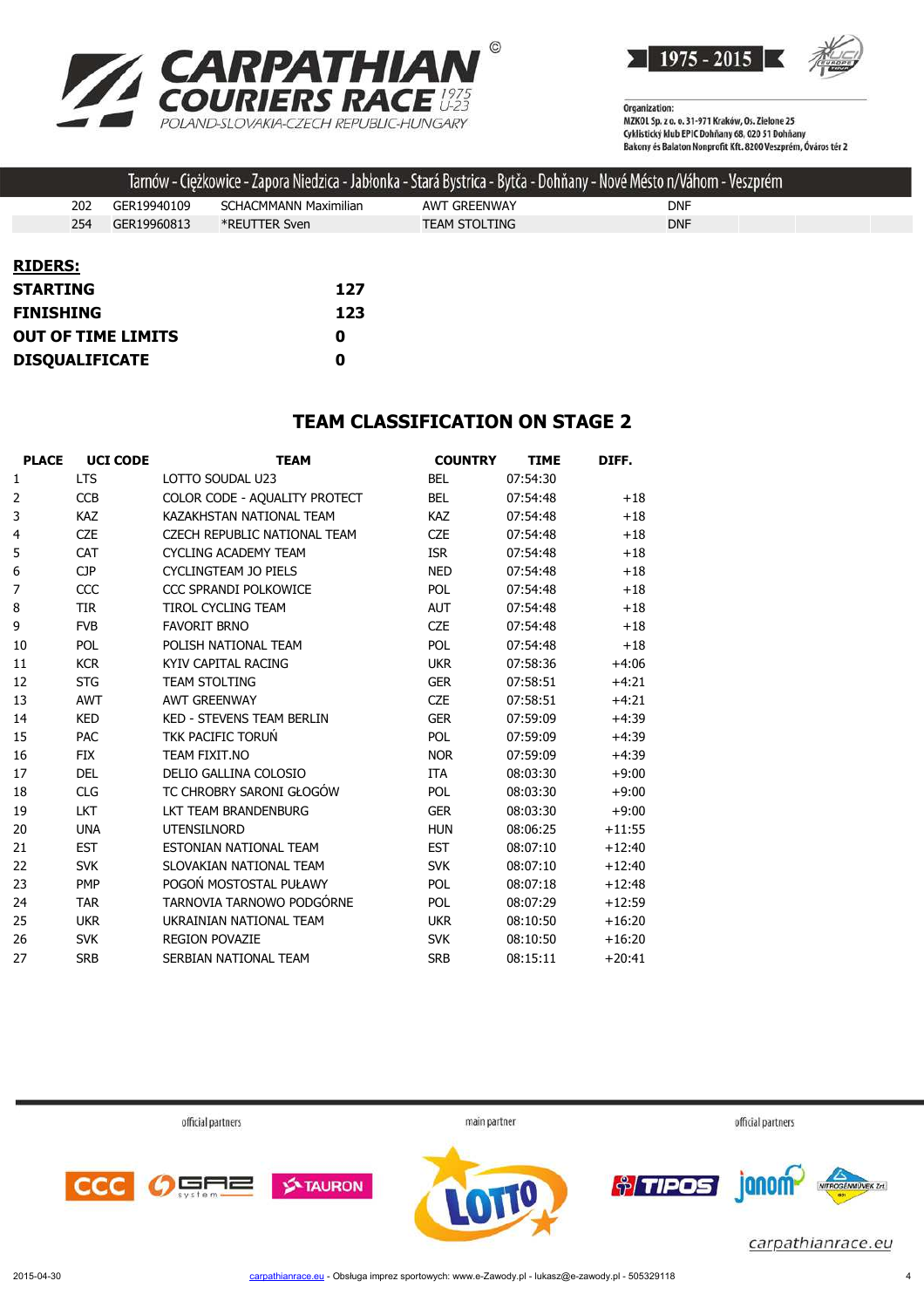



Tarnów - Ciężkowice - Zapora Niedzica - Jabłonka - Stará Bystrica - Bytča - Dohňany - Nové Mésto n/Váhom - Veszprém

#### **MOUNTAIN PREMIUM ON STAGE 2**

| 5 KM Falsztyn  |                       |                            |                          |              |                |
|----------------|-----------------------|----------------------------|--------------------------|--------------|----------------|
| <b>PLACE</b>   | <b>NUMBER</b>         | <b>SURNAME, FIRST NAME</b> | <b>TEAM</b>              | <b>POINT</b> | <b>BON</b>     |
| 1              | 312                   | Michael Kukrle             | <b>FAVORIT BRNO</b>      | 3            | $0s$ .         |
| $\overline{2}$ | 103                   | Roman Semyonov             | KAZAKHSTAN NATIONAL TEAM | 2            | $0s$ .         |
| 3              | 15                    | Gracian Szelag             | POLISH NATIONAL TEAM     | $\mathbf{1}$ | $0s$ .         |
|                | 21 KM Przełęcz Snozka |                            |                          |              |                |
| <b>PLACE</b>   | <b>NUMBER</b>         | <b>SURNAME, FIRST NAME</b> | <b>TEAM</b>              | <b>POINT</b> | <b>BON</b>     |
| 1              | 15                    | Gracjan Szeląg             | POLISH NATIONAL TEAM     | 3            | 0 <sub>s</sub> |
| $\overline{2}$ | 312                   | Michael Kukrle             | <b>FAVORIT BRNO</b>      | 2            | $0s$ .         |
| 3              | 231                   | Ole Andre Austevoll        | TEAM FIXIT.NO            | 1            | $0s$ .         |
|                | 52 KM Łapszanka       |                            |                          |              |                |
| <b>PLACE</b>   | <b>NUMBER</b>         | <b>SURNAME, FIRST NAME</b> | <b>TEAM</b>              | <b>POINT</b> | <b>BON</b>     |
| 1              | 353                   | Massimo Vanderaerden       | LOTTO SOUDAL U23         | 3            | $0s$ .         |
| 2              | 312                   | Michael Kukrle             | <b>FAVORIT BRNO</b>      | 2            | $0s$ .         |
| 3              | 15                    | Gracjan Szelag             | POLISH NATIONAL TEAM     | $\mathbf{1}$ | $0s$ .         |
| 70 KM Klin     |                       |                            |                          |              |                |
| <b>PLACE</b>   | <b>NUMBER</b>         | <b>SURNAME, FIRST NAME</b> | <b>TEAM</b>              | <b>POINT</b> | <b>BON</b>     |
| 1              | 312                   | Michael Kukrle             | <b>FAVORIT BRNO</b>      | 3            | 0 <sub>s</sub> |
| 2              | 15                    | Gracjan Szeląg             | POLISH NATIONAL TEAM     | 2            | $0s$ .         |
| 3              | 353                   | Massimo Vanderaerden       | LOTTO SOUDAL U23         | $\mathbf{1}$ | $0s$ .         |
| 80 KM Ząb      |                       |                            |                          |              |                |
| <b>PLACE</b>   | <b>NUMBER</b>         | <b>SURNAME, FIRST NAME</b> | <b>TEAM</b>              | <b>POINT</b> | <b>BON</b>     |
| 1              | 204                   | Alvaro Cuadros             | <b>AWT GREENWAY</b>      | 3            | 0 <sub>s</sub> |
| $\overline{2}$ | 251                   | Silvio Herklotz            | <b>TEAM STOLTING</b>     | 2            | $0s$ .         |
| 3              | 202                   | Maximilian Schacmmann      | <b>AWT GREENWAY</b>      | 1            | 0 s.           |

#### **INTERMEDIATE SPRINTS ON STAGE 2**

|                | 40 KM Łapsze NIżne   |                            |                          |              |                   |
|----------------|----------------------|----------------------------|--------------------------|--------------|-------------------|
| <b>PLACE</b>   | <b>NUMBER</b>        | <b>SURNAME, FIRST NAME</b> | <b>TEAM</b>              | <b>POINT</b> | <b>BON</b>        |
| 1              | 312                  | Michael Kukrle             | <b>FAVORIT BRNO</b>      | 3            | $-3s.$            |
| $\overline{2}$ | 103                  | Roman Semyonov             | KAZAKHSTAN NATIONAL TEAM | 2            | $-2s$ .           |
| 3              | 231                  | Ole Andre Austevoll        | TEAM FIXIT.NO            |              | $-1$ s.           |
|                | 97 KM Czarny Dunajec |                            |                          |              |                   |
| <b>PLACE</b>   | <b>NUMBER</b>        | <b>SURNAME, FIRST NAME</b> | <b>TEAM</b>              | <b>POINT</b> | <b>BON</b>        |
| 1              | 251                  | Silvio Herklotz            | <b>TEAM STOLTING</b>     | 3            | $-3s.$            |
| 2              | 355                  | Dries Van Gestel           | LOTTO SOUDAL U23         | 2            | $-2s$ .           |
| 3              | 204                  | Alvaro Cuadros             | <b>AWT GREENWAY</b>      |              | $-1$ s.           |
|                |                      |                            |                          |              |                   |
|                |                      | official partners          | main partner             |              | official partners |



carpathianrace.eu

**CCC** 

╕⋶

œF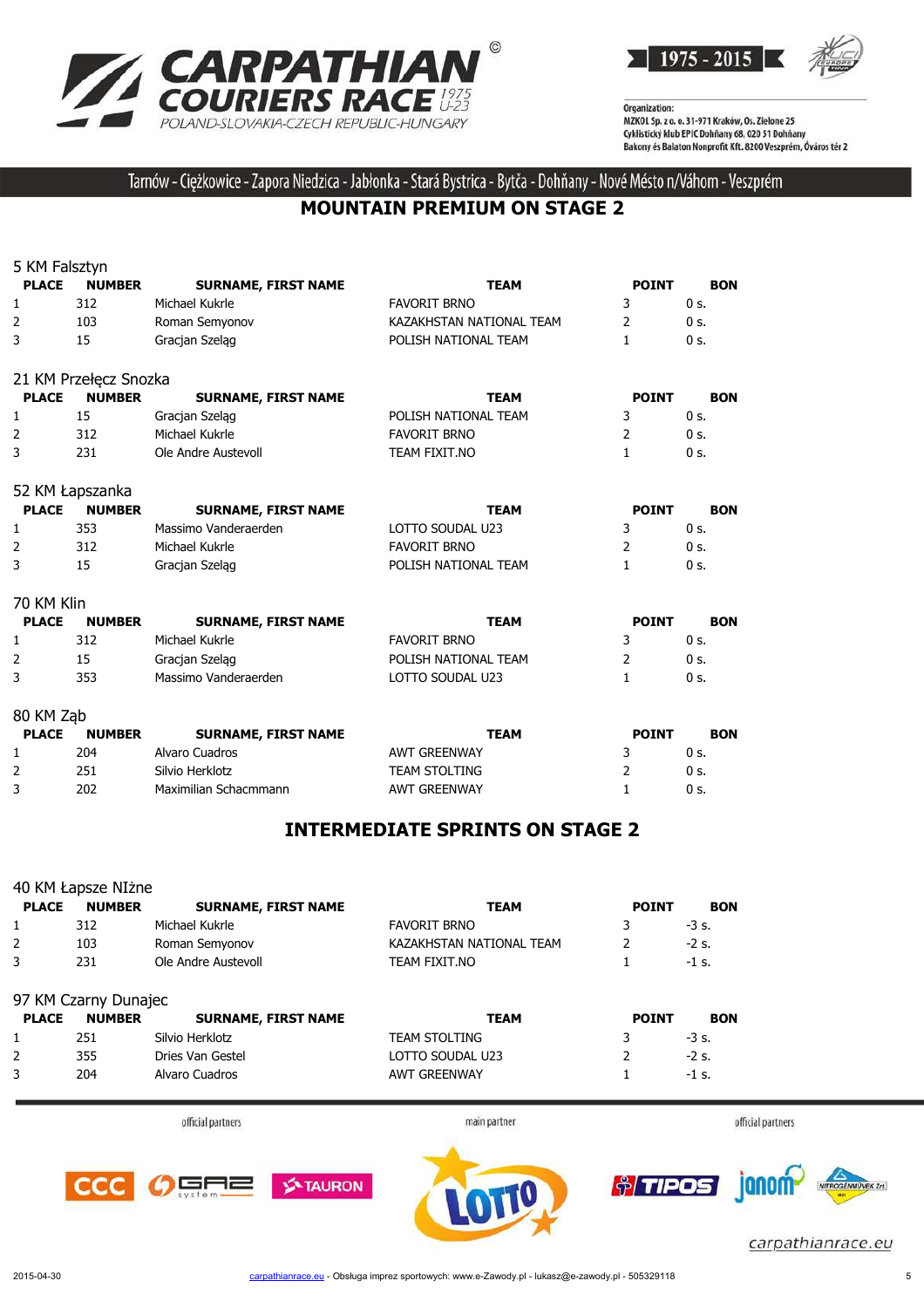



Tarnów - Ciężkowice - Zapora Niedzica - Jabłonka - Stará Bystrica - Bytča - Dohňany - Nové Mésto n/Váhom - Veszprém

#### **INDIVIDUAL GENERAL CLASSIFICATION AFTER STAGE 2 - LOTTO**

DISTANCE OF STAGE KM: 227.00 AVERAGE SPEED: 40.03 km/h

|              |           | <b>DIJIANCE OF JIAOL N'IL ZZI.00</b> |                            |                               | AVLNAUL JELLU. TUJUJ NIIIII |       |
|--------------|-----------|--------------------------------------|----------------------------|-------------------------------|-----------------------------|-------|
| <b>PLACE</b> | <b>NO</b> | <b>UCI CODE</b>                      | <b>SURNAME, FIRST NAME</b> | <b>TEAM</b>                   | <b>TIME</b>                 | DIFF. |
| 1            | 204       | ESP19950412                          | *CUADROS Alvaro            | <b>AWT GREENWAY</b>           | 05:40:15                    |       |
| 2            | 145       | AUT19950121                          | *WACHTER Alexander         | TIROL CYCLING TEAM            | 05:40:23                    | $+8$  |
| 3            | 165       | NED19940320                          | <b>ARIESEN Tim</b>         | CYCLINGTEAM JO PIELS          | 05:40:25                    | $+10$ |
| 4            | 203       | GER19941203                          | <b>BROCKHOFF Jan</b>       | <b>AWT GREENWAY</b>           | 05:40:29                    | $+14$ |
| 5            | 355       | BEL19940930                          | <b>VAN GESTEL Dries</b>    | LOTTO SOUDAL U23              | 05:40:32                    | $+17$ |
| 6            | 251       | GER19940506                          | <b>HERKLOTZ Silvio</b>     | TEAM STOLTING                 | 05:40:36                    | $+21$ |
| 7            | 12        | POL19950215                          | *KONWA Piotr               | POLISH NATIONAL TEAM          | 05:40:37                    | $+22$ |
| 8            | 101       | KAZ19930610                          | MAIDOS Tilegen             | KAZAKHSTAN NATIONAL TEAM      | 05:40:39                    | $+24$ |
| 9            | 162       | NED19940417                          | <b>BAKKER Stephan</b>      | <b>CYCLINGTEAM JO PIELS</b>   | 05:40:59                    | $+44$ |
| 10           | 354       | BEL19950924                          | *VAN GOMPEL Mathias        | LOTTO SOUDAL U23              | 05:41:00                    | $+45$ |
| 11           | 195       | POL19950217                          | *BROŻYNA Piotr             | CCC SPRANDI POLKOWICE         | 05:41:00                    | $+45$ |
| 12           | 372       | GER19941228                          | <b>KRETSCHY Florian</b>    | KED - STEVENS TEAM BERLIN     | 05:41:00                    | $+45$ |
| 13           | 103       | KAZ19930123                          | SEMYONOV Roman             | KAZAKHSTAN NATIONAL TEAM      | 05:41:01                    | $+46$ |
| 14           | 175       | BEL19950112                          | *KAISE Julien              | COLOR CODE - AQUALITY PROTECT | 05:41:01                    | $+46$ |
| 15           | 173       | BEL19950717                          | *MERTZ Remy                | COLOR CODE - AQUALITY PROTECT | 05:41:02                    | $+47$ |
| 16           | 223       | ISR19930827                          | ZILBERSTIEN Ido            | <b>CYCLING ACADEMY TEAM</b>   | 05:41:02                    | $+47$ |
| 17           | 35        | CZE19930317                          | <b>SISR Frantisek</b>      | CZECH REPUBLIC NATIONAL TEAM  | 05:41:02                    | $+47$ |
| 18           | 104       | KAZ19960306                          | *SHTEIN Grigoriy           | KAZAKHSTAN NATIONAL TEAM      | 05:41:03                    | $+48$ |
| 19           | 164       | NED19951212                          | *JANSSEN Adriaan           | CYCLINGTEAM JO PIELS          | 05:41:03                    | $+48$ |
| 20           | 192       | POL19930927                          | KACZMAREK Jakub            | CCC SPRANDI POLKOWICE         | 05:41:03                    | $+48$ |
| 21           | 172       | BEL19950609                          | *DUQUENNOY Jimmy           | COLOR CODE - AQUALITY PROTECT | 05:41:03                    | $+48$ |
| 22           | 312       | CZE19941117                          | <b>KUKRLE Michael</b>      | <b>FAVORIT BRNO</b>           | 05:41:04                    | $+49$ |
| 23           | 381       | POL19930108                          | FRANCZAK Wojciech          | TKK PACIFIC TORUN             | 05:41:04                    | $+49$ |
| 24           | 21        | SVK19960130                          | *BELLAN Juraj              | SLOVAKIAN NATIONAL TEAM       | 05:41:04                    | $+49$ |
| 25           | 225       | SVK19940210                          | <b>MALOVEC Lubos</b>       | <b>CYCLING ACADEMY TEAM</b>   | 05:41:04                    | $+49$ |
| 26           | 83        | EST19960326                          | *VOSMAN EKKE Kaur          | ESTONIAN NATIONAL TEAM        | 05:41:04                    | $+49$ |
| 27           | 221       | POL19950402                          | *TALAGA Patryk             | <b>CYCLING ACADEMY TEAM</b>   | 05:41:04                    | $+49$ |
| 28           | 193       | POL19940715                          | STOSZ Patryk               | CCC SPRANDI POLKOWICE         | 05:41:05                    | $+50$ |
| 29           | 31        | CZE19940222                          | DOLEZEL Radovan            | CZECH REPUBLIC NATIONAL TEAM  | 05:41:05                    | $+50$ |
| 30           | 142       | AUT19961002                          | *BRKIC Benjamin            | TIROL CYCLING TEAM            | 05:41:05                    | $+50$ |
| 31           | 183       | GER19961029                          | *KOCH Christian            | LKT TEAM BRANDENBURG          | 05:41:05                    | $+50$ |
| 32           | 255       | GER19950321                          | *BACKOFEN Moritz           | <b>TEAM STOLTING</b>          | 05:41:05                    | $+50$ |
| 33           | 32        | CZE19930209                          | <b>MEDEK Tomas</b>         | CZECH REPUBLIC NATIONAL TEAM  | 05:41:06                    | $+51$ |
| 34           | 311       | CZE19930209                          | <b>HAMPL Petr</b>          | <b>FAVORIT BRNO</b>           | 05:41:06                    | $+51$ |
| 35           | 234       | NOR19940424                          | <b>REGE Even</b>           | TEAM FIXIT.NO                 | 05:41:06                    | $+51$ |
| 36           | 73        | UKR19950302                          | *KREMINSKYI Vladyslav      | UKRAINIAN NATIONAL TEAM       | 05:41:06                    | $+51$ |
| 37           | 231       | NOR19940415                          | <b>AUSTEVOLL Ole Andre</b> | TEAM FIXIT.NO                 | 05:41:06                    | +51   |
| 38           | 105       | KAZ19950320                          | *AKHMETOV Galym            | KAZAKHSTAN NATIONAL TEAM      | 05:41:07                    | $+52$ |
| 39           | 143       | AUT19950917                          | *STOCK Mario               | TIROL CYCLING TEAM            | 05:41:07                    | $+52$ |
| 40           | 275       | UKR19961010                          | *ASHUROV Kostantyn         | KYIV CAPITAL RACING           | 05:41:08                    | $+53$ |
| 41           | 374       | GER19950513                          | *NIEDERLAG Luca            | KED - STEVENS TEAM BERLIN     | 05:41:08                    | $+53$ |
| 42           | 313       | CZE19950713                          | *SEKANINA Adam             | <b>FAVORIT BRNO</b>           | 05:41:08                    | $+53$ |
| 43           | 331       | ITA19940513                          | MARENGO Alberto            | DELIO GALLINA COLOSIO         | 05:41:08                    | $+53$ |
|              |           |                                      |                            |                               |                             |       |

official partners

main partner

official partners







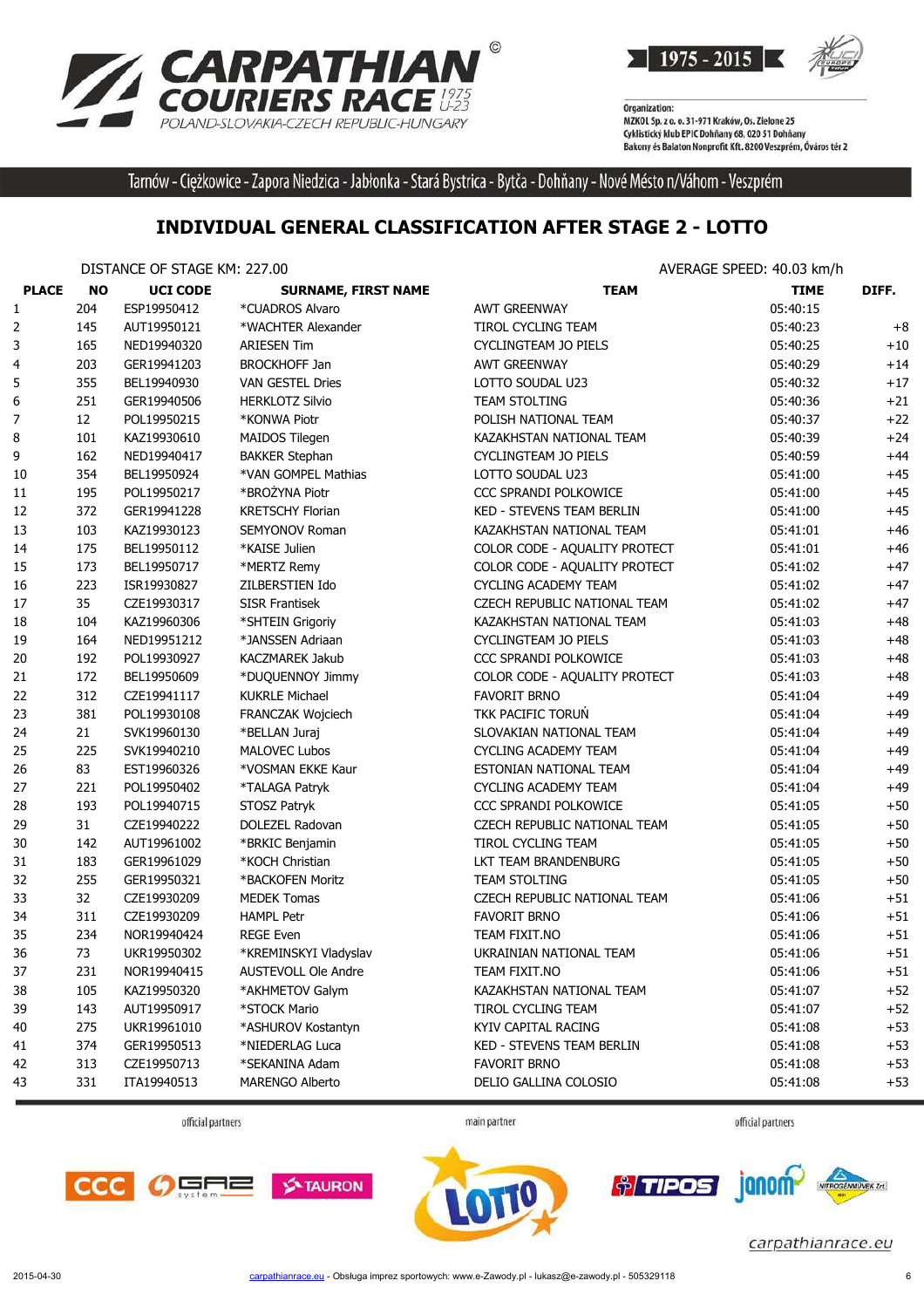

 $\sim 11$ 

|      |     |                            |                                   | Tarnow - Ciężkowice - Zapora Niedzica - Jabłonka - Stara Bystrica - Bytca - Donnany - Nove Mesto n/Vanom - Veszprem |          |          |
|------|-----|----------------------------|-----------------------------------|---------------------------------------------------------------------------------------------------------------------|----------|----------|
| 44   | 353 | BEL19950121                | *VANDERAERDEN Massimo             | LOTTO SOUDAL U23                                                                                                    | 05:41:09 | $+54$    |
| 45   | 141 | AUT19950304                | *SCHIPFLINGER Florian             | TIROL CYCLING TEAM                                                                                                  | 05:41:09 | $+54$    |
| 46   | 274 | UKR19931230                | <b>GREGUL Igor</b>                | KYIV CAPITAL RACING                                                                                                 | 05:41:09 | $+54$    |
| 47   | 15  | POL19950406                | *SZELĄG Gracjan                   | POLISH NATIONAL TEAM                                                                                                | 05:41:10 | $+55$    |
| 48   | 314 | CZE19930823                | <b>CHLUPAC Dominik</b>            | <b>FAVORIT BRNO</b>                                                                                                 | 05:41:11 | $+56$    |
| 49   | 383 | POL19961008                | *ZŁOTOWICZ Patryk                 | TKK PACIFIC TORUŃ                                                                                                   | 05:41:11 | $+56$    |
| 50   | 14  | POL19930910                | <b>OWSIAN Arkadiusz</b>           | POLISH NATIONAL TEAM                                                                                                | 05:41:11 | $+56$    |
| 51   | 134 | SVK19950911                | *MARTAG Tomas                     | <b>REGION POVAZIE</b>                                                                                               | 05:41:12 | $+57$    |
| 52   | 344 | POL19950103                | *BIJAK Marcin                     | TC CHROBRY SARONI GŁOGÓW                                                                                            | 05:41:14 | $+59$    |
| 53   | 155 | HUN19950419                | *PELIKAN Janos                    | <b>UTENSILNORD</b>                                                                                                  | 05:43:59 | $+3:44$  |
| 54   | 361 | POL19950715                | *KAZIMIERCZAK Mateusz             | POGOŃ MOSTOSTAL PUŁAWY                                                                                              | 05:44:51 | $+4:36$  |
| 55   | 272 | UKR19950926                | *SHUMILOV Yurii                   | KYIV CAPITAL RACING                                                                                                 | 05:44:51 | $+4:36$  |
| 56   | 322 | POL19940327                | SYKAŁA Wojciech                   | TARNOVIA TARNOWO PODGÓRNE                                                                                           | 05:45:03 | $+4:48$  |
| 57   | 161 | NED19930815                | <b>BRUSSELMAN Twan</b>            | CYCLINGTEAM JO PIELS                                                                                                | 05:45:17 | $+5:02$  |
| 58   | 351 | BEL19940905                | <b>GEUENS Alexander</b>           | LOTTO SOUDAL U23                                                                                                    | 05:45:22 | $+5:07$  |
| 59   | 201 | SVK19940112                | <b>BASKA Erik</b>                 | <b>AWT GREENWAY</b>                                                                                                 | 05:45:23 | $+5:08$  |
| 60   | 82  | EST19941022                | <b>NOMELLA Aksel</b>              | ESTONIAN NATIONAL TEAM                                                                                              | 05:45:23 | $+5:08$  |
| 61   | 334 | ITA19950814                | *TAGLIANI Filippo                 | DELIO GALLINA COLOSIO                                                                                               | 05:45:23 | $+5:08$  |
| 62   | 352 | BEL19961031                | *MENTEN Milan                     | LOTTO SOUDAL U23                                                                                                    | 05:45:24 | $+5:09$  |
| 63   | 191 | POL19930822                | LATOŃ Eryk                        | CCC SPRANDI POLKOWICE                                                                                               | 05:45:24 | $+5:09$  |
| 64   | 184 | GER19950510                | *ROHDE Leon                       | LKT TEAM BRANDENBURG                                                                                                | 05:45:24 | $+5:09$  |
| 65   | 194 | POL19951004                | *PALUTA Michał                    | CCC SPRANDI POLKOWICE                                                                                               | 05:45:25 | $+5:10$  |
| 66   | 271 | UKR19950412                | *MORUHA Anton                     | KYIV CAPITAL RACING                                                                                                 | 05:45:26 | $+5:11$  |
| 67   | 102 | KAZ19961228                | *NATAROV Yuriy                    | KAZAKHSTAN NATIONAL TEAM                                                                                            | 05:45:27 | $+5:12$  |
| 68   | 13  | POL19940310                | MICKIEWICZ Tomasz                 | POLISH NATIONAL TEAM                                                                                                | 05:45:27 | $+5:12$  |
| 69   | 253 | GER19960225                | *PORZNER Manuel                   | <b>TEAM STOLTING</b>                                                                                                | 05:45:27 | $+5:12$  |
| 70   | 171 | BEL19960603                | *ARIMONT Charlie                  | COLOR CODE - AQUALITY PROTECT                                                                                       | 05:45:28 | $+5:13$  |
| 71   | 341 | POL19931217                | <b>KASPEREK Michał</b>            | TC CHROBRY SARONI GŁOGÓW                                                                                            | 05:45:28 | $+5:13$  |
| 72   | 345 | POL19940824                | <b>GRABIS Mateusz</b>             | TC CHROBRY SARONI GŁOGÓW                                                                                            | 05:45:29 | $+5:14$  |
| 73   | 174 | BEL19961229                | *SIX Franklin                     | COLOR CODE - AQUALITY PROTECT                                                                                       | 05:45:29 | $+5:14$  |
| 74   | 321 | POL19930816                | KISTOWSKI Kacper                  | TARNOVIA TARNOWO PODGÓRNE                                                                                           | 05:45:30 | $+5:15$  |
| 75   | 373 | GER19940616                | <b>CARSTENSEN Lucas</b>           | KED - STEVENS TEAM BERLIN                                                                                           | 05:45:30 | $+5:15$  |
| 76   | 111 | SRB19940506                | STEFANOVIC Stefan                 | SERBIAN NATIONAL TEAM                                                                                               | 05:45:30 | $+5:15$  |
| $77$ | 371 | GER19930107                | <b>DONATH Felix</b>               | KED - STEVENS TEAM BERLIN                                                                                           | 05:45:32 | $+5:17$  |
| 78   | 342 | POL19940608                | <b>JAROMIN Piotr</b>              | TC CHROBRY SARONI GŁOGÓW                                                                                            | 05:45:33 | $+5:18$  |
| 79   | 152 | HUN19951126                | *ROZSA Balazs                     | <b>UTENSILNORD</b>                                                                                                  | 05:45:33 | $+5:18$  |
| 80   | 315 | CZE19951023                | *NEUMAN Dominik                   | <b>FAVORIT BRNO</b>                                                                                                 | 05:45:35 | $+5:20$  |
| 81   | 335 | ITA19950529                | *PASTORINO MATTIA Giovanni        | DELIO GALLINA COLOSIO                                                                                               | 05:45:37 | $+5:22$  |
| 82   | 182 | GER19940919                | SOBALLA Carl                      | LKT TEAM BRANDENBURG                                                                                                | 05:46:17 | $+6:02$  |
| 83   | 34  | CZE19960924                | *CAMRDA Pavel                     | CZECH REPUBLIC NATIONAL TEAM                                                                                        | 05:46:18 | $+6:03$  |
| 84   | 252 | GER19940314                | <b>EGNER Arne</b>                 | TEAM STOLTING                                                                                                       | 05:49:08 | $+8:53$  |
| 85   | 384 | POL19930220                | <b>KRAKOWIAK Norbert</b>          | TKK PACIFIC TORUŃ                                                                                                   | 05:49:14 | $+8:59$  |
| 86   | 33  | CZE19950830                | *FIALA Petr                       | CZECH REPUBLIC NATIONAL TEAM                                                                                        |          | $+8:59$  |
|      |     |                            |                                   |                                                                                                                     | 05:49:14 |          |
| 87   | 154 | HUN19960326<br>GER19960212 | *MORICZ Daniel<br>*SCHUBERTH Erik | <b>UTENSILNORD</b><br><b>KED - STEVENS TEAM BERLIN</b>                                                              | 05:52:21 | $+12:06$ |
| 88   | 375 |                            | *SOLIŃSKI Jakub                   |                                                                                                                     | 05:52:22 | $+12:07$ |
| 89   | 362 | POL19950110<br>POL19940421 |                                   | POGOŃ MOSTOSTAL PUŁAWY                                                                                              | 05:52:23 | $+12:08$ |
| 90   | 364 |                            | KIETLIŃSKI Wojciech               | POGOŃ MOSTOSTAL PUŁAWY                                                                                              | 05:52:24 | $+12:09$ |
| 91   | 24  | SVK19941227                | <b>KRAJICEK Matej</b>             | SLOVAKIAN NATIONAL TEAM                                                                                             | 05:52:31 | $+12:16$ |
| 92   | 163 | NED19951004                | *VAN DER DUIN Patrick             | CYCLINGTEAM JO PIELS                                                                                                | 05:52:36 | $+12:21$ |

**CARPATHIAN<sup>®</sup>**<br>COURIERS RACE<sup>1975</sup>

POLAND-SLOVAKIA-CZECH REPUBLIC-HUNGARY

official partners

main partner

official partners







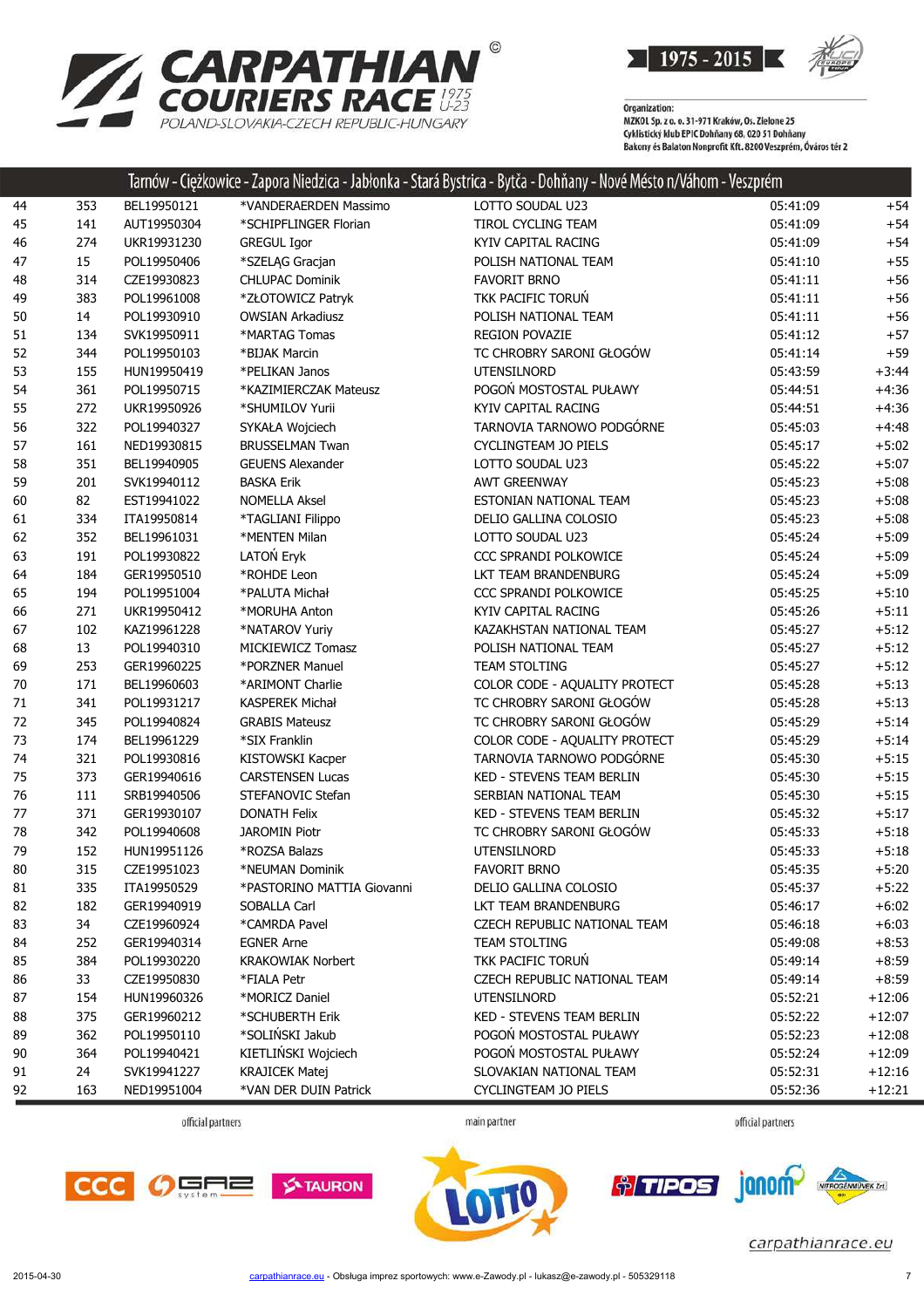

**RPATHIAN<sup>®</sup><br>RIERS RACE <sup>1975</sup><br>OVAKIA-CZECH REPUBLIC-HUNGARY** CA POLAND-SL OVAKIA-CZECH REPUBLIC-HUNGARY

Organization:<br>MZKOL Sp. z o. o. 31-971 Kraków, Os. Zielone 25 Cyklistický klub EPIC Dohňany 68, 020 51 Dohňany<br>Bakony és Balaton Nonprofit Kft. 8200 Veszprém, Óváros tér 2

|     |     |             |                             | Tarnów - Ciężkowice - Zapora Niedzica - Jabłonka - Stará Bystrica - Bytča - Dohňany - Nové Mésto n/Váhom - Veszprém |          |          |
|-----|-----|-------------|-----------------------------|---------------------------------------------------------------------------------------------------------------------|----------|----------|
| 93  | 181 | GER19950523 | *BERGER Leon                | LKT TEAM BRANDENBURG                                                                                                | 05:52:37 | $+12:22$ |
| 94  | 11  | POL19931118 | <b>KOTT Konrad</b>          | POLISH NATIONAL TEAM                                                                                                | 05:52:38 | $+12:23$ |
| 95  | 363 | POL19930604 | <b>JEZIORSKI Rafał</b>      | POGOŃ MOSTOSTAL PUŁAWY                                                                                              | 05:52:41 | $+12:26$ |
| 96  | 233 | NOR19940209 | <b>JENSEN Jan William</b>   | TEAM FIXIT.NO                                                                                                       | 05:52:42 | $+12:27$ |
| 97  | 343 | POL19930716 | LEDUCHOWSKI Aleksander      | TC CHROBRY SARONI GŁOGÓW                                                                                            | 05:52:42 | $+12:27$ |
| 98  | 205 | CZE19960630 | *LEHKY Roman                | <b>AWT GREENWAY</b>                                                                                                 | 05:52:42 | $+12:27$ |
| 99  | 232 | NOR19930918 | <b>STOKKENES Torstein</b>   | TEAM FIXIT.NO                                                                                                       | 05:52:42 | $+12:27$ |
| 100 | 153 | HUN19950425 | *LENGYEL Zoltan             | <b>UTENSILNORD</b>                                                                                                  | 05:52:48 | $+12:33$ |
| 101 | 323 | POL19950218 | *WILGUS Wojciech            | TARNOVIA TARNOWO PODGÓRNE                                                                                           | 05:52:48 | $+12:33$ |
| 102 | 301 | HUN19950712 | *RUTTKAY Zoltan             | MUGENRACE TEAM PROLOG                                                                                               | 05:53:03 | $+12:48$ |
| 103 | 151 | HUN19960928 | *FILUTAS Viktor             | <b>UTENSILNORD</b>                                                                                                  | 05:55:35 | $+15:20$ |
| 104 | 332 | ITA19930603 | <b>DELLEDONNE Francesco</b> | DELIO GALLINA COLOSIO                                                                                               | 05:56:16 | $+16:01$ |
| 105 | 112 | SRB19940824 | <b>ANTONIJEVIC Goran</b>    | SERBIAN NATIONAL TEAM                                                                                               | 05:56:17 | $+16:02$ |
| 106 | 333 | ITA19950104 | *DELLAGLIO Alberto          | DELIO GALLINA COLOSIO                                                                                               | 05:56:18 | $+16:03$ |
| 107 | 325 | POL19951216 | *KORCZYŃSKI Borys           | TARNOVIA TARNOWO PODGÓRNE                                                                                           | 05:56:19 | $+16:04$ |
| 108 | 85  | EST19961215 | *PUNG Peter                 | ESTONIAN NATIONAL TEAM                                                                                              | 05:56:19 | $+16:04$ |
| 109 | 84  | EST00000000 | <b>VENDELIN Karl Arnold</b> | ESTONIAN NATIONAL TEAM                                                                                              | 05:56:22 | $+16:07$ |
| 110 | 273 | UKR19960910 | *BONDARENKO Pavlo           | KYIV CAPITAL RACING                                                                                                 | 05:56:23 | $+16:08$ |
| 111 | 113 | SRB19940217 | AMBRUS Nemanja              | SERBIAN NATIONAL TEAM                                                                                               | 05:56:24 | $+16:09$ |
| 112 | 23  | SVK19940206 | LAJCHA Juraj                | SLOVAKIAN NATIONAL TEAM                                                                                             | 05:56:26 | $+16:11$ |
| 113 | 71  | UKR19951012 | *GLADYSH Roman              | UKRAINIAN NATIONAL TEAM                                                                                             | 05:59:20 | $+19:05$ |
| 114 | 81  | EST19950516 | *MAOMA Silver               | ESTONIAN NATIONAL TEAM                                                                                              | 05:59:28 | $+19:13$ |
| 115 | 72  | UKR19950405 | *HRYNIV Vitaliy             | UKRAINIAN NATIONAL TEAM                                                                                             | 05:59:41 | $+19:26$ |
| 116 | 385 | POL19960212 | *WYPYCH Karol               | TKK PACIFIC TORUŃ                                                                                                   | 06:10:09 | $+29:54$ |
| 117 | 222 | ISR19930722 | <b>EINHORN Ben</b>          | <b>CYCLING ACADEMY TEAM</b>                                                                                         | 06:13:35 | $+33:20$ |
| 118 | 75  | UKR19950417 | *POLYAKOV Yurii             | UKRAINIAN NATIONAL TEAM                                                                                             | 06:13:43 | $+33:28$ |
| 119 | 324 | POL19960127 | *WIEWIÓR Dominik            | TARNOVIA TARNOWO PODGÓRNE                                                                                           | 06:13:48 | $+33:33$ |
| 120 | 132 | SVK19931129 | <b>MALIK Robert</b>         | <b>REGION POVAZIE</b>                                                                                               | 06:13:53 | $+33:38$ |
| 121 | 305 | HUN19941219 | <b>LOKI Bence</b>           | MUGENRACE TEAM PROLOG                                                                                               | 06:13:55 | $+33:40$ |
| 122 | 135 | SVK19941210 | KOVACIK Juraj               | <b>REGION POVAZIE</b>                                                                                               | 06:13:56 | $+33:41$ |
| 123 | 22  | SVK19950314 | *DUBEN Martin               | SLOVAKIAN NATIONAL TEAM                                                                                             | 06:14:20 | $+34:05$ |

#### **CLASSIFICATION OF COMPETITORS 19-20 YEARS AFTER STAGE 2 - NITROGENMUVEK**

|                | DISTANCE OF STAGE KM: 252.00 |                 |                            | AVERAGE SPEED: 44.44 km/h     |             |       |  |
|----------------|------------------------------|-----------------|----------------------------|-------------------------------|-------------|-------|--|
| <b>PLACE</b>   | <b>NO</b>                    | <b>UCI CODE</b> | <b>SURNAME, FIRST NAME</b> | <b>TEAM</b>                   | <b>TIME</b> | DIFF. |  |
| $\mathbf{1}$   | 204                          | ESP19950412     | <b>CUADROS Alvaro</b>      | <b>AWT GREENWAY</b>           | 05:40:15    |       |  |
| $\overline{2}$ | 145                          | AUT19950121     | <b>WACHTER Alexander</b>   | TIROL CYCLING TEAM            | 05:40:23    | $+8$  |  |
| 3              | 12                           | POL19950215     | <b>KONWA Piotr</b>         | POLISH NATIONAL TEAM          | 05:40:37    | $+22$ |  |
| 4              | 354                          | BEL19950924     | VAN GOMPEL Mathias         | LOTTO SOUDAL U23              | 05:41:00    | $+45$ |  |
| 5.             | 195                          | POL19950217     | <b>BROŻYNA Piotr</b>       | CCC SPRANDI POLKOWICE         | 05:41:00    | $+45$ |  |
| 6              | 175                          | BEL19950112     | <b>KAISE Julien</b>        | COLOR CODE - AQUALITY PROTECT | 05:41:01    | $+46$ |  |
| 7              | 173                          | BEL19950717     | <b>MERTZ Remy</b>          | COLOR CODE - AQUALITY PROTECT | 05:41:02    | $+47$ |  |
| 8              | 104                          | KAZ19960306     | <b>SHTEIN Grigoriy</b>     | KAZAKHSTAN NATIONAL TEAM      | 05:41:03    | $+48$ |  |
| 9              | 164                          | NED19951212     | JANSSEN Adriaan            | CYCLINGTEAM JO PIELS          | 05:41:03    | $+48$ |  |
| 10             | 172                          | BEL19950609     | <b>DUQUENNOY Jimmy</b>     | COLOR CODE - AQUALITY PROTECT | 05:41:03    | $+48$ |  |
| 11             | 21                           | SVK19960130     | <b>BELLAN Juraj</b>        | SLOVAKIAN NATIONAL TEAM       | 05:41:04    | $+49$ |  |
| 12             | 83                           | EST19960326     | <b>VOSMAN EKKE Kaur</b>    | ESTONIAN NATIONAL TEAM        | 05:41:04    | $+49$ |  |

official partners

main partner

official partners





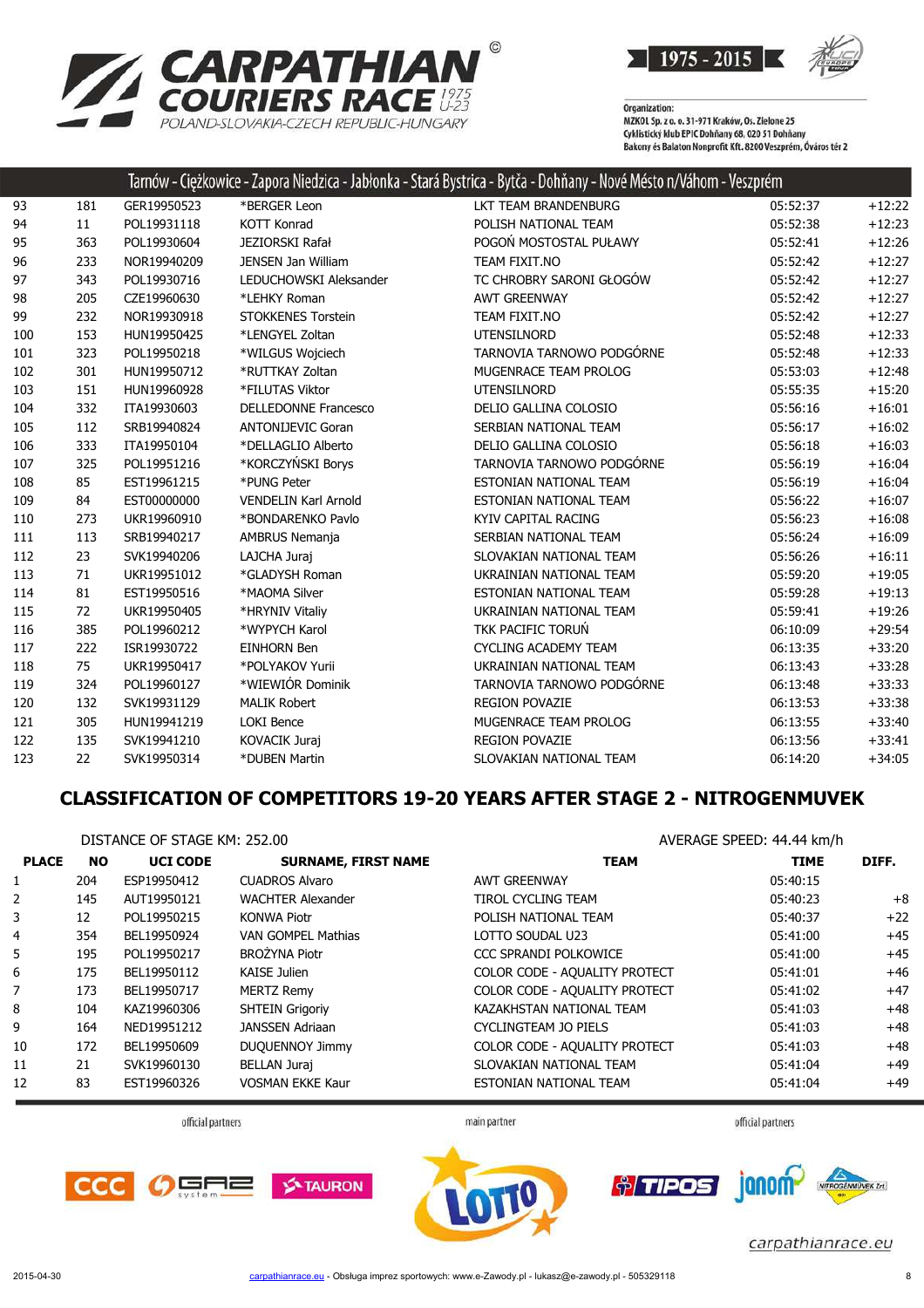

| <b>ZARPATHIAN</b>                      |
|----------------------------------------|
| <b>COURIERS RACE #25</b>               |
| POLAND-SLOVAKIA-CZECH REPUBLIC-HUNGARY |

| <b>CYCLING ACADEMY TEAM</b><br>05:41:04<br>13<br>POL19950402<br><b>TALAGA Patryk</b><br>221<br>+49<br>$+50$<br>14<br>142<br>AUT19961002<br><b>BRKIC Benjamin</b><br>TIROL CYCLING TEAM<br>05:41:05<br>15<br>183<br>GER19961029<br>KOCH Christian<br>LKT TEAM BRANDENBURG<br>05:41:05<br>$+50$<br>$+50$<br>16<br>255<br>GER19950321<br><b>BACKOFEN Moritz</b><br>TEAM STOLTING<br>05:41:05<br>73<br>17<br>05:41:06<br>$+51$<br>UKR19950302<br>KREMINSKYI Vladyslav<br>UKRAINIAN NATIONAL TEAM<br>18<br>105<br><b>AKHMETOV Galym</b><br>05:41:07<br>$+52$<br>KAZ19950320<br>KAZAKHSTAN NATIONAL TEAM<br>$+52$<br>19<br>143<br>AUT19950917<br><b>STOCK Mario</b><br>TIROL CYCLING TEAM<br>05:41:07<br>275<br>$+53$<br>20<br>UKR19961010<br>ASHUROV Kostantyn<br>KYIV CAPITAL RACING<br>05:41:08<br>374<br>$+53$<br>21<br>GER19950513<br>NIEDERLAG Luca<br>KED - STEVENS TEAM BERLIN<br>05:41:08<br>22<br>313<br>CZE19950713<br>SEKANINA Adam<br>05:41:08<br>$+53$<br><b>FAVORIT BRNO</b><br>23<br>353<br>$+54$<br>BEL19950121<br>VANDERAERDEN Massimo<br>LOTTO SOUDAL U23<br>05:41:09<br>24<br>141<br>AUT19950304<br>SCHIPFLINGER Florian<br>TIROL CYCLING TEAM<br>05:41:09<br>$+54$<br>25<br>15<br>$+55$<br>POL19950406<br>SZELĄG Gracjan<br>POLISH NATIONAL TEAM<br>05:41:10<br>TKK PACIFIC TORUŃ<br>26<br>383<br>POL19961008<br>ZŁOTOWICZ Patryk<br>05:41:11<br>$+56$<br>27<br>134<br>SVK19950911<br><b>MARTAG Tomas</b><br><b>REGION POVAZIE</b><br>05:41:12<br>$+57$<br>TC CHROBRY SARONI GŁOGÓW<br>28<br>344<br><b>BIJAK Marcin</b><br>05:41:14<br>$+59$<br>POL19950103<br>$+3:44$<br>29<br>155<br>PELIKAN Janos<br><b>UTENSILNORD</b><br>05:43:59<br>HUN19950419<br>POGOŃ MOSTOSTAL PUŁAWY<br>$+4:36$<br>30<br>361<br>POL19950715<br><b>KAZIMIERCZAK Mateusz</b><br>05:44:51<br>$+4:36$<br>31<br>272<br>UKR19950926<br>SHUMILOV Yurii<br>KYIV CAPITAL RACING<br>05:44:51<br>32<br>$+5:08$<br>334<br>ITA19950814<br><b>TAGLIANI Filippo</b><br>DELIO GALLINA COLOSIO<br>05:45:23<br>33<br>352<br>$+5:09$<br>BEL19961031<br><b>MENTEN Milan</b><br>LOTTO SOUDAL U23<br>05:45:24<br>$+5:09$<br>34<br>184<br>GER19950510<br>ROHDE Leon<br>LKT TEAM BRANDENBURG<br>05:45:24<br>$+5:10$<br>35<br>194<br>POL19951004<br>PALUTA Michał<br>CCC SPRANDI POLKOWICE<br>05:45:25<br>$+5:11$<br>36<br>271<br>UKR19950412<br><b>MORUHA Anton</b><br>KYIV CAPITAL RACING<br>05:45:26<br>$+5:12$<br>37<br>102<br>KAZ19961228<br>NATAROV Yuriy<br>KAZAKHSTAN NATIONAL TEAM<br>05:45:27<br>253<br>05:45:27<br>$+5:12$<br>38<br>GER19960225<br><b>PORZNER Manuel</b><br><b>TEAM STOLTING</b><br>$+5:13$<br>39<br>171<br>BEL19960603<br><b>ARIMONT Charlie</b><br>COLOR CODE - AQUALITY PROTECT<br>05:45:28<br>$+5:14$<br>40<br>174<br>BEL19961229<br><b>SIX Franklin</b><br>COLOR CODE - AQUALITY PROTECT<br>05:45:29<br>$+5:18$<br>41<br>152<br>HUN19951126<br><b>ROZSA Balazs</b><br><b>UTENSILNORD</b><br>05:45:33<br>315<br>$+5:20$<br>42<br>CZE19951023<br><b>NEUMAN Dominik</b><br><b>FAVORIT BRNO</b><br>05:45:35<br>43<br>335<br>$+5:22$<br>ITA19950529<br>PASTORINO MATTIA Giovanni<br>DELIO GALLINA COLOSIO<br>05:45:37<br>$+6:03$<br>44<br>34<br>CZE19960924<br><b>CAMRDA Pavel</b><br>CZECH REPUBLIC NATIONAL TEAM<br>05:46:18<br>$+8:59$<br>45<br>33<br>CZE19950830<br><b>FIALA Petr</b><br>CZECH REPUBLIC NATIONAL TEAM<br>05:49:14<br>$+12:06$<br>46<br>154<br>HUN19960326<br><b>MORICZ Daniel</b><br><b>UTENSILNORD</b><br>05:52:21<br><b>SCHUBERTH Erik</b><br>$+12:07$<br>47<br>375<br>GER19960212<br><b>KED - STEVENS TEAM BERLIN</b><br>05:52:22<br>SOLIŃSKI Jakub<br>POGOŃ MOSTOSTAL PUŁAWY<br>$+12:08$<br>48<br>362<br>POL19950110<br>05:52:23<br>49<br>163<br>NED19951004<br>VAN DER DUIN Patrick<br><b>CYCLINGTEAM JO PIELS</b><br>05:52:36<br>$+12:21$<br>05:52:37<br>$+12:22$<br>50<br>181<br>GER19950523<br><b>BERGER Leon</b><br>LKT TEAM BRANDENBURG<br>$+12:27$<br>205<br><b>LEHKY Roman</b><br>05:52:42<br>51<br>CZE19960630<br><b>AWT GREENWAY</b><br>153<br>$+12:33$<br>52<br>HUN19950425<br>LENGYEL Zoltan<br>UTENSILNORD<br>05:52:48<br>TARNOVIA TARNOWO PODGÓRNE<br>53<br>323<br>$+12:33$<br>POL19950218<br>WILGUS Wojciech<br>05:52:48<br>301<br>MUGENRACE TEAM PROLOG<br>$+12:48$<br>54<br>HUN19950712<br>RUTTKAY Zoltan<br>05:53:03<br>55<br>151<br><b>FILUTAS Viktor</b><br>UTENSILNORD<br>$+15:20$<br>HUN19960928<br>05:55:35<br>333<br>DELLAGLIO Alberto<br>DELIO GALLINA COLOSIO<br>$+16:03$<br>56<br>ITA19950104<br>05:56:18<br>KORCZYŃSKI Borys<br>325<br>TARNOVIA TARNOWO PODGÓRNE<br>$+16:04$<br>57<br>POL19951216<br>05:56:19<br>85<br><b>PUNG Peter</b><br>ESTONIAN NATIONAL TEAM<br>$+16:04$<br>58<br>EST19961215<br>05:56:19<br>59<br>273<br>KYIV CAPITAL RACING<br>$+16:08$<br>UKR19960910<br><b>BONDARENKO Pavlo</b><br>05:56:23<br>71<br>60<br>UKR19951012<br><b>GLADYSH Roman</b><br>UKRAINIAN NATIONAL TEAM<br>05:59:20<br>$+19:05$<br>61<br>81<br>EST19950516<br><b>MAOMA Silver</b><br>ESTONIAN NATIONAL TEAM<br>05:59:28<br>$+19:13$ |  |  | Tarnów - Ciężkowice - Zapora Niedzica - Jabłonka - Stará Bystrica - Bytča - Dohňany - Nové Mésto n/Váhom - Veszprém |  |
|---------------------------------------------------------------------------------------------------------------------------------------------------------------------------------------------------------------------------------------------------------------------------------------------------------------------------------------------------------------------------------------------------------------------------------------------------------------------------------------------------------------------------------------------------------------------------------------------------------------------------------------------------------------------------------------------------------------------------------------------------------------------------------------------------------------------------------------------------------------------------------------------------------------------------------------------------------------------------------------------------------------------------------------------------------------------------------------------------------------------------------------------------------------------------------------------------------------------------------------------------------------------------------------------------------------------------------------------------------------------------------------------------------------------------------------------------------------------------------------------------------------------------------------------------------------------------------------------------------------------------------------------------------------------------------------------------------------------------------------------------------------------------------------------------------------------------------------------------------------------------------------------------------------------------------------------------------------------------------------------------------------------------------------------------------------------------------------------------------------------------------------------------------------------------------------------------------------------------------------------------------------------------------------------------------------------------------------------------------------------------------------------------------------------------------------------------------------------------------------------------------------------------------------------------------------------------------------------------------------------------------------------------------------------------------------------------------------------------------------------------------------------------------------------------------------------------------------------------------------------------------------------------------------------------------------------------------------------------------------------------------------------------------------------------------------------------------------------------------------------------------------------------------------------------------------------------------------------------------------------------------------------------------------------------------------------------------------------------------------------------------------------------------------------------------------------------------------------------------------------------------------------------------------------------------------------------------------------------------------------------------------------------------------------------------------------------------------------------------------------------------------------------------------------------------------------------------------------------------------------------------------------------------------------------------------------------------------------------------------------------------------------------------------------------------------------------------------------------------------------------------------------------------------------------------------------------------------------------------------------------------------------------------------------------------------------------------------------------------------------------------------------------------------------------------------------------------------------------------------------------------------------------------------------------------------------------------------------------------------------------------------------------------------------------------------------------------------------------------------------------------------------------------------------------------------------------------------------------------------------------------------------------------------------------------------------------------------------------------|--|--|---------------------------------------------------------------------------------------------------------------------|--|
|                                                                                                                                                                                                                                                                                                                                                                                                                                                                                                                                                                                                                                                                                                                                                                                                                                                                                                                                                                                                                                                                                                                                                                                                                                                                                                                                                                                                                                                                                                                                                                                                                                                                                                                                                                                                                                                                                                                                                                                                                                                                                                                                                                                                                                                                                                                                                                                                                                                                                                                                                                                                                                                                                                                                                                                                                                                                                                                                                                                                                                                                                                                                                                                                                                                                                                                                                                                                                                                                                                                                                                                                                                                                                                                                                                                                                                                                                                                                                                                                                                                                                                                                                                                                                                                                                                                                                                                                                                                                                                                                                                                                                                                                                                                                                                                                                                                                                                                                                                                 |  |  |                                                                                                                     |  |
|                                                                                                                                                                                                                                                                                                                                                                                                                                                                                                                                                                                                                                                                                                                                                                                                                                                                                                                                                                                                                                                                                                                                                                                                                                                                                                                                                                                                                                                                                                                                                                                                                                                                                                                                                                                                                                                                                                                                                                                                                                                                                                                                                                                                                                                                                                                                                                                                                                                                                                                                                                                                                                                                                                                                                                                                                                                                                                                                                                                                                                                                                                                                                                                                                                                                                                                                                                                                                                                                                                                                                                                                                                                                                                                                                                                                                                                                                                                                                                                                                                                                                                                                                                                                                                                                                                                                                                                                                                                                                                                                                                                                                                                                                                                                                                                                                                                                                                                                                                                 |  |  |                                                                                                                     |  |
|                                                                                                                                                                                                                                                                                                                                                                                                                                                                                                                                                                                                                                                                                                                                                                                                                                                                                                                                                                                                                                                                                                                                                                                                                                                                                                                                                                                                                                                                                                                                                                                                                                                                                                                                                                                                                                                                                                                                                                                                                                                                                                                                                                                                                                                                                                                                                                                                                                                                                                                                                                                                                                                                                                                                                                                                                                                                                                                                                                                                                                                                                                                                                                                                                                                                                                                                                                                                                                                                                                                                                                                                                                                                                                                                                                                                                                                                                                                                                                                                                                                                                                                                                                                                                                                                                                                                                                                                                                                                                                                                                                                                                                                                                                                                                                                                                                                                                                                                                                                 |  |  |                                                                                                                     |  |
|                                                                                                                                                                                                                                                                                                                                                                                                                                                                                                                                                                                                                                                                                                                                                                                                                                                                                                                                                                                                                                                                                                                                                                                                                                                                                                                                                                                                                                                                                                                                                                                                                                                                                                                                                                                                                                                                                                                                                                                                                                                                                                                                                                                                                                                                                                                                                                                                                                                                                                                                                                                                                                                                                                                                                                                                                                                                                                                                                                                                                                                                                                                                                                                                                                                                                                                                                                                                                                                                                                                                                                                                                                                                                                                                                                                                                                                                                                                                                                                                                                                                                                                                                                                                                                                                                                                                                                                                                                                                                                                                                                                                                                                                                                                                                                                                                                                                                                                                                                                 |  |  |                                                                                                                     |  |
|                                                                                                                                                                                                                                                                                                                                                                                                                                                                                                                                                                                                                                                                                                                                                                                                                                                                                                                                                                                                                                                                                                                                                                                                                                                                                                                                                                                                                                                                                                                                                                                                                                                                                                                                                                                                                                                                                                                                                                                                                                                                                                                                                                                                                                                                                                                                                                                                                                                                                                                                                                                                                                                                                                                                                                                                                                                                                                                                                                                                                                                                                                                                                                                                                                                                                                                                                                                                                                                                                                                                                                                                                                                                                                                                                                                                                                                                                                                                                                                                                                                                                                                                                                                                                                                                                                                                                                                                                                                                                                                                                                                                                                                                                                                                                                                                                                                                                                                                                                                 |  |  |                                                                                                                     |  |
|                                                                                                                                                                                                                                                                                                                                                                                                                                                                                                                                                                                                                                                                                                                                                                                                                                                                                                                                                                                                                                                                                                                                                                                                                                                                                                                                                                                                                                                                                                                                                                                                                                                                                                                                                                                                                                                                                                                                                                                                                                                                                                                                                                                                                                                                                                                                                                                                                                                                                                                                                                                                                                                                                                                                                                                                                                                                                                                                                                                                                                                                                                                                                                                                                                                                                                                                                                                                                                                                                                                                                                                                                                                                                                                                                                                                                                                                                                                                                                                                                                                                                                                                                                                                                                                                                                                                                                                                                                                                                                                                                                                                                                                                                                                                                                                                                                                                                                                                                                                 |  |  |                                                                                                                     |  |
|                                                                                                                                                                                                                                                                                                                                                                                                                                                                                                                                                                                                                                                                                                                                                                                                                                                                                                                                                                                                                                                                                                                                                                                                                                                                                                                                                                                                                                                                                                                                                                                                                                                                                                                                                                                                                                                                                                                                                                                                                                                                                                                                                                                                                                                                                                                                                                                                                                                                                                                                                                                                                                                                                                                                                                                                                                                                                                                                                                                                                                                                                                                                                                                                                                                                                                                                                                                                                                                                                                                                                                                                                                                                                                                                                                                                                                                                                                                                                                                                                                                                                                                                                                                                                                                                                                                                                                                                                                                                                                                                                                                                                                                                                                                                                                                                                                                                                                                                                                                 |  |  |                                                                                                                     |  |
|                                                                                                                                                                                                                                                                                                                                                                                                                                                                                                                                                                                                                                                                                                                                                                                                                                                                                                                                                                                                                                                                                                                                                                                                                                                                                                                                                                                                                                                                                                                                                                                                                                                                                                                                                                                                                                                                                                                                                                                                                                                                                                                                                                                                                                                                                                                                                                                                                                                                                                                                                                                                                                                                                                                                                                                                                                                                                                                                                                                                                                                                                                                                                                                                                                                                                                                                                                                                                                                                                                                                                                                                                                                                                                                                                                                                                                                                                                                                                                                                                                                                                                                                                                                                                                                                                                                                                                                                                                                                                                                                                                                                                                                                                                                                                                                                                                                                                                                                                                                 |  |  |                                                                                                                     |  |
|                                                                                                                                                                                                                                                                                                                                                                                                                                                                                                                                                                                                                                                                                                                                                                                                                                                                                                                                                                                                                                                                                                                                                                                                                                                                                                                                                                                                                                                                                                                                                                                                                                                                                                                                                                                                                                                                                                                                                                                                                                                                                                                                                                                                                                                                                                                                                                                                                                                                                                                                                                                                                                                                                                                                                                                                                                                                                                                                                                                                                                                                                                                                                                                                                                                                                                                                                                                                                                                                                                                                                                                                                                                                                                                                                                                                                                                                                                                                                                                                                                                                                                                                                                                                                                                                                                                                                                                                                                                                                                                                                                                                                                                                                                                                                                                                                                                                                                                                                                                 |  |  |                                                                                                                     |  |
|                                                                                                                                                                                                                                                                                                                                                                                                                                                                                                                                                                                                                                                                                                                                                                                                                                                                                                                                                                                                                                                                                                                                                                                                                                                                                                                                                                                                                                                                                                                                                                                                                                                                                                                                                                                                                                                                                                                                                                                                                                                                                                                                                                                                                                                                                                                                                                                                                                                                                                                                                                                                                                                                                                                                                                                                                                                                                                                                                                                                                                                                                                                                                                                                                                                                                                                                                                                                                                                                                                                                                                                                                                                                                                                                                                                                                                                                                                                                                                                                                                                                                                                                                                                                                                                                                                                                                                                                                                                                                                                                                                                                                                                                                                                                                                                                                                                                                                                                                                                 |  |  |                                                                                                                     |  |
|                                                                                                                                                                                                                                                                                                                                                                                                                                                                                                                                                                                                                                                                                                                                                                                                                                                                                                                                                                                                                                                                                                                                                                                                                                                                                                                                                                                                                                                                                                                                                                                                                                                                                                                                                                                                                                                                                                                                                                                                                                                                                                                                                                                                                                                                                                                                                                                                                                                                                                                                                                                                                                                                                                                                                                                                                                                                                                                                                                                                                                                                                                                                                                                                                                                                                                                                                                                                                                                                                                                                                                                                                                                                                                                                                                                                                                                                                                                                                                                                                                                                                                                                                                                                                                                                                                                                                                                                                                                                                                                                                                                                                                                                                                                                                                                                                                                                                                                                                                                 |  |  |                                                                                                                     |  |
|                                                                                                                                                                                                                                                                                                                                                                                                                                                                                                                                                                                                                                                                                                                                                                                                                                                                                                                                                                                                                                                                                                                                                                                                                                                                                                                                                                                                                                                                                                                                                                                                                                                                                                                                                                                                                                                                                                                                                                                                                                                                                                                                                                                                                                                                                                                                                                                                                                                                                                                                                                                                                                                                                                                                                                                                                                                                                                                                                                                                                                                                                                                                                                                                                                                                                                                                                                                                                                                                                                                                                                                                                                                                                                                                                                                                                                                                                                                                                                                                                                                                                                                                                                                                                                                                                                                                                                                                                                                                                                                                                                                                                                                                                                                                                                                                                                                                                                                                                                                 |  |  |                                                                                                                     |  |
|                                                                                                                                                                                                                                                                                                                                                                                                                                                                                                                                                                                                                                                                                                                                                                                                                                                                                                                                                                                                                                                                                                                                                                                                                                                                                                                                                                                                                                                                                                                                                                                                                                                                                                                                                                                                                                                                                                                                                                                                                                                                                                                                                                                                                                                                                                                                                                                                                                                                                                                                                                                                                                                                                                                                                                                                                                                                                                                                                                                                                                                                                                                                                                                                                                                                                                                                                                                                                                                                                                                                                                                                                                                                                                                                                                                                                                                                                                                                                                                                                                                                                                                                                                                                                                                                                                                                                                                                                                                                                                                                                                                                                                                                                                                                                                                                                                                                                                                                                                                 |  |  |                                                                                                                     |  |
|                                                                                                                                                                                                                                                                                                                                                                                                                                                                                                                                                                                                                                                                                                                                                                                                                                                                                                                                                                                                                                                                                                                                                                                                                                                                                                                                                                                                                                                                                                                                                                                                                                                                                                                                                                                                                                                                                                                                                                                                                                                                                                                                                                                                                                                                                                                                                                                                                                                                                                                                                                                                                                                                                                                                                                                                                                                                                                                                                                                                                                                                                                                                                                                                                                                                                                                                                                                                                                                                                                                                                                                                                                                                                                                                                                                                                                                                                                                                                                                                                                                                                                                                                                                                                                                                                                                                                                                                                                                                                                                                                                                                                                                                                                                                                                                                                                                                                                                                                                                 |  |  |                                                                                                                     |  |
|                                                                                                                                                                                                                                                                                                                                                                                                                                                                                                                                                                                                                                                                                                                                                                                                                                                                                                                                                                                                                                                                                                                                                                                                                                                                                                                                                                                                                                                                                                                                                                                                                                                                                                                                                                                                                                                                                                                                                                                                                                                                                                                                                                                                                                                                                                                                                                                                                                                                                                                                                                                                                                                                                                                                                                                                                                                                                                                                                                                                                                                                                                                                                                                                                                                                                                                                                                                                                                                                                                                                                                                                                                                                                                                                                                                                                                                                                                                                                                                                                                                                                                                                                                                                                                                                                                                                                                                                                                                                                                                                                                                                                                                                                                                                                                                                                                                                                                                                                                                 |  |  |                                                                                                                     |  |
|                                                                                                                                                                                                                                                                                                                                                                                                                                                                                                                                                                                                                                                                                                                                                                                                                                                                                                                                                                                                                                                                                                                                                                                                                                                                                                                                                                                                                                                                                                                                                                                                                                                                                                                                                                                                                                                                                                                                                                                                                                                                                                                                                                                                                                                                                                                                                                                                                                                                                                                                                                                                                                                                                                                                                                                                                                                                                                                                                                                                                                                                                                                                                                                                                                                                                                                                                                                                                                                                                                                                                                                                                                                                                                                                                                                                                                                                                                                                                                                                                                                                                                                                                                                                                                                                                                                                                                                                                                                                                                                                                                                                                                                                                                                                                                                                                                                                                                                                                                                 |  |  |                                                                                                                     |  |
|                                                                                                                                                                                                                                                                                                                                                                                                                                                                                                                                                                                                                                                                                                                                                                                                                                                                                                                                                                                                                                                                                                                                                                                                                                                                                                                                                                                                                                                                                                                                                                                                                                                                                                                                                                                                                                                                                                                                                                                                                                                                                                                                                                                                                                                                                                                                                                                                                                                                                                                                                                                                                                                                                                                                                                                                                                                                                                                                                                                                                                                                                                                                                                                                                                                                                                                                                                                                                                                                                                                                                                                                                                                                                                                                                                                                                                                                                                                                                                                                                                                                                                                                                                                                                                                                                                                                                                                                                                                                                                                                                                                                                                                                                                                                                                                                                                                                                                                                                                                 |  |  |                                                                                                                     |  |
|                                                                                                                                                                                                                                                                                                                                                                                                                                                                                                                                                                                                                                                                                                                                                                                                                                                                                                                                                                                                                                                                                                                                                                                                                                                                                                                                                                                                                                                                                                                                                                                                                                                                                                                                                                                                                                                                                                                                                                                                                                                                                                                                                                                                                                                                                                                                                                                                                                                                                                                                                                                                                                                                                                                                                                                                                                                                                                                                                                                                                                                                                                                                                                                                                                                                                                                                                                                                                                                                                                                                                                                                                                                                                                                                                                                                                                                                                                                                                                                                                                                                                                                                                                                                                                                                                                                                                                                                                                                                                                                                                                                                                                                                                                                                                                                                                                                                                                                                                                                 |  |  |                                                                                                                     |  |
|                                                                                                                                                                                                                                                                                                                                                                                                                                                                                                                                                                                                                                                                                                                                                                                                                                                                                                                                                                                                                                                                                                                                                                                                                                                                                                                                                                                                                                                                                                                                                                                                                                                                                                                                                                                                                                                                                                                                                                                                                                                                                                                                                                                                                                                                                                                                                                                                                                                                                                                                                                                                                                                                                                                                                                                                                                                                                                                                                                                                                                                                                                                                                                                                                                                                                                                                                                                                                                                                                                                                                                                                                                                                                                                                                                                                                                                                                                                                                                                                                                                                                                                                                                                                                                                                                                                                                                                                                                                                                                                                                                                                                                                                                                                                                                                                                                                                                                                                                                                 |  |  |                                                                                                                     |  |
|                                                                                                                                                                                                                                                                                                                                                                                                                                                                                                                                                                                                                                                                                                                                                                                                                                                                                                                                                                                                                                                                                                                                                                                                                                                                                                                                                                                                                                                                                                                                                                                                                                                                                                                                                                                                                                                                                                                                                                                                                                                                                                                                                                                                                                                                                                                                                                                                                                                                                                                                                                                                                                                                                                                                                                                                                                                                                                                                                                                                                                                                                                                                                                                                                                                                                                                                                                                                                                                                                                                                                                                                                                                                                                                                                                                                                                                                                                                                                                                                                                                                                                                                                                                                                                                                                                                                                                                                                                                                                                                                                                                                                                                                                                                                                                                                                                                                                                                                                                                 |  |  |                                                                                                                     |  |
|                                                                                                                                                                                                                                                                                                                                                                                                                                                                                                                                                                                                                                                                                                                                                                                                                                                                                                                                                                                                                                                                                                                                                                                                                                                                                                                                                                                                                                                                                                                                                                                                                                                                                                                                                                                                                                                                                                                                                                                                                                                                                                                                                                                                                                                                                                                                                                                                                                                                                                                                                                                                                                                                                                                                                                                                                                                                                                                                                                                                                                                                                                                                                                                                                                                                                                                                                                                                                                                                                                                                                                                                                                                                                                                                                                                                                                                                                                                                                                                                                                                                                                                                                                                                                                                                                                                                                                                                                                                                                                                                                                                                                                                                                                                                                                                                                                                                                                                                                                                 |  |  |                                                                                                                     |  |
|                                                                                                                                                                                                                                                                                                                                                                                                                                                                                                                                                                                                                                                                                                                                                                                                                                                                                                                                                                                                                                                                                                                                                                                                                                                                                                                                                                                                                                                                                                                                                                                                                                                                                                                                                                                                                                                                                                                                                                                                                                                                                                                                                                                                                                                                                                                                                                                                                                                                                                                                                                                                                                                                                                                                                                                                                                                                                                                                                                                                                                                                                                                                                                                                                                                                                                                                                                                                                                                                                                                                                                                                                                                                                                                                                                                                                                                                                                                                                                                                                                                                                                                                                                                                                                                                                                                                                                                                                                                                                                                                                                                                                                                                                                                                                                                                                                                                                                                                                                                 |  |  |                                                                                                                     |  |
|                                                                                                                                                                                                                                                                                                                                                                                                                                                                                                                                                                                                                                                                                                                                                                                                                                                                                                                                                                                                                                                                                                                                                                                                                                                                                                                                                                                                                                                                                                                                                                                                                                                                                                                                                                                                                                                                                                                                                                                                                                                                                                                                                                                                                                                                                                                                                                                                                                                                                                                                                                                                                                                                                                                                                                                                                                                                                                                                                                                                                                                                                                                                                                                                                                                                                                                                                                                                                                                                                                                                                                                                                                                                                                                                                                                                                                                                                                                                                                                                                                                                                                                                                                                                                                                                                                                                                                                                                                                                                                                                                                                                                                                                                                                                                                                                                                                                                                                                                                                 |  |  |                                                                                                                     |  |
|                                                                                                                                                                                                                                                                                                                                                                                                                                                                                                                                                                                                                                                                                                                                                                                                                                                                                                                                                                                                                                                                                                                                                                                                                                                                                                                                                                                                                                                                                                                                                                                                                                                                                                                                                                                                                                                                                                                                                                                                                                                                                                                                                                                                                                                                                                                                                                                                                                                                                                                                                                                                                                                                                                                                                                                                                                                                                                                                                                                                                                                                                                                                                                                                                                                                                                                                                                                                                                                                                                                                                                                                                                                                                                                                                                                                                                                                                                                                                                                                                                                                                                                                                                                                                                                                                                                                                                                                                                                                                                                                                                                                                                                                                                                                                                                                                                                                                                                                                                                 |  |  |                                                                                                                     |  |
|                                                                                                                                                                                                                                                                                                                                                                                                                                                                                                                                                                                                                                                                                                                                                                                                                                                                                                                                                                                                                                                                                                                                                                                                                                                                                                                                                                                                                                                                                                                                                                                                                                                                                                                                                                                                                                                                                                                                                                                                                                                                                                                                                                                                                                                                                                                                                                                                                                                                                                                                                                                                                                                                                                                                                                                                                                                                                                                                                                                                                                                                                                                                                                                                                                                                                                                                                                                                                                                                                                                                                                                                                                                                                                                                                                                                                                                                                                                                                                                                                                                                                                                                                                                                                                                                                                                                                                                                                                                                                                                                                                                                                                                                                                                                                                                                                                                                                                                                                                                 |  |  |                                                                                                                     |  |
|                                                                                                                                                                                                                                                                                                                                                                                                                                                                                                                                                                                                                                                                                                                                                                                                                                                                                                                                                                                                                                                                                                                                                                                                                                                                                                                                                                                                                                                                                                                                                                                                                                                                                                                                                                                                                                                                                                                                                                                                                                                                                                                                                                                                                                                                                                                                                                                                                                                                                                                                                                                                                                                                                                                                                                                                                                                                                                                                                                                                                                                                                                                                                                                                                                                                                                                                                                                                                                                                                                                                                                                                                                                                                                                                                                                                                                                                                                                                                                                                                                                                                                                                                                                                                                                                                                                                                                                                                                                                                                                                                                                                                                                                                                                                                                                                                                                                                                                                                                                 |  |  |                                                                                                                     |  |
|                                                                                                                                                                                                                                                                                                                                                                                                                                                                                                                                                                                                                                                                                                                                                                                                                                                                                                                                                                                                                                                                                                                                                                                                                                                                                                                                                                                                                                                                                                                                                                                                                                                                                                                                                                                                                                                                                                                                                                                                                                                                                                                                                                                                                                                                                                                                                                                                                                                                                                                                                                                                                                                                                                                                                                                                                                                                                                                                                                                                                                                                                                                                                                                                                                                                                                                                                                                                                                                                                                                                                                                                                                                                                                                                                                                                                                                                                                                                                                                                                                                                                                                                                                                                                                                                                                                                                                                                                                                                                                                                                                                                                                                                                                                                                                                                                                                                                                                                                                                 |  |  |                                                                                                                     |  |
|                                                                                                                                                                                                                                                                                                                                                                                                                                                                                                                                                                                                                                                                                                                                                                                                                                                                                                                                                                                                                                                                                                                                                                                                                                                                                                                                                                                                                                                                                                                                                                                                                                                                                                                                                                                                                                                                                                                                                                                                                                                                                                                                                                                                                                                                                                                                                                                                                                                                                                                                                                                                                                                                                                                                                                                                                                                                                                                                                                                                                                                                                                                                                                                                                                                                                                                                                                                                                                                                                                                                                                                                                                                                                                                                                                                                                                                                                                                                                                                                                                                                                                                                                                                                                                                                                                                                                                                                                                                                                                                                                                                                                                                                                                                                                                                                                                                                                                                                                                                 |  |  |                                                                                                                     |  |
|                                                                                                                                                                                                                                                                                                                                                                                                                                                                                                                                                                                                                                                                                                                                                                                                                                                                                                                                                                                                                                                                                                                                                                                                                                                                                                                                                                                                                                                                                                                                                                                                                                                                                                                                                                                                                                                                                                                                                                                                                                                                                                                                                                                                                                                                                                                                                                                                                                                                                                                                                                                                                                                                                                                                                                                                                                                                                                                                                                                                                                                                                                                                                                                                                                                                                                                                                                                                                                                                                                                                                                                                                                                                                                                                                                                                                                                                                                                                                                                                                                                                                                                                                                                                                                                                                                                                                                                                                                                                                                                                                                                                                                                                                                                                                                                                                                                                                                                                                                                 |  |  |                                                                                                                     |  |
|                                                                                                                                                                                                                                                                                                                                                                                                                                                                                                                                                                                                                                                                                                                                                                                                                                                                                                                                                                                                                                                                                                                                                                                                                                                                                                                                                                                                                                                                                                                                                                                                                                                                                                                                                                                                                                                                                                                                                                                                                                                                                                                                                                                                                                                                                                                                                                                                                                                                                                                                                                                                                                                                                                                                                                                                                                                                                                                                                                                                                                                                                                                                                                                                                                                                                                                                                                                                                                                                                                                                                                                                                                                                                                                                                                                                                                                                                                                                                                                                                                                                                                                                                                                                                                                                                                                                                                                                                                                                                                                                                                                                                                                                                                                                                                                                                                                                                                                                                                                 |  |  |                                                                                                                     |  |
|                                                                                                                                                                                                                                                                                                                                                                                                                                                                                                                                                                                                                                                                                                                                                                                                                                                                                                                                                                                                                                                                                                                                                                                                                                                                                                                                                                                                                                                                                                                                                                                                                                                                                                                                                                                                                                                                                                                                                                                                                                                                                                                                                                                                                                                                                                                                                                                                                                                                                                                                                                                                                                                                                                                                                                                                                                                                                                                                                                                                                                                                                                                                                                                                                                                                                                                                                                                                                                                                                                                                                                                                                                                                                                                                                                                                                                                                                                                                                                                                                                                                                                                                                                                                                                                                                                                                                                                                                                                                                                                                                                                                                                                                                                                                                                                                                                                                                                                                                                                 |  |  |                                                                                                                     |  |
|                                                                                                                                                                                                                                                                                                                                                                                                                                                                                                                                                                                                                                                                                                                                                                                                                                                                                                                                                                                                                                                                                                                                                                                                                                                                                                                                                                                                                                                                                                                                                                                                                                                                                                                                                                                                                                                                                                                                                                                                                                                                                                                                                                                                                                                                                                                                                                                                                                                                                                                                                                                                                                                                                                                                                                                                                                                                                                                                                                                                                                                                                                                                                                                                                                                                                                                                                                                                                                                                                                                                                                                                                                                                                                                                                                                                                                                                                                                                                                                                                                                                                                                                                                                                                                                                                                                                                                                                                                                                                                                                                                                                                                                                                                                                                                                                                                                                                                                                                                                 |  |  |                                                                                                                     |  |
|                                                                                                                                                                                                                                                                                                                                                                                                                                                                                                                                                                                                                                                                                                                                                                                                                                                                                                                                                                                                                                                                                                                                                                                                                                                                                                                                                                                                                                                                                                                                                                                                                                                                                                                                                                                                                                                                                                                                                                                                                                                                                                                                                                                                                                                                                                                                                                                                                                                                                                                                                                                                                                                                                                                                                                                                                                                                                                                                                                                                                                                                                                                                                                                                                                                                                                                                                                                                                                                                                                                                                                                                                                                                                                                                                                                                                                                                                                                                                                                                                                                                                                                                                                                                                                                                                                                                                                                                                                                                                                                                                                                                                                                                                                                                                                                                                                                                                                                                                                                 |  |  |                                                                                                                     |  |
|                                                                                                                                                                                                                                                                                                                                                                                                                                                                                                                                                                                                                                                                                                                                                                                                                                                                                                                                                                                                                                                                                                                                                                                                                                                                                                                                                                                                                                                                                                                                                                                                                                                                                                                                                                                                                                                                                                                                                                                                                                                                                                                                                                                                                                                                                                                                                                                                                                                                                                                                                                                                                                                                                                                                                                                                                                                                                                                                                                                                                                                                                                                                                                                                                                                                                                                                                                                                                                                                                                                                                                                                                                                                                                                                                                                                                                                                                                                                                                                                                                                                                                                                                                                                                                                                                                                                                                                                                                                                                                                                                                                                                                                                                                                                                                                                                                                                                                                                                                                 |  |  |                                                                                                                     |  |
|                                                                                                                                                                                                                                                                                                                                                                                                                                                                                                                                                                                                                                                                                                                                                                                                                                                                                                                                                                                                                                                                                                                                                                                                                                                                                                                                                                                                                                                                                                                                                                                                                                                                                                                                                                                                                                                                                                                                                                                                                                                                                                                                                                                                                                                                                                                                                                                                                                                                                                                                                                                                                                                                                                                                                                                                                                                                                                                                                                                                                                                                                                                                                                                                                                                                                                                                                                                                                                                                                                                                                                                                                                                                                                                                                                                                                                                                                                                                                                                                                                                                                                                                                                                                                                                                                                                                                                                                                                                                                                                                                                                                                                                                                                                                                                                                                                                                                                                                                                                 |  |  |                                                                                                                     |  |
|                                                                                                                                                                                                                                                                                                                                                                                                                                                                                                                                                                                                                                                                                                                                                                                                                                                                                                                                                                                                                                                                                                                                                                                                                                                                                                                                                                                                                                                                                                                                                                                                                                                                                                                                                                                                                                                                                                                                                                                                                                                                                                                                                                                                                                                                                                                                                                                                                                                                                                                                                                                                                                                                                                                                                                                                                                                                                                                                                                                                                                                                                                                                                                                                                                                                                                                                                                                                                                                                                                                                                                                                                                                                                                                                                                                                                                                                                                                                                                                                                                                                                                                                                                                                                                                                                                                                                                                                                                                                                                                                                                                                                                                                                                                                                                                                                                                                                                                                                                                 |  |  |                                                                                                                     |  |
|                                                                                                                                                                                                                                                                                                                                                                                                                                                                                                                                                                                                                                                                                                                                                                                                                                                                                                                                                                                                                                                                                                                                                                                                                                                                                                                                                                                                                                                                                                                                                                                                                                                                                                                                                                                                                                                                                                                                                                                                                                                                                                                                                                                                                                                                                                                                                                                                                                                                                                                                                                                                                                                                                                                                                                                                                                                                                                                                                                                                                                                                                                                                                                                                                                                                                                                                                                                                                                                                                                                                                                                                                                                                                                                                                                                                                                                                                                                                                                                                                                                                                                                                                                                                                                                                                                                                                                                                                                                                                                                                                                                                                                                                                                                                                                                                                                                                                                                                                                                 |  |  |                                                                                                                     |  |
|                                                                                                                                                                                                                                                                                                                                                                                                                                                                                                                                                                                                                                                                                                                                                                                                                                                                                                                                                                                                                                                                                                                                                                                                                                                                                                                                                                                                                                                                                                                                                                                                                                                                                                                                                                                                                                                                                                                                                                                                                                                                                                                                                                                                                                                                                                                                                                                                                                                                                                                                                                                                                                                                                                                                                                                                                                                                                                                                                                                                                                                                                                                                                                                                                                                                                                                                                                                                                                                                                                                                                                                                                                                                                                                                                                                                                                                                                                                                                                                                                                                                                                                                                                                                                                                                                                                                                                                                                                                                                                                                                                                                                                                                                                                                                                                                                                                                                                                                                                                 |  |  |                                                                                                                     |  |
|                                                                                                                                                                                                                                                                                                                                                                                                                                                                                                                                                                                                                                                                                                                                                                                                                                                                                                                                                                                                                                                                                                                                                                                                                                                                                                                                                                                                                                                                                                                                                                                                                                                                                                                                                                                                                                                                                                                                                                                                                                                                                                                                                                                                                                                                                                                                                                                                                                                                                                                                                                                                                                                                                                                                                                                                                                                                                                                                                                                                                                                                                                                                                                                                                                                                                                                                                                                                                                                                                                                                                                                                                                                                                                                                                                                                                                                                                                                                                                                                                                                                                                                                                                                                                                                                                                                                                                                                                                                                                                                                                                                                                                                                                                                                                                                                                                                                                                                                                                                 |  |  |                                                                                                                     |  |
|                                                                                                                                                                                                                                                                                                                                                                                                                                                                                                                                                                                                                                                                                                                                                                                                                                                                                                                                                                                                                                                                                                                                                                                                                                                                                                                                                                                                                                                                                                                                                                                                                                                                                                                                                                                                                                                                                                                                                                                                                                                                                                                                                                                                                                                                                                                                                                                                                                                                                                                                                                                                                                                                                                                                                                                                                                                                                                                                                                                                                                                                                                                                                                                                                                                                                                                                                                                                                                                                                                                                                                                                                                                                                                                                                                                                                                                                                                                                                                                                                                                                                                                                                                                                                                                                                                                                                                                                                                                                                                                                                                                                                                                                                                                                                                                                                                                                                                                                                                                 |  |  |                                                                                                                     |  |
|                                                                                                                                                                                                                                                                                                                                                                                                                                                                                                                                                                                                                                                                                                                                                                                                                                                                                                                                                                                                                                                                                                                                                                                                                                                                                                                                                                                                                                                                                                                                                                                                                                                                                                                                                                                                                                                                                                                                                                                                                                                                                                                                                                                                                                                                                                                                                                                                                                                                                                                                                                                                                                                                                                                                                                                                                                                                                                                                                                                                                                                                                                                                                                                                                                                                                                                                                                                                                                                                                                                                                                                                                                                                                                                                                                                                                                                                                                                                                                                                                                                                                                                                                                                                                                                                                                                                                                                                                                                                                                                                                                                                                                                                                                                                                                                                                                                                                                                                                                                 |  |  |                                                                                                                     |  |
|                                                                                                                                                                                                                                                                                                                                                                                                                                                                                                                                                                                                                                                                                                                                                                                                                                                                                                                                                                                                                                                                                                                                                                                                                                                                                                                                                                                                                                                                                                                                                                                                                                                                                                                                                                                                                                                                                                                                                                                                                                                                                                                                                                                                                                                                                                                                                                                                                                                                                                                                                                                                                                                                                                                                                                                                                                                                                                                                                                                                                                                                                                                                                                                                                                                                                                                                                                                                                                                                                                                                                                                                                                                                                                                                                                                                                                                                                                                                                                                                                                                                                                                                                                                                                                                                                                                                                                                                                                                                                                                                                                                                                                                                                                                                                                                                                                                                                                                                                                                 |  |  |                                                                                                                     |  |
|                                                                                                                                                                                                                                                                                                                                                                                                                                                                                                                                                                                                                                                                                                                                                                                                                                                                                                                                                                                                                                                                                                                                                                                                                                                                                                                                                                                                                                                                                                                                                                                                                                                                                                                                                                                                                                                                                                                                                                                                                                                                                                                                                                                                                                                                                                                                                                                                                                                                                                                                                                                                                                                                                                                                                                                                                                                                                                                                                                                                                                                                                                                                                                                                                                                                                                                                                                                                                                                                                                                                                                                                                                                                                                                                                                                                                                                                                                                                                                                                                                                                                                                                                                                                                                                                                                                                                                                                                                                                                                                                                                                                                                                                                                                                                                                                                                                                                                                                                                                 |  |  |                                                                                                                     |  |
|                                                                                                                                                                                                                                                                                                                                                                                                                                                                                                                                                                                                                                                                                                                                                                                                                                                                                                                                                                                                                                                                                                                                                                                                                                                                                                                                                                                                                                                                                                                                                                                                                                                                                                                                                                                                                                                                                                                                                                                                                                                                                                                                                                                                                                                                                                                                                                                                                                                                                                                                                                                                                                                                                                                                                                                                                                                                                                                                                                                                                                                                                                                                                                                                                                                                                                                                                                                                                                                                                                                                                                                                                                                                                                                                                                                                                                                                                                                                                                                                                                                                                                                                                                                                                                                                                                                                                                                                                                                                                                                                                                                                                                                                                                                                                                                                                                                                                                                                                                                 |  |  |                                                                                                                     |  |
|                                                                                                                                                                                                                                                                                                                                                                                                                                                                                                                                                                                                                                                                                                                                                                                                                                                                                                                                                                                                                                                                                                                                                                                                                                                                                                                                                                                                                                                                                                                                                                                                                                                                                                                                                                                                                                                                                                                                                                                                                                                                                                                                                                                                                                                                                                                                                                                                                                                                                                                                                                                                                                                                                                                                                                                                                                                                                                                                                                                                                                                                                                                                                                                                                                                                                                                                                                                                                                                                                                                                                                                                                                                                                                                                                                                                                                                                                                                                                                                                                                                                                                                                                                                                                                                                                                                                                                                                                                                                                                                                                                                                                                                                                                                                                                                                                                                                                                                                                                                 |  |  |                                                                                                                     |  |
|                                                                                                                                                                                                                                                                                                                                                                                                                                                                                                                                                                                                                                                                                                                                                                                                                                                                                                                                                                                                                                                                                                                                                                                                                                                                                                                                                                                                                                                                                                                                                                                                                                                                                                                                                                                                                                                                                                                                                                                                                                                                                                                                                                                                                                                                                                                                                                                                                                                                                                                                                                                                                                                                                                                                                                                                                                                                                                                                                                                                                                                                                                                                                                                                                                                                                                                                                                                                                                                                                                                                                                                                                                                                                                                                                                                                                                                                                                                                                                                                                                                                                                                                                                                                                                                                                                                                                                                                                                                                                                                                                                                                                                                                                                                                                                                                                                                                                                                                                                                 |  |  |                                                                                                                     |  |
|                                                                                                                                                                                                                                                                                                                                                                                                                                                                                                                                                                                                                                                                                                                                                                                                                                                                                                                                                                                                                                                                                                                                                                                                                                                                                                                                                                                                                                                                                                                                                                                                                                                                                                                                                                                                                                                                                                                                                                                                                                                                                                                                                                                                                                                                                                                                                                                                                                                                                                                                                                                                                                                                                                                                                                                                                                                                                                                                                                                                                                                                                                                                                                                                                                                                                                                                                                                                                                                                                                                                                                                                                                                                                                                                                                                                                                                                                                                                                                                                                                                                                                                                                                                                                                                                                                                                                                                                                                                                                                                                                                                                                                                                                                                                                                                                                                                                                                                                                                                 |  |  |                                                                                                                     |  |
|                                                                                                                                                                                                                                                                                                                                                                                                                                                                                                                                                                                                                                                                                                                                                                                                                                                                                                                                                                                                                                                                                                                                                                                                                                                                                                                                                                                                                                                                                                                                                                                                                                                                                                                                                                                                                                                                                                                                                                                                                                                                                                                                                                                                                                                                                                                                                                                                                                                                                                                                                                                                                                                                                                                                                                                                                                                                                                                                                                                                                                                                                                                                                                                                                                                                                                                                                                                                                                                                                                                                                                                                                                                                                                                                                                                                                                                                                                                                                                                                                                                                                                                                                                                                                                                                                                                                                                                                                                                                                                                                                                                                                                                                                                                                                                                                                                                                                                                                                                                 |  |  |                                                                                                                     |  |
|                                                                                                                                                                                                                                                                                                                                                                                                                                                                                                                                                                                                                                                                                                                                                                                                                                                                                                                                                                                                                                                                                                                                                                                                                                                                                                                                                                                                                                                                                                                                                                                                                                                                                                                                                                                                                                                                                                                                                                                                                                                                                                                                                                                                                                                                                                                                                                                                                                                                                                                                                                                                                                                                                                                                                                                                                                                                                                                                                                                                                                                                                                                                                                                                                                                                                                                                                                                                                                                                                                                                                                                                                                                                                                                                                                                                                                                                                                                                                                                                                                                                                                                                                                                                                                                                                                                                                                                                                                                                                                                                                                                                                                                                                                                                                                                                                                                                                                                                                                                 |  |  |                                                                                                                     |  |

official partners

main partner

official partners







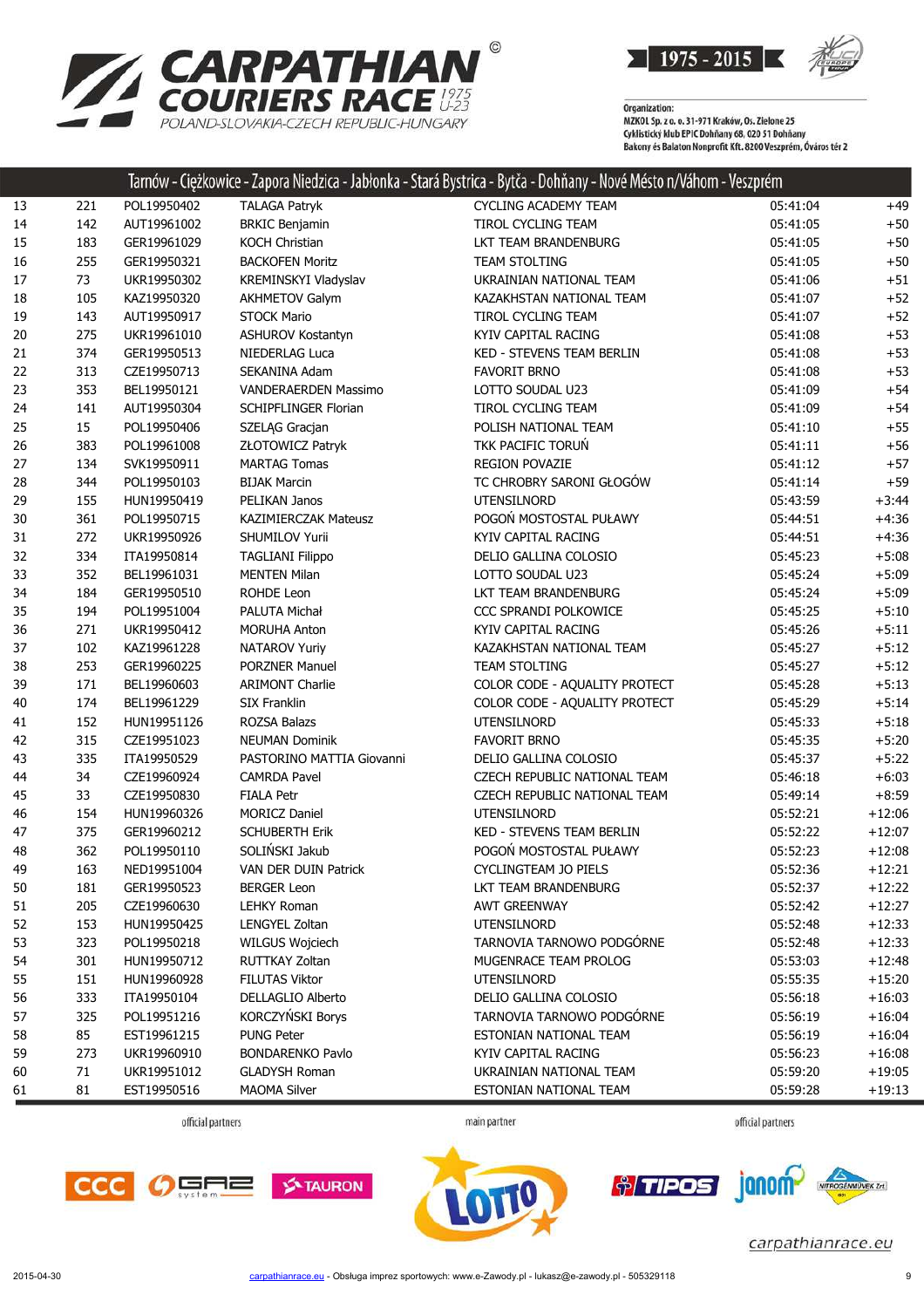



|    |     |             |                       | Tarnów - Ciężkowice - Zapora Niedzica - Jabłonka - Stará Bystrica - Bytča - Dohňany - Nové Mésto n/Váhom - Veszprém |          |          |
|----|-----|-------------|-----------------------|---------------------------------------------------------------------------------------------------------------------|----------|----------|
| 62 | 72  | UKR19950405 | <b>HRYNIV Vitaliy</b> | UKRAINIAN NATIONAL TEAM                                                                                             | 05:59:41 | $+19:26$ |
| 63 | 385 | POL19960212 | WYPYCH Karol          | TKK PACIFIC TORUN                                                                                                   | 06:10:09 | $+29:54$ |
| 64 | 75  | UKR19950417 | POLYAKOV Yurii        | UKRAINIAN NATIONAL TEAM                                                                                             | 06:13:43 | $+33:28$ |
| 65 | 324 | POL19960127 | WIEWIÓR Dominik       | TARNOVIA TARNOWO PODGÓRNE                                                                                           | 06:13:48 | $+33:33$ |
| 66 | 22  | SVK19950314 | DUBEN Martin          | SLOVAKIAN NATIONAL TEAM                                                                                             | 06:14:20 | $+34:05$ |

## **TEAM CLASSIFICATION AFTER STAGE 2 - CCC**

| <b>PLACE</b> | <b>UCI CODE</b> | <b>TEAM</b>                         | <b>COUNTRY</b> | <b>TIME</b> | DIFF.      |
|--------------|-----------------|-------------------------------------|----------------|-------------|------------|
| 1            | <b>CJP</b>      | <b>CYCLINGTEAM JO PIELS</b>         | <b>NED</b>     | 17:02:31    |            |
| 2            | <b>LTS</b>      | LOTTO SOUDAL U23                    | <b>BEL</b>     | 17:02:45    | $+14$      |
| 3            | <b>KAZ</b>      | KAZAKHSTAN NATIONAL TEAM            | <b>KAZ</b>     | 17:02:46    | $+15$      |
| 4            | <b>TIR</b>      | <b>TIROL CYCLING TEAM</b>           | <b>AUT</b>     | 17:02:47    | $+16$      |
| 5            | <b>POL</b>      | POLISH NATIONAL TEAM                | <b>POL</b>     | 17:02:51    | $+20$      |
| 6            | <b>CCB</b>      | COLOR CODE - AQUALITY PROTECT       | <b>BEL</b>     | 17:03:06    | $+35$      |
| 7            | CCC             | CCC SPRANDI POLKOWICE               | <b>POL</b>     | 17:03:06    | $+35$      |
| 8            | <b>CAT</b>      | <b>CYCLING ACADEMY TEAM</b>         | <b>ISR</b>     | 17:03:10    | $+39$      |
| 9            | <b>CZE</b>      | <b>CZECH REPUBLIC NATIONAL TEAM</b> | <b>CZE</b>     | 17:03:13    | $+42$      |
| 10           | <b>FVB</b>      | <b>FAVORIT BRNO</b>                 | <b>CZE</b>     | 17:03:21    | $+50$      |
| 11           | <b>AWT</b>      | <b>AWT GREENWAY</b>                 | <b>CZE</b>     | 17:06:13    | $+3:42$    |
| 12           | <b>STG</b>      | <b>TEAM STOLTING</b>                | <b>GER</b>     | 17:06:49    | $+4:18$    |
| 13           | <b>KCR</b>      | KYIV CAPITAL RACING                 | <b>UKR</b>     | 17:07:07    | $+4:36$    |
| 14           | <b>KED</b>      | <b>KED - STEVENS TEAM BERLIN</b>    | <b>GER</b>     | 17:07:33    | $+5:02$    |
| 15           | <b>PAC</b>      | <b>TKK PACIFIC TORUN</b>            | <b>POL</b>     | 17:07:39    | $+5:08$    |
| 16           | <b>DEL</b>      | DELIO GALLINA COLOSIO               | <b>ITA</b>     | 17:11:52    | $+9:21$    |
| 17           | <b>CLG</b>      | TC CHROBRY SARONI GŁOGÓW            | POL            | 17:12:06    | $+9:35$    |
| 18           | <b>LKT</b>      | LKT TEAM BRANDENBURG                | <b>GER</b>     | 17:12:41    | $+10:10$   |
| 19           | <b>FIX</b>      | TEAM FIXIT.NO                       | <b>NOR</b>     | 17:14:55    | $+12:24$   |
| 20           | <b>UNA</b>      | <b>UTENSILNORD</b>                  | <b>HUN</b>     | 17:21:45    | $+19:14$   |
| 21           | <b>EST</b>      | ESTONIAN NATIONAL TEAM              | <b>EST</b>     | 17:22:39    | $+20:08$   |
| 22           | <b>TAR</b>      | TARNOVIA TARNOWO PODGÓRNE           | <b>POL</b>     | 17:23:12    | $+20:41$   |
| 23           | <b>PMP</b>      | POGOŃ MOSTOSTAL PUŁAWY              | POL            | 17:29:38    | $+27:07$   |
| 24           | <b>SVK</b>      | SLOVAKIAN NATIONAL TEAM             | <b>SVK</b>     | 17:29:56    | $+27:25$   |
| 25           | <b>SRB</b>      | SERBIAN NATIONAL TEAM               | <b>SRB</b>     | 17:38:11    | $+35:40$   |
| 26           | <b>UKR</b>      | UKRAINIAN NATIONAL TEAM             | <b>UKR</b>     | 17:40:07    | $+37:36$   |
| 27           | <b>SVK</b>      | <b>REGION POVAZIE</b>               | <b>SVK</b>     | 18:08:53    | $+1:06:22$ |

## **MOUNTAINS CLASSIFICATION AFTER STAGE 2 - TAURON**

| <b>PLACE</b> | <b>NO</b> | <b>UCI CODE</b> | <b>SURNAME, FIRST NAME</b> | <b>TEAM</b>           | <b>POINTS</b> |
|--------------|-----------|-----------------|----------------------------|-----------------------|---------------|
|              | 312       | CZE19941117     | <b>KUKRLE Michael</b>      | <b>FAVORIT BRNO</b>   | 13            |
| 2            | 15        | POL19950406     | *SZELAG Gracian            | POLISH NATIONAL TEAM  | 10            |
| 3            | 193       | POL19940715     | STOSZ Patryk               | CCC SPRANDI POLKOWICE |               |
| 4            | 353       | BEL19950121     | *VANDERAERDEN Massimo      | LOTTO SOUDAL U23      |               |
| 5            | 204       | ESP19950412     | *CUADROS Alvaro            | <b>AWT GREENWAY</b>   | 3             |
| 6            | 272       | UKR19950926     | *SHUMILOV Yurii            | KYIV CAPITAL RACING   | 3             |
|              | 161       | NED19930815     | <b>BRUSSELMAN Twan</b>     | CYCLINGTEAM JO PIELS  | 3             |
| 8            | 251       | GER19940506     | <b>HERKLOTZ Silvio</b>     | <b>TEAM STOLTING</b>  |               |

official partners

main partner

official partners





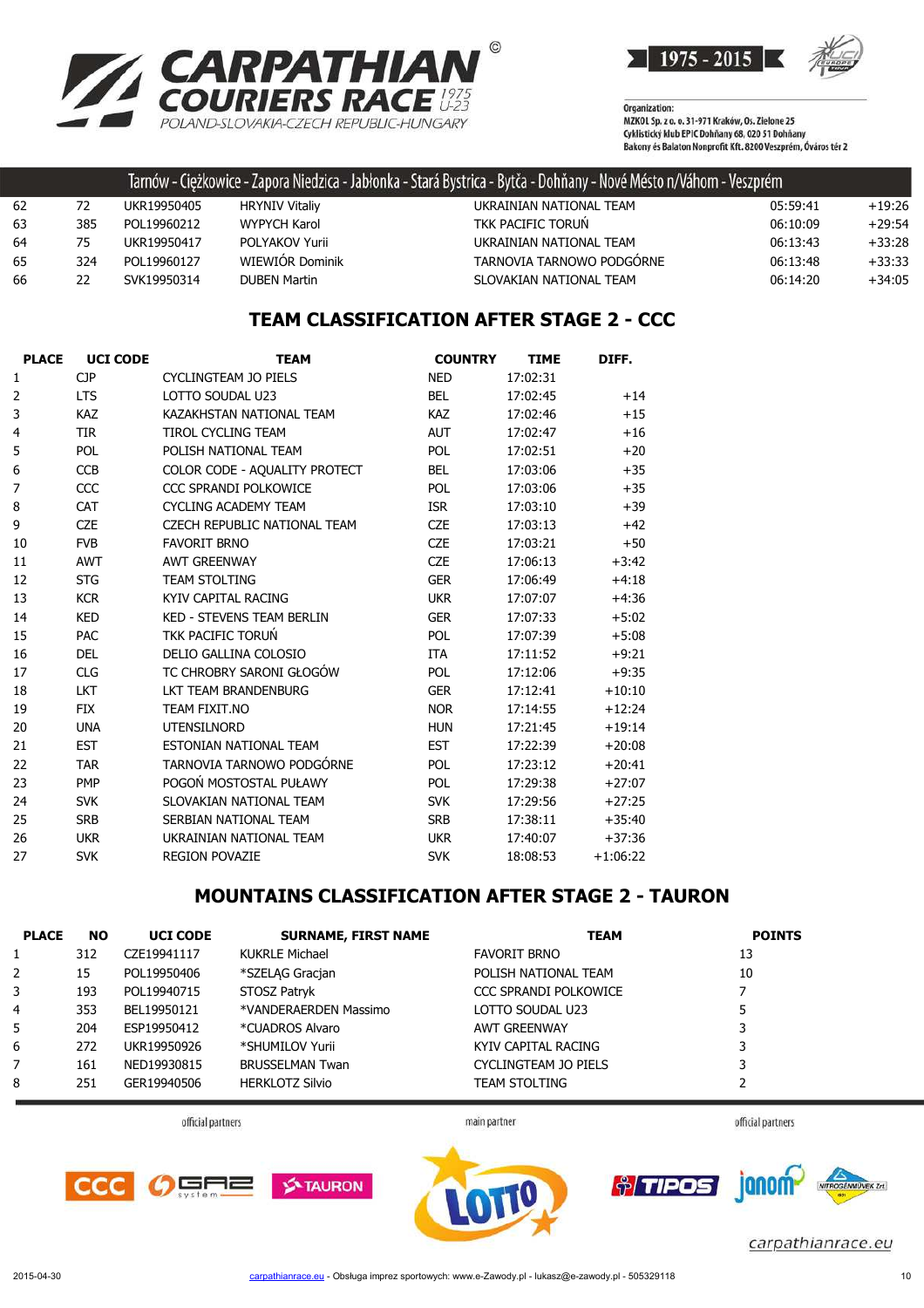



|    |     |             |                         | Tarnów - Ciężkowice - Zapora Niedzica - Jabłonka - Stará Bystrica - Bytča - Dohňany - Nové Mésto n/Váhom - Veszprém |  |
|----|-----|-------------|-------------------------|---------------------------------------------------------------------------------------------------------------------|--|
| 9  | 103 | KAZ19930123 | <b>SEMYONOV Roman</b>   | KAZAKHSTAN NATIONAL TEAM                                                                                            |  |
| 10 | 383 | POL19961008 | *ZŁOTOWICZ Patryk       | TKK PACIFIC TORUN                                                                                                   |  |
| 11 | 14  | POL19930910 | <b>OWSIAN Arkadiusz</b> | POLISH NATIONAL TEAM                                                                                                |  |
| 12 | 231 | NOR19940415 | AUSTEVOLL Ole Andre     | TEAM FIXIT.NO                                                                                                       |  |
| 13 | 141 | AUT19950304 | *SCHIPFLINGER Florian   | TIROL CYCLING TEAM                                                                                                  |  |

### **CLASSIFICATION BY POINTS AFTER STAGE 2 - JANOM**

| <b>PLACE</b> | <b>NO</b> | <b>UCI CODE</b> | <b>SURNAME, FIRST NAME</b> | <b>TEAM</b>               | <b>POINTS</b> |
|--------------|-----------|-----------------|----------------------------|---------------------------|---------------|
|              | 251       | GER19940506     | <b>HERKLOTZ Silvio</b>     | <b>TEAM STOLTING</b>      |               |
| 2            | 12        | POL19950215     | *KONWA Piotr               | POLISH NATIONAL TEAM      |               |
| 3            | 312       | CZE19941117     | <b>KUKRLE Michael</b>      | <b>FAVORIT BRNO</b>       |               |
| 4            | 272       | UKR19950926     | *SHUMILOV Yurii            | KYIV CAPITAL RACING       |               |
| 5            | 161       | NED19930815     | <b>BRUSSELMAN Twan</b>     | CYCLINGTEAM JO PIELS      |               |
| 6            | 355       | BEL19940930     | <b>VAN GESTEL Dries</b>    | LOTTO SOUDAL U23          |               |
|              | 165       | NED19940320     | <b>ARIESEN Tim</b>         | CYCLINGTEAM JO PIELS      |               |
| 8            | 103       | KAZ19930123     | SEMYONOV Roman             | KAZAKHSTAN NATIONAL TEAM  |               |
| 9            | 14        | POL19930910     | <b>OWSIAN Arkadiusz</b>    | POLISH NATIONAL TEAM      |               |
| 10           | 145       | AUT19950121     | *WACHTER Alexander         | TIROL CYCLING TEAM        |               |
| 11           | 204       | ESP19950412     | *CUADROS Alvaro            | <b>AWT GREENWAY</b>       |               |
| 12           | 101       | KAZ19930610     | MAIDOS Tilegen             | KAZAKHSTAN NATIONAL TEAM  |               |
| 13           | 142       | AUT19961002     | *BRKIC Benjamin            | <b>TIROL CYCLING TEAM</b> |               |
| 14           | 231       | NOR19940415     | <b>AUSTEVOLL Ole Andre</b> | TEAM FIXIT.NO             |               |

### **CLASSIFICATION BY PLACES AFTER STAGE 2 - TIPOS**

| <b>PLACE</b> | <b>NO</b> | <b>UCI CODE</b> | <b>SURNAME, FIRST NAME</b> | <b>TEAM</b>                         | <b>POINTS</b> |
|--------------|-----------|-----------------|----------------------------|-------------------------------------|---------------|
| 1            | 204       | ESP19950412     | *CUADROS Alvaro            | <b>AWT GREENWAY</b>                 | 35            |
| 2            | 251       | GER19940506     | <b>HERKLOTZ Silvio</b>     | <b>TEAM STOLTING</b>                | 30            |
| 3            | 35        | CZE19930317     | <b>SISR Frantisek</b>      | CZECH REPUBLIC NATIONAL TEAM        | 30            |
| 4            | 355       | BEL19940930     | VAN GESTEL Dries           | LOTTO SOUDAL U23                    | 23            |
| 5            | 165       | NED19940320     | <b>ARIESEN Tim</b>         | CYCLINGTEAM JO PIELS                | 21            |
| 6            | 145       | AUT19950121     | *WACHTER Alexander         | <b>TIROL CYCLING TEAM</b>           | 20            |
| 7            | 162       | NED19940417     | <b>BAKKER Stephan</b>      | CYCLINGTEAM JO PIELS                | 20            |
| 8            | 104       | KAZ19960306     | *SHTEIN Grigoriy           | KAZAKHSTAN NATIONAL TEAM            | 19            |
| 9            | 203       | GER19941203     | <b>BROCKHOFF Jan</b>       | <b>AWT GREENWAY</b>                 | 18            |
| 10           | 12        | POL19950215     | *KONWA Piotr               | POLISH NATIONAL TEAM                | 16            |
| 11           | 175       | BEL19950112     | *KAISE Julien              | COLOR CODE - AQUALITY PROTECT       | 16            |
| 12           | 172       | BEL19950609     | *DUQUENNOY Jimmy           | COLOR CODE - AQUALITY PROTECT       | 15            |
| 13           | 101       | KAZ19930610     | MAIDOS Tilegen             | KAZAKHSTAN NATIONAL TEAM            | 14            |
| 14           | 183       | GER19961029     | *KOCH Christian            | LKT TEAM BRANDENBURG                | 13            |
| 15           | 73        | UKR19950302     | *KREMINSKYI Vladyslav      | UKRAINIAN NATIONAL TEAM             | 13            |
| 16           | 331       | ITA19940513     | <b>MARENGO Alberto</b>     | DELIO GALLINA COLOSIO               | 12            |
| 17           | 271       | UKR19950412     | *MORUHA Anton              | KYIV CAPITAL RACING                 | 12            |
| 18           | 223       | ISR19930827     | ZILBERSTIEN Ido            | <b>CYCLING ACADEMY TEAM</b>         | 10            |
| 19           | 354       | BEL19950924     | *VAN GOMPEL Mathias        | LOTTO SOUDAL U23                    | 9             |
| 20           | 32        | CZE19930209     | <b>MEDEK Tomas</b>         | <b>CZECH REPUBLIC NATIONAL TEAM</b> | 9             |
| 21           | 191       | POL19930822     | LATOŃ Eryk                 | CCC SPRANDI POLKOWICE               | 9             |

official partners

main partner

official partners





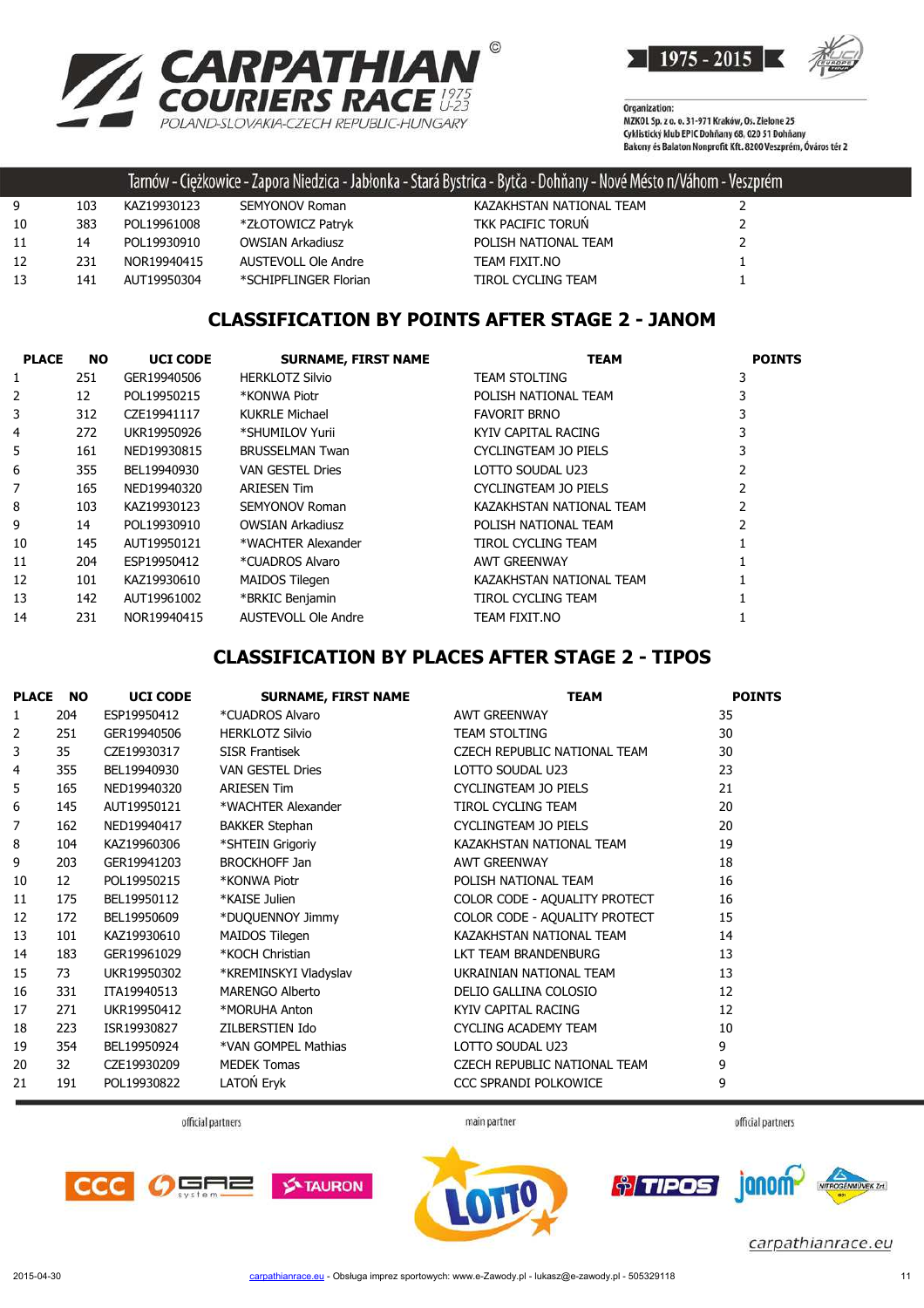



|    |     |             |                         | Tarnów - Ciężkowice - Zapora Niedzica - Jabłonka - Stará Bystrica - Bytča - Dohňany - Nové Mésto n/Váhom - Veszprém |   |  |
|----|-----|-------------|-------------------------|---------------------------------------------------------------------------------------------------------------------|---|--|
| 22 | 275 | UKR19961010 | *ASHUROV Kostantyn      | KYIV CAPITAL RACING                                                                                                 | 8 |  |
| 23 | 173 | BEL19950717 | *MERTZ Remy             | COLOR CODE - AQUALITY PROTECT                                                                                       |   |  |
| 24 | 105 | KAZ19950320 | *AKHMETOV Galym         | KAZAKHSTAN NATIONAL TEAM                                                                                            |   |  |
| 25 | 221 | POL19950402 | *TALAGA Patryk          | CYCLING ACADEMY TEAM                                                                                                | 6 |  |
| 26 | 373 | GER19940616 | <b>CARSTENSEN Lucas</b> | <b>KED - STEVENS TEAM BERLIN</b>                                                                                    | 6 |  |
| 27 | 103 | KAZ19930123 | <b>SEMYONOV Roman</b>   | KAZAKHSTAN NATIONAL TEAM                                                                                            |   |  |
| 28 | 83  | EST19960326 | *VOSMAN EKKE Kaur       | ESTONIAN NATIONAL TEAM                                                                                              |   |  |
| 29 | 255 | GER19950321 | *BACKOFEN Moritz        | TEAM STOLTING                                                                                                       |   |  |
|    |     |             |                         |                                                                                                                     |   |  |

## **CLASSIFICATION OF THE ADVANCING AFTER STAGE 2 - GAZ-SYSTEM**

| <b>PLACE</b>            | <b>NO</b> | <b>UCI CODE</b> | <b>SURNAME, FIRST NAME</b> | <b>TEAM</b>                      | <b>STAGE 1</b> | <b>AFTER STAGE 2</b> | DIFF. |
|-------------------------|-----------|-----------------|----------------------------|----------------------------------|----------------|----------------------|-------|
| $\mathbf{1}$            | 312       | CZE19941117     | <b>KUKRLE Michael</b>      | <b>FAVORIT BRNO</b>              | 55             | 22                   | 33    |
| $\overline{2}$          | 344       | POL19950103     | *BIJAK Marcin              | TC CHROBRY SARONI GŁOGÓW         | 84             | 52                   | 32    |
| 3                       | 383       | POL19961008     | *ZŁOTOWICZ Patryk          | TKK PACIFIC TORUŃ                | 77             | 49                   | 28    |
| $\overline{\mathbf{4}}$ | 14        | POL19930910     | <b>OWSIAN Arkadiusz</b>    | POLISH NATIONAL TEAM             | 78             | 50                   | 28    |
| 5                       | 134       | SVK19950911     | *MARTAG Tomas              | <b>REGION POVAZIE</b>            | 79             | 51                   | 28    |
| $\boldsymbol{6}$        | 141       | AUT19950304     | *SCHIPFLINGER Florian      | TIROL CYCLING TEAM               | 72             | 45                   | 27    |
| $\overline{7}$          | 274       | UKR19931230     | <b>GREGUL Igor</b>         | KYIV CAPITAL RACING              | 73             | 46                   | 27    |
| 8                       | 15        | POL19950406     | *SZELAG Gracjan            | POLISH NATIONAL TEAM             | 74             | 47                   | 27    |
| 9                       | 314       | CZE19930823     | <b>CHLUPAC Dominik</b>     | <b>FAVORIT BRNO</b>              | 75             | 48                   | 27    |
| 10                      | 353       | BEL19950121     | *VANDERAERDEN Massimo      | LOTTO SOUDAL U23                 | 70             | 44                   | 26    |
| 11                      | 374       | GER19950513     | *NIEDERLAG Luca            | <b>KED - STEVENS TEAM BERLIN</b> | 65             | 41                   | 24    |
| 12                      | 313       | CZE19950713     | *SEKANINA Adam             | <b>FAVORIT BRNO</b>              | 66             | 42                   | 24    |
| 13                      | 331       | ITA19940513     | <b>MARENGO Alberto</b>     | DELIO GALLINA COLOSIO            | 67             | 43                   | 24    |
| 14                      | 231       | NOR19940415     | <b>AUSTEVOLL Ole Andre</b> | TEAM FIXIT.NO                    | 60             | 37                   | 23    |
| 15                      | 251       | GER19940506     | <b>HERKLOTZ Silvio</b>     | <b>TEAM STOLTING</b>             | 28             | 6                    | 22    |
| 16                      | 143       | AUT19950917     | *STOCK Mario               | TIROL CYCLING TEAM               | 61             | 39                   | 22    |
| 17                      | 275       | UKR19961010     | *ASHUROV Kostantyn         | KYIV CAPITAL RACING              | 62             | 40                   | 22    |
| 18                      | 105       | KAZ19950320     | *AKHMETOV Galym            | KAZAKHSTAN NATIONAL TEAM         | 56             | 38                   | 18    |
| 19                      | 32        | CZE19930209     | <b>MEDEK Tomas</b>         | CZECH REPUBLIC NATIONAL TEAM     | 49             | 33                   | 16    |
| 20                      | 311       | CZE19930209     | <b>HAMPL Petr</b>          | <b>FAVORIT BRNO</b>              | 50             | 34                   | 16    |
| 21                      | 234       | NOR19940424     | <b>REGE Even</b>           | TEAM FIXIT.NO                    | 51             | 35                   | 16    |
| 22                      | 73        | UKR19950302     | *KREMINSKYI Vladyslav      | UKRAINIAN NATIONAL TEAM          | 52             | 36                   | 16    |
| 23                      | 142       | AUT19961002     | *BRKIC Benjamin            | <b>TIROL CYCLING TEAM</b>        | 45             | 30                   | 15    |
| 24                      | 183       | GER19961029     | *KOCH Christian            | LKT TEAM BRANDENBURG             | 46             | 31                   | 15    |
| 25                      | 255       | GER19950321     | *BACKOFEN Moritz           | <b>TEAM STOLTING</b>             | 47             | 32                   | 15    |
| 26                      | 355       | BEL19940930     | <b>VAN GESTEL Dries</b>    | LOTTO SOUDAL U23                 | 19             | 5                    | 14    |
| 27                      | 103       | KAZ19930123     | <b>SEMYONOV Roman</b>      | KAZAKHSTAN NATIONAL TEAM         | 27             | 13                   | 14    |
| 28                      | 225       | SVK19940210     | <b>MALOVEC Lubos</b>       | <b>CYCLING ACADEMY TEAM</b>      | 39             | 25                   | 14    |
| 29                      | 83        | EST19960326     | *VOSMAN EKKE Kaur          | ESTONIAN NATIONAL TEAM           | 40             | 26                   | 14    |
| 30                      | 221       | POL19950402     | *TALAGA Patryk             | <b>CYCLING ACADEMY TEAM</b>      | 41             | 27                   | 14    |
| 31                      | 193       | POL19940715     | STOSZ Patryk               | CCC SPRANDI POLKOWICE            | 42             | 28                   | 14    |
| 32                      | 31        | CZE19940222     | DOLEZEL Radovan            | CZECH REPUBLIC NATIONAL TEAM     | 43             | 29                   | 14    |
| 33                      | 21        | SVK19960130     | *BELLAN Juraj              | SLOVAKIAN NATIONAL TEAM          | 36             | 24                   | 12    |
| 34                      | 192       | POL19930927     | <b>KACZMAREK Jakub</b>     | CCC SPRANDI POLKOWICE            | 31             | 20                   | 11    |
| 35                      | 172       | BEL19950609     | *DUQUENNOY Jimmy           | COLOR CODE - AQUALITY PROTECT    | 32             | 21                   | 11    |
| 36                      | 381       | POL19930108     | FRANCZAK Wojciech          | TKK PACIFIC TORUN                | 34             | 23                   | 11    |
|                         |           |                 |                            |                                  |                |                      |       |

official partners

main partner



janom

*† TIPOS* 



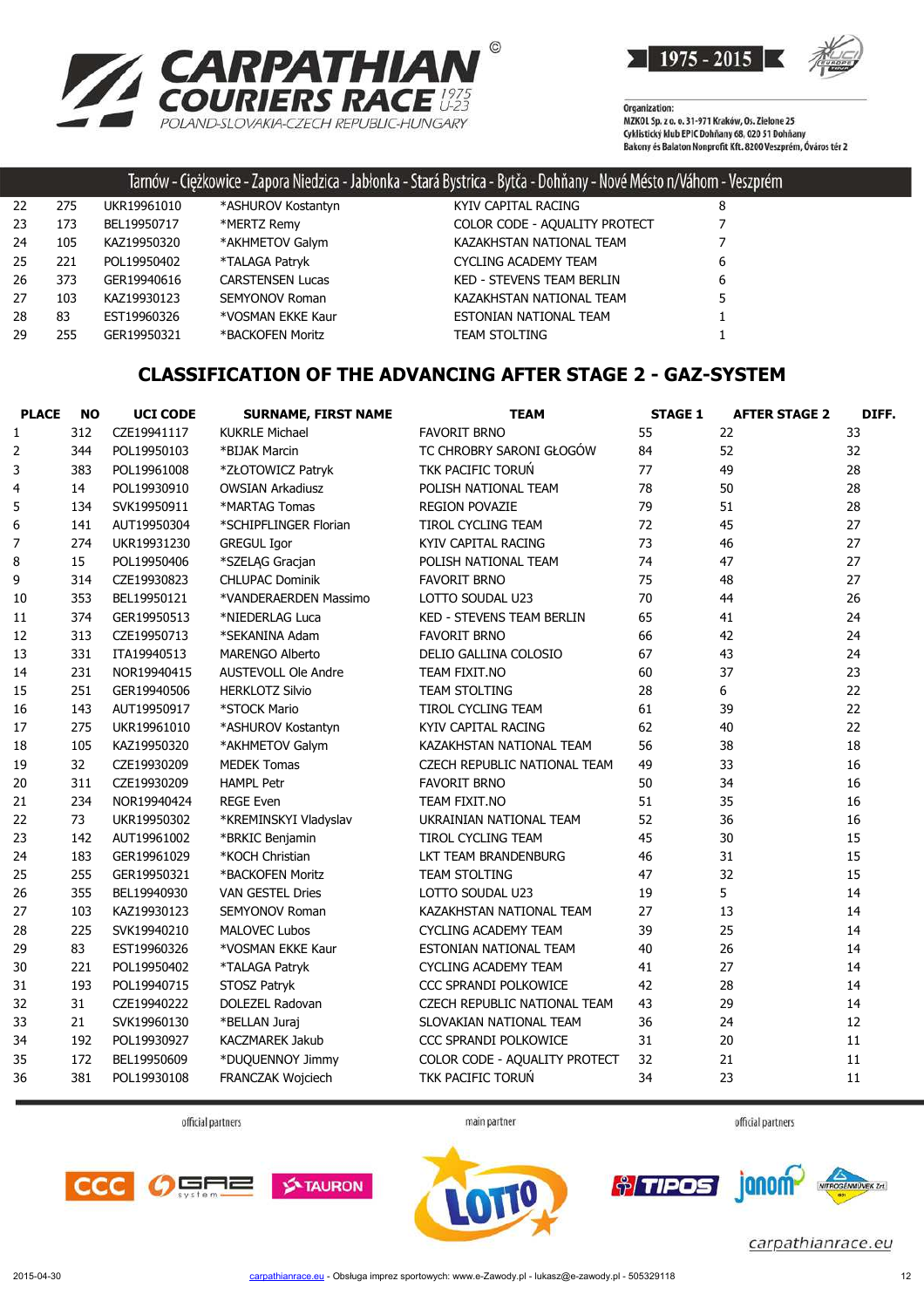



Organization:<br>MZKOL Sp. z o. o. 31-971 Kraków, Os. Zielone 25<br>MZKUL SLL: LL: FRIC D. bărev CO. 020 EL D. băr Cyklistický klub EPIC Dohňany 68, 020 51 Dohňany<br>Cyklistický klub EPIC Dohňany 68, 020 51 Dohňany<br>Bakony és Balaton Nonprofit Kft. 8200 Veszprém, Óváros tér 2

|        |     |             |                            | Tarnów - Ciężkowice - Zapora Niedzica - Jabłonka - Stará Bystrica - Bytća - Dohňany - Nové Mésto n/Váhom - Veszprém |     |              |                |
|--------|-----|-------------|----------------------------|---------------------------------------------------------------------------------------------------------------------|-----|--------------|----------------|
| 37     | 153 | HUN19950425 | *LENGYEL Zoltan            | <b>UTENSILNORD</b>                                                                                                  | 111 | 100          | 11             |
| 38     | 323 | POL19950218 | *WILGUS Wojciech           | TARNOVIA TARNOWO PODGÓRNE                                                                                           | 112 | 101          | 11             |
| 39     | 301 | HUN19950712 | *RUTTKAY Zoltan            | MUGENRACE TEAM PROLOG                                                                                               | 113 | 102          | 11             |
| 40     | 151 | HUN19960928 | *FILUTAS Viktor            | UTENSILNORD                                                                                                         | 114 | 103          | 11             |
| 41     | 233 | NOR19940209 | <b>JENSEN Jan William</b>  | TEAM FIXIT.NO                                                                                                       | 104 | 96           | 8              |
| 42     | 343 | POL19930716 | LEDUCHOWSKI Aleksander     | TC CHROBRY SARONI GŁOGÓW                                                                                            | 105 | 97           | 8              |
| 43     | 205 | CZE19960630 | *LEHKY Roman               | <b>AWT GREENWAY</b>                                                                                                 | 106 | 98           | 8              |
| 44     | 232 | NOR19930918 | <b>STOKKENES Torstein</b>  | TEAM FIXIT.NO                                                                                                       | 107 | 99           | 8              |
| 45     | 164 | NED19951212 | *JANSSEN Adriaan           | <b>CYCLINGTEAM JO PIELS</b>                                                                                         | 26  | 19           | $\overline{7}$ |
| 46     | 363 | POL19930604 | <b>JEZIORSKI Rafał</b>     | POGOŃ MOSTOSTAL PUŁAWY                                                                                              | 102 | 95           | $\overline{7}$ |
| 47     | 104 | KAZ19960306 | *SHTEIN Grigoriy           | KAZAKHSTAN NATIONAL TEAM                                                                                            | 24  | 18           | 6              |
| 48     | 35  | CZE19930317 | <b>SISR Frantisek</b>      | CZECH REPUBLIC NATIONAL TEAM                                                                                        | 22  | 17           | 5              |
| 49     | 315 | CZE19951023 | *NEUMAN Dominik            | <b>FAVORIT BRNO</b>                                                                                                 | 85  | 80           | 5              |
| 50     | 335 | ITA19950529 | *PASTORINO MATTIA Giovanni | DELIO GALLINA COLOSIO                                                                                               | 86  | 81           | 5              |
| 51     | 182 | GER19940919 | SOBALLA Carl               | LKT TEAM BRANDENBURG                                                                                                | 87  | 82           | 5              |
| 52     | 34  | CZE19960924 | *CAMRDA Pavel              | CZECH REPUBLIC NATIONAL TEAM                                                                                        | 88  | 83           | 5              |
| 53     | 11  | POL19931118 | <b>KOTT Konrad</b>         | POLISH NATIONAL TEAM                                                                                                | 99  | 94           | 5              |
| 54     | 385 | POL19960212 | *WYPYCH Karol              | TKK PACIFIC TORUN                                                                                                   | 121 | 116          | 5              |
| 55     | 204 | ESP19950412 | *CUADROS Alvaro            | <b>AWT GREENWAY</b>                                                                                                 | 5   | $\mathbf{1}$ | 4              |
| 56     | 181 | GER19950523 | *BERGER Leon               | LKT TEAM BRANDENBURG                                                                                                | 97  | 93           | 4              |
| 57     | 22  | SVK19950314 | *DUBEN Martin              | SLOVAKIAN NATIONAL TEAM                                                                                             | 127 | 123          | 4              |
| 58     | 305 | HUN19941219 | <b>LOKI Bence</b>          | MUGENRACE TEAM PROLOG                                                                                               | 124 | 121          | 3              |
| 59     | 135 | SVK19941210 | KOVACIK Juraj              | <b>REGION POVAZIE</b>                                                                                               | 125 | 122          | 3              |
| 60     | 223 | ISR19930827 | ZILBERSTIEN Ido            | <b>CYCLING ACADEMY TEAM</b>                                                                                         | 18  | 16           | $\overline{2}$ |
| 61     | 342 | POL19940608 | <b>JAROMIN Piotr</b>       | TC CHROBRY SARONI GŁOGÓW                                                                                            | 80  | 78           | $\overline{2}$ |
| 62     | 152 | HUN19951126 | *ROZSA Balazs              | <b>UTENSILNORD</b>                                                                                                  | 81  | 79           | 2              |
| 63     | 154 | HUN19960326 | *MORICZ Daniel             | <b>UTENSILNORD</b>                                                                                                  | 89  | 87           | $\overline{2}$ |
| 64     | 375 | GER19960212 | *SCHUBERTH Erik            | KED - STEVENS TEAM BERLIN                                                                                           | 90  | 88           | $\overline{2}$ |
| 65     | 362 | POL19950110 | *SOLIŃSKI Jakub            | POGOŃ MOSTOSTAL PUŁAWY                                                                                              | 91  | 89           | $\overline{2}$ |
| 66     | 364 | POL19940421 | KIETLIŃSKI Wojciech        | POGOŃ MOSTOSTAL PUŁAWY                                                                                              | 92  | 90           | $\overline{2}$ |
| 67     | 24  | SVK19941227 | <b>KRAJICEK Matej</b>      | SLOVAKIAN NATIONAL TEAM                                                                                             | 93  | 91           | $\overline{2}$ |
| 68     | 163 | NED19951004 | *VAN DER DUIN Patrick      | <b>CYCLINGTEAM JO PIELS</b>                                                                                         | 94  | 92           | 2              |
| 69     | 71  | UKR19951012 | *GLADYSH Roman             | UKRAINIAN NATIONAL TEAM                                                                                             | 115 | 113          | 2              |
| 70     | 81  | EST19950516 | *MAOMA Silver              | ESTONIAN NATIONAL TEAM                                                                                              | 116 | 114          | 2              |
| $71\,$ | 72  | UKR19950405 | *HRYNIV Vitaliy            | UKRAINIAN NATIONAL TEAM                                                                                             | 117 | 115          | 2              |
| 72     | 132 | SVK19931129 | <b>MALIK Robert</b>        | <b>REGION POVAZIE</b>                                                                                               | 122 | 120          | 2              |
| 73     | 354 | BEL19950924 | *VAN GOMPEL Mathias        | LOTTO SOUDAL U23                                                                                                    | 11  | 10           | $\mathbf{1}$   |
| 74     | 195 | POL19950217 | *BROŻYNA Piotr             | CCC SPRANDI POLKOWICE                                                                                               | 12  | 11           | 1              |
| 75     | 372 | GER19941228 | <b>KRETSCHY Florian</b>    | KED - STEVENS TEAM BERLIN                                                                                           | 13  | 12           | 1              |
| 76     | 175 | BEL19950112 | *KAISE Julien              | COLOR CODE - AQUALITY PROTECT                                                                                       | 15  | 14           | 1              |
| 77     | 173 | BEL19950717 | *MERTZ Remy                | COLOR CODE - AQUALITY PROTECT                                                                                       | 16  | 15           | 1              |
| 78     | 222 | ISR19930722 | <b>EINHORN Ben</b>         | CYCLING ACADEMY TEAM                                                                                                | 118 | 117          | 1              |
| 79     | 75  | UKR19950417 | *POLYAKOV Yurii            | UKRAINIAN NATIONAL TEAM                                                                                             | 119 | 118          | 1              |
| 80     | 324 | POL19960127 | *WIEWIÓR Dominik           | TARNOVIA TARNOWO PODGÓRNE                                                                                           | 120 | 119          | 1              |
|        |     |             |                            |                                                                                                                     |     |              |                |

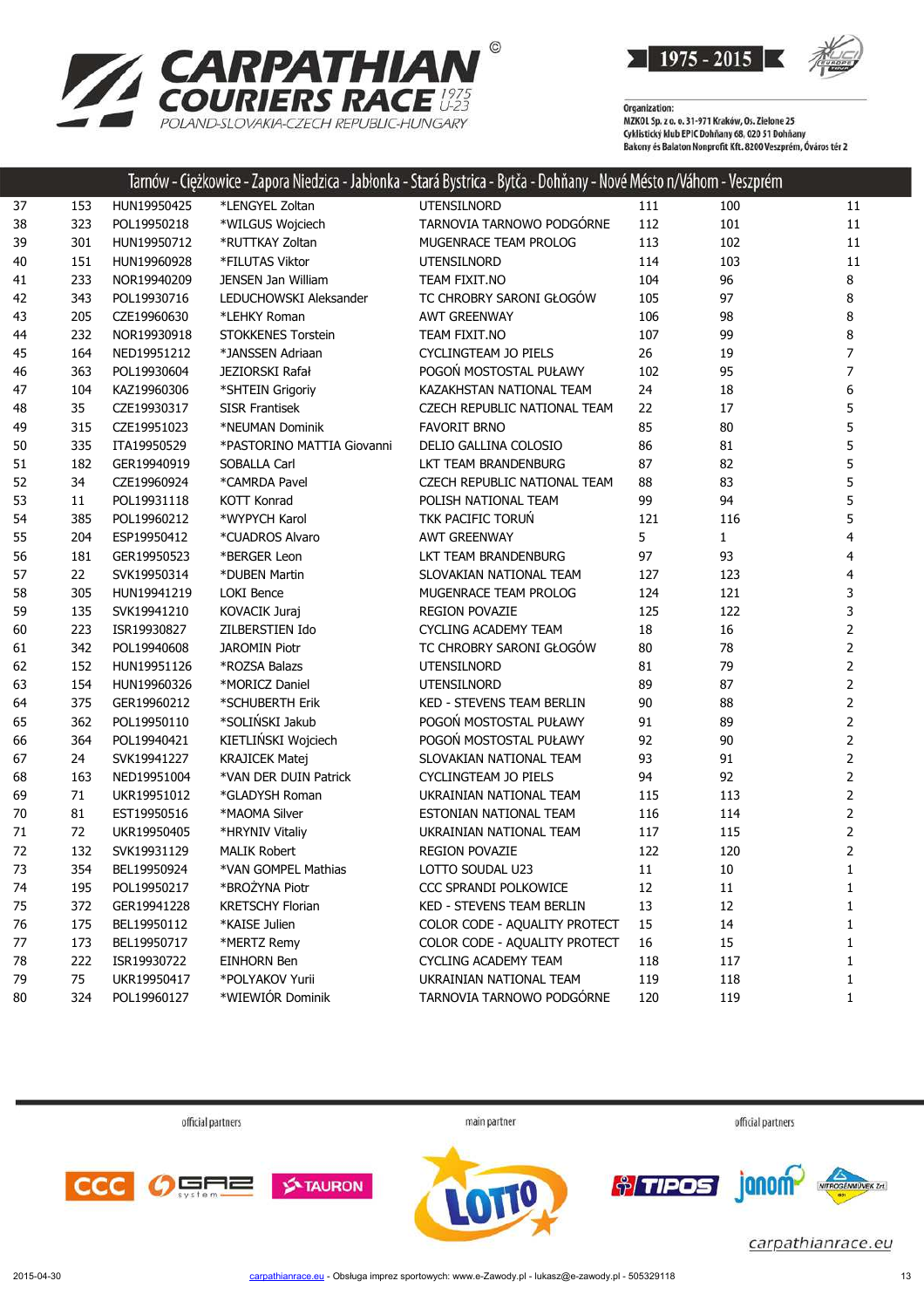



Tarnów - Ciężkowice - Zapora Niedzica - Jabłonka - Stará Bystrica - Bytča - Dohňany - Nové Mésto n/Váhom - Veszprém

#### **ORDER OF TECHNICAL CAR ON STAGE 3**

| ON | <b>UCI CODE</b> | <b>TEAM</b>                      |
|----|-----------------|----------------------------------|
| 1  | AWT             | <b>AWT GREENWAY</b>              |
| 2  | <b>TIR</b>      | <b>TIROL CYCLING TEAM</b>        |
| 3  | CP              | CYCLINGTEAM JO PIELS             |
| 4  | <b>LTS</b>      | LOTTO SOUDAL U23                 |
| 5  | <b>STG</b>      | <b>TEAM STOLTING</b>             |
| 6  | <b>POL</b>      | POLISH NATIONAL TEAM             |
| 7  | <b>KAZ</b>      | KAZAKHSTAN NATIONAL TEAM         |
| 8  | CCC             | CCC SPRANDI POLKOWICE            |
| 9  | KED             | <b>KED - STEVENS TEAM BERLIN</b> |
| 10 | <b>CCB</b>      | COLOR CODE - AQUALITY PROTECT    |
| 11 | <b>CAT</b>      | <b>CYCLING ACADEMY TEAM</b>      |
| 12 | <b>CZE</b>      | CZECH REPUBLIC NATIONAL TEAM     |
| 13 | <b>FVB</b>      | <b>FAVORIT BRNO</b>              |
| 14 | <b>PAC</b>      | TKK PACIFIC TORUN                |
| 15 | <b>SVK</b>      | SLOVAKIAN NATIONAL TEAM          |
| 16 | <b>EST</b>      | ESTONIAN NATIONAL TEAM           |
| 17 | <b>LKT</b>      | LKT TEAM BRANDENBURG             |
| 18 | <b>FIX</b>      | TEAM FIXIT.NO                    |
| 19 | <b>UKR</b>      | UKRAINIAN NATIONAL TEAM          |
| 20 | <b>KCR</b>      | KYIV CAPITAL RACING              |
| 21 | <b>DEL</b>      | DELIO GALLINA COLOSIO            |
| 22 | <b>SVK</b>      | <b>REGION POVAZIE</b>            |
| 23 | <b>CLG</b>      | TC CHROBRY SARONI GŁOGÓW         |
| 24 | <b>UNA</b>      | <b>UTENSILNORD</b>               |
| 25 | <b>PMP</b>      | POGOŃ MOSTOSTAL PUŁAWY           |
| 26 | <b>TAR</b>      | TARNOVIA TARNOWO PODGÓRNE        |
| 27 | <b>SRB</b>      | SERBIAN NATIONAL TEAM            |
| 28 | <b>MUG</b>      | MUGENRACE TEAM PROLOG            |

#### **JERSEY HOLDERS ON STAGE**

#### **Individual general classification - yellow jersey**



**CUADROS Alvaro (204)**

**LOTTO**

**AWT GREENWAY**